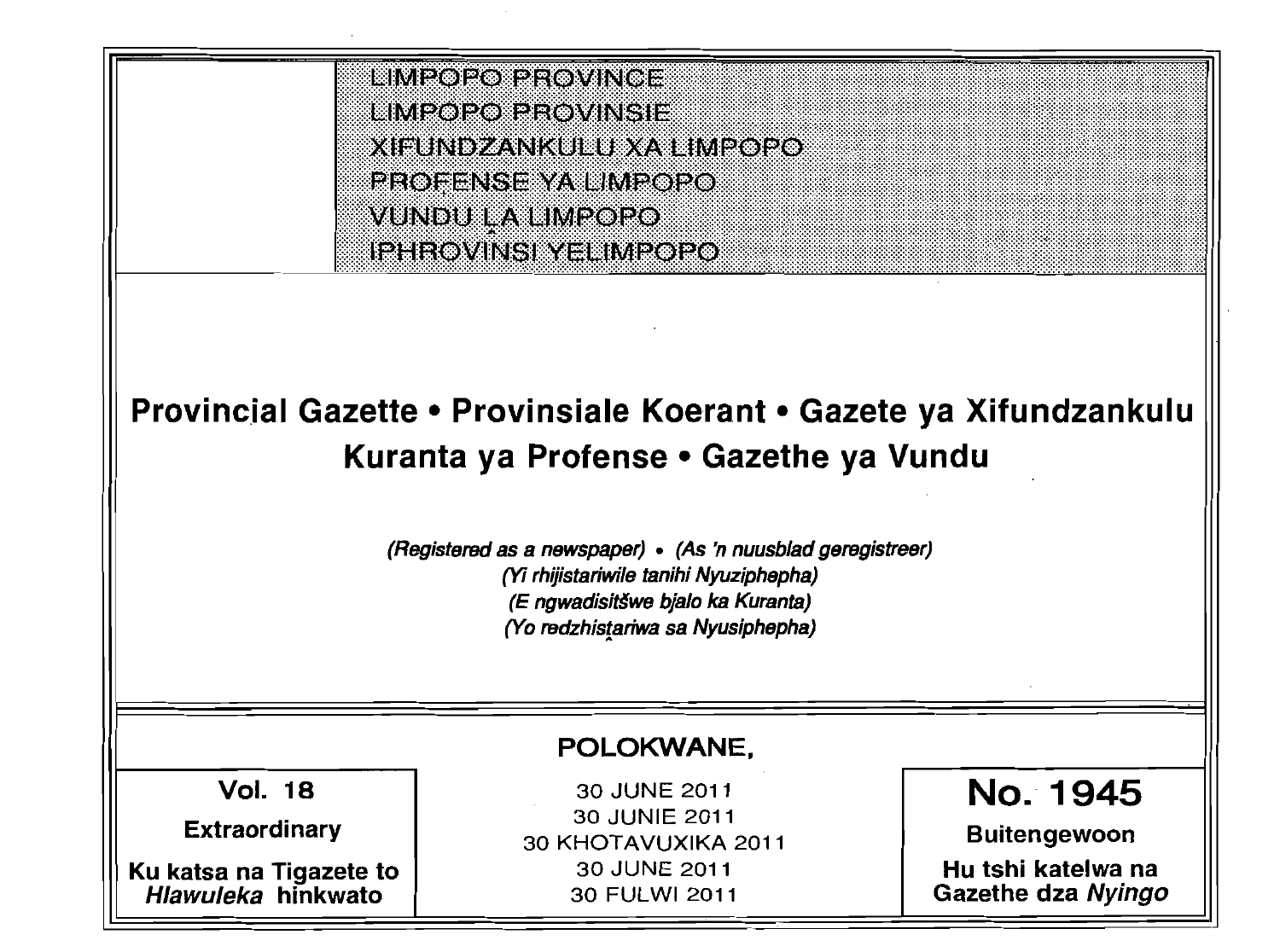### IMPORTANT NOTICE

'rhe Government Printing Works will not be held responsible for faxed documents not received due to errors on the fax machine or faxes received which are unclear or incomplete, Please be advised that an "OK" slip, received from a fax machine. will not be accepted as proof that documents were received by the GPW for printing. If documents are faxed to the GPW it will be the sender's responsibility to phone and confirm that the documents were received in good order.

Furthermore the Government Printing Works will also not be held responsible for cancellations and amendments which have not been done on original documents received from clients.

 $\ddot{\phantom{a}}$ 

### **CONTENTS**

| No. |                                                                                                         | No  | Gazette<br>No. |
|-----|---------------------------------------------------------------------------------------------------------|-----|----------------|
|     | <b>LOCAL AUTHORITY NOTICES</b>                                                                          |     |                |
| 212 | Local Government: Municipal Systems Act (32/2000): Lephalale Local Municipality: Impoundment of Animals | 3   | 1945           |
|     |                                                                                                         | 12∶ | 1945           |
|     |                                                                                                         | 20  | 1945           |
|     |                                                                                                         | 27  | 1945           |
|     |                                                                                                         | 41  | 1945           |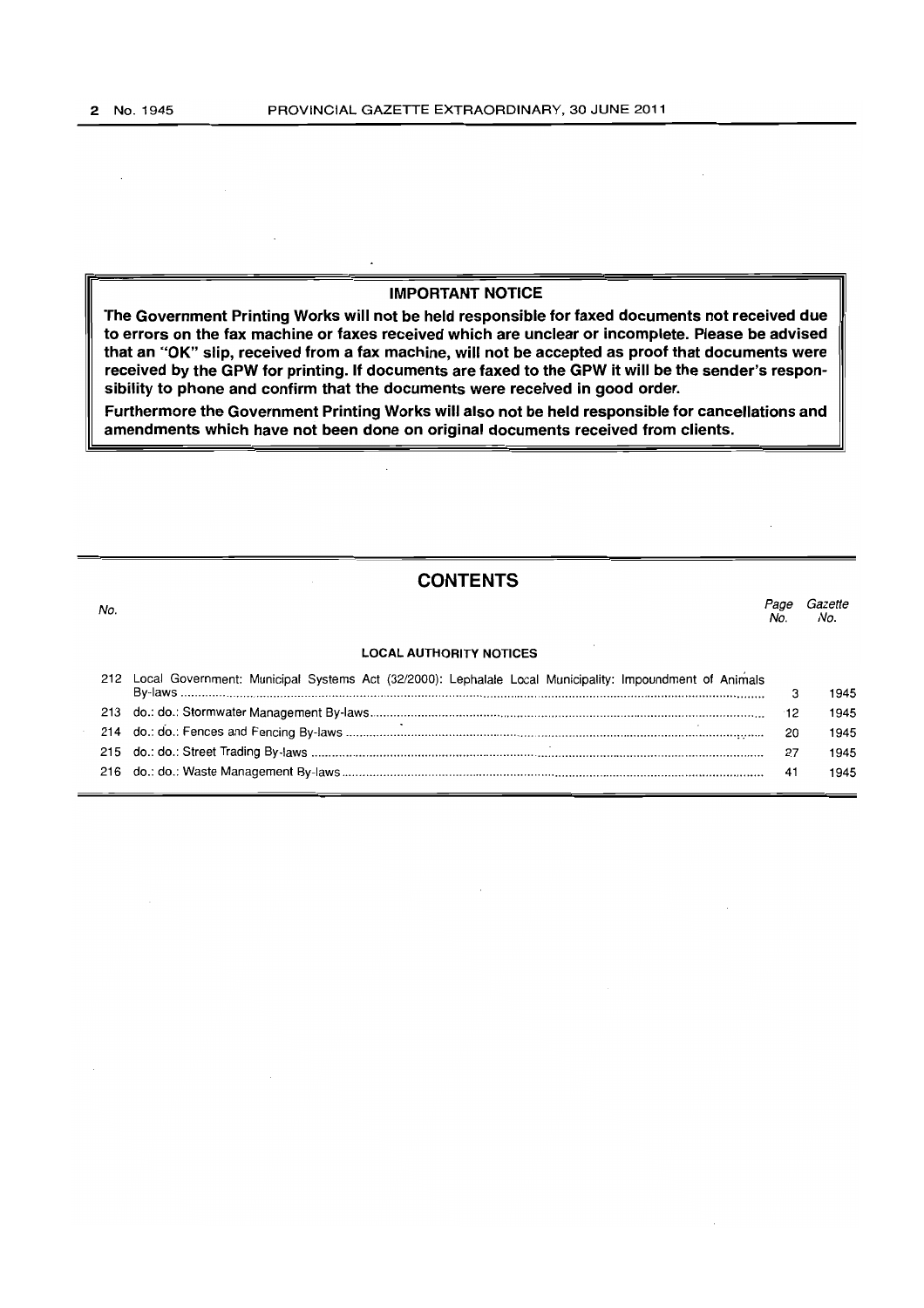## LOCAL AUTHORITY NOTICES

### LOCAL AUTHORITY NOTICE 212

## LEPHALALE LOCAL MUNICIPALITY IMPOUNDMENT OF ANIMALS BY-LAW

The Municipal Manager of Lephalale Local Municipality hereby in terms of section 13(a) of the Local Government Municipal Systems Act, 2000 (Act 32 of 2000) publishes Impoundment of Animals By-law for the municipality as approved by its council, as set out hereunder.

#### TABLE OF CONTENTS·

- 1. Definitions<br>2. Purpose of
- Purpose of by-law
- 3. Establishment of pound
- 4. Impoundment for trespassing
- 5. Pound to which animals are to be sent
- 6. Offer by owner before impoundment of animals
- 7. Receiving of animals by pound master
- 8. Receipt for impounded animals
- 9. Number of enclosures
- 10. Destruction of dangerous or contagious animals
- 11. Notice of impounded animals
- 12. Keeping of pound register<br>13. Inspection of and extracts
- 13. Inspection of and extracts from pound register<br>14. Submission of pound register entries after pound
- Submission of pound register entries after pound sales
- 15. Inspection of pound register at place of sale<br>16. Pound master's fees
- Pound master's fees
- 17. Fees payable
- 18. Notice of sale
- 19. Auctioneer
- 20. Sale of animals<br>21. Recovery of 10
- Recovery of loss in respect of impoundment of animals from area of another municipality
- 22. Use, detention and ill-treatment of animals
- 23. Exemptions
- 24. Offences and penalties
- 25. Repeal of by-law
- 26. Short title and commencement

#### 1. Definitions

In this by-law, unless the context otherwise indicates -

"animal" means any equine, bovine, sheep, goat, pig, fowl, ostrich, dog, cat or other domestic animal or bird, or any wild animal, wild bird or reptile which is in captivity or under the control of any person;

"cattle" means bulls, cows, oxen, heifers, steers and calves;

"goat" means an adult male of female goat, a wether and a kid;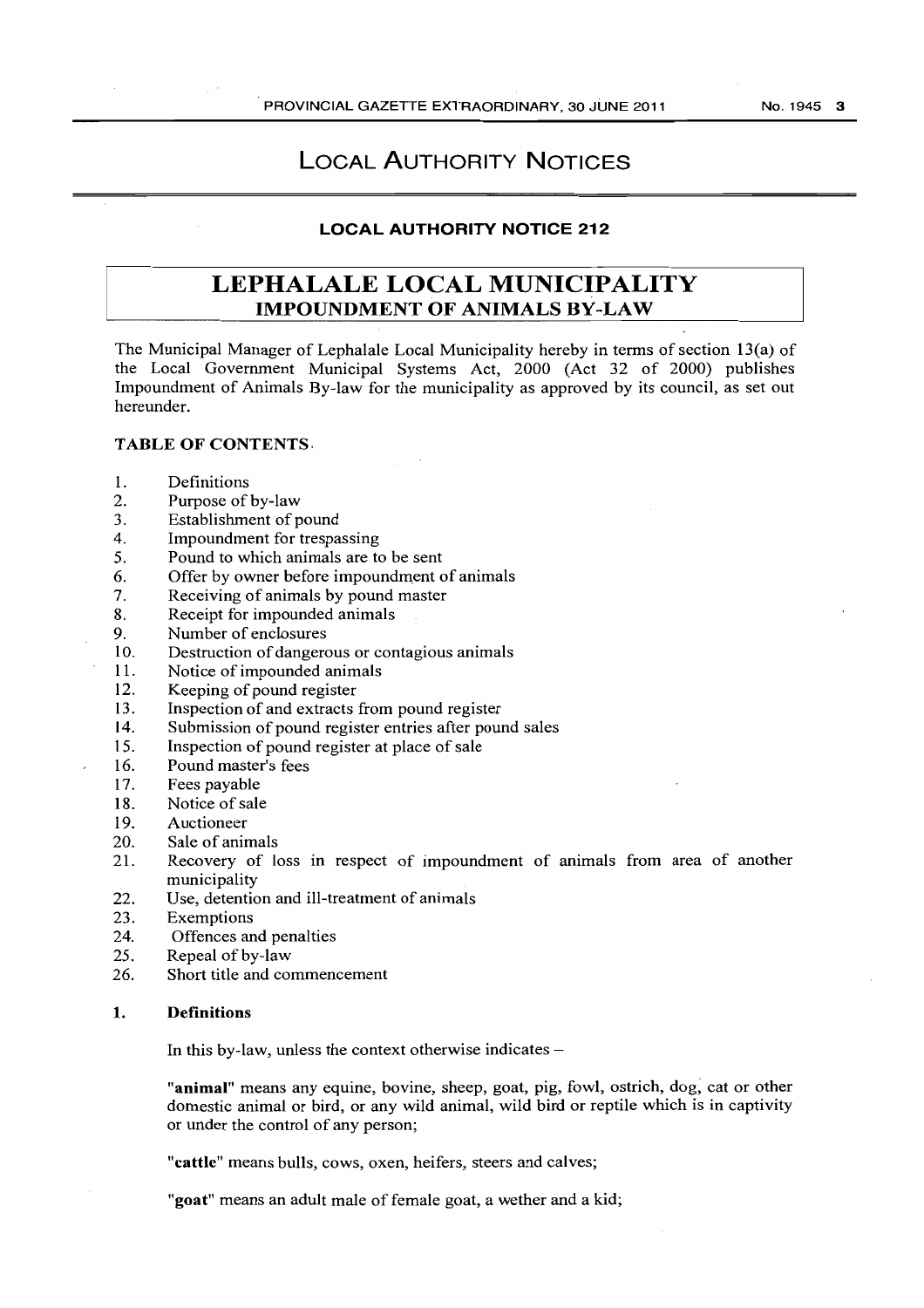"horse" means a stallion, mare, gelding, colt, filly, donkey and mule;

"municipality" means the Municipality of Lephalale and includes any political structure, political office bearer, municipality or duly authorised agent thereof or any employee thereof acting in connection with this by-law by virtue of a power vested in the municipality and delegated or sub-delegated to such political structure, political office bearer, municipality, agent or employee;

"occupier" means any person in actual occupation of land or entitled as owner to occupy land;

"owner", in relation to an animals, means any person having possession, charge, custody or control of such animal;

"pound" means a fenced-off area consisting of one or more camps under the control of a pound master, which was established by the municipality for the housing and care of animals which are astray, lost or at large;

"**pound master**" means a person who may be  $-$ 

- $(a)$  a part-time or full-time employee of a municipality, or
- (b) appointed under a service delivery agreement to keep and operate a pound;

"**proprietor**" means any owner, lessee, or occupier of land;

"sheep" means a ram, an ewe, a wether and a lamb;

"stallion" means a male horse, donkey or mule not castrated or partially castrated;

"veterinary surgeon" means a person who is qualified as such in accordance with the provisions of the Veterinary and Para-Veterinary Professions Act, 1982 (Act 19 of 1982).

### 2. Purpose of by-law

The purpose of this by-law is to promote the achievement of a safe, and healthy environment for the benefit of residents within the area of jurisdiction of the municipality, and to provide for procedures, methods and practices to regulate the impoundment of animals.

### 3. Establishment of a pound

The municipality must for the purpose of impounding animals establish a pound in its area of jurisdiction.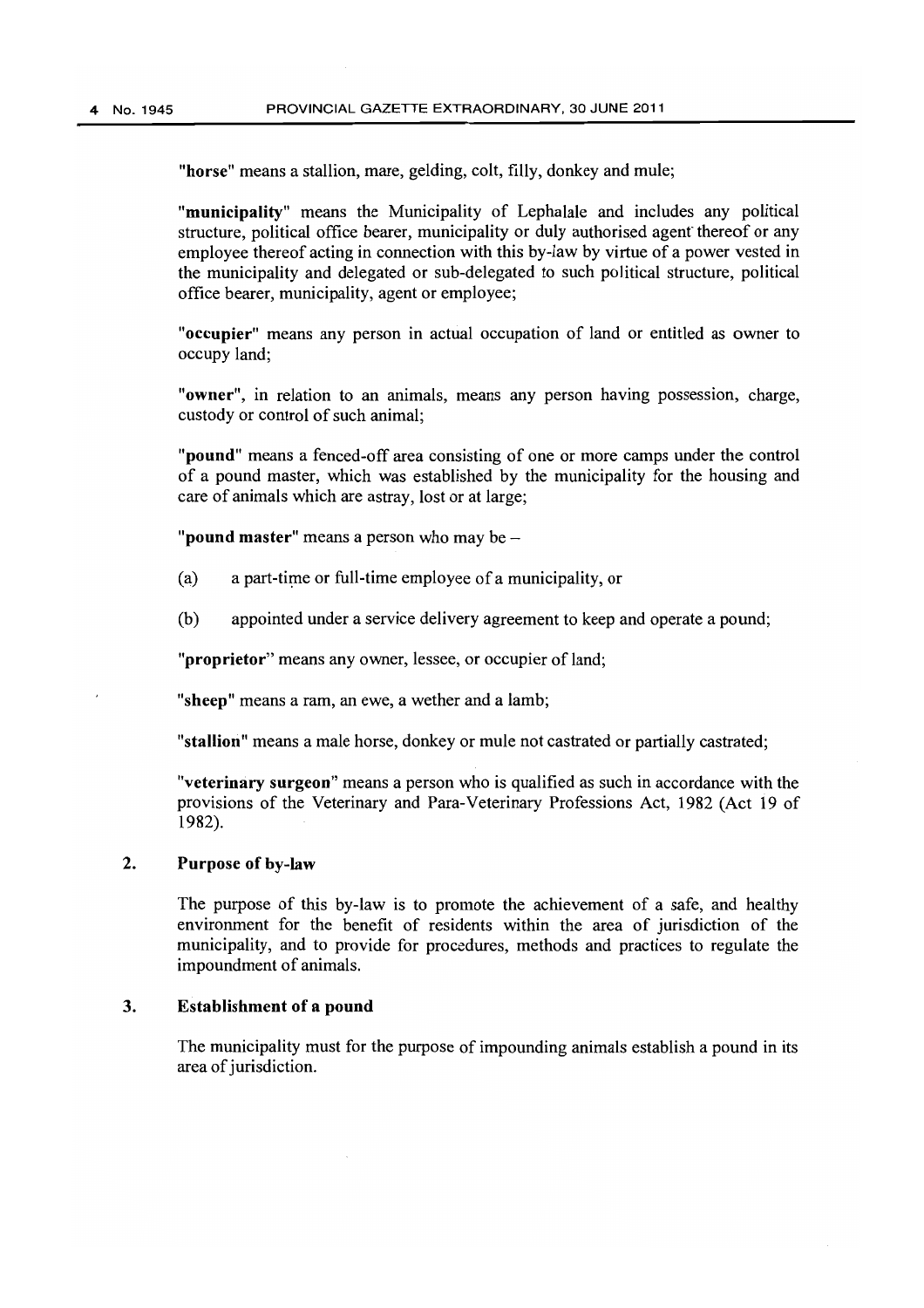### 4. Impoundment for trespassing

Any person may impound animals found abandoned upon any street, road, road reserve or other public place.

### 5. Pound to which animals are to be sent

Any proprietor upon whose land an animal is found trespassing may send such animal to such pound as is nearest by a passable road or thoroughfare to the land trespassed upon, or such other pound designated by the municipality.

### 6. Offer by owner before impoundment of animals

The owner of an animal liable to impoundment may, before the animal is removed from the property trespassed upon, offer to the person complaining of the trespassing a sum of money in compensation of the damage suffered by him or her, and such offer may be made to the complainant himself or herself or to his or her servant or agent charged with the duty of taking the animal to the pound.

### 7. Receiving of animals by pound master

It is the duty of every pound master to receive into his or her charge, for impoundment, all animals brought to the pound, during such hours as the municipality may determine.

### 8. Receipt for impounded animals

A pound master must give the person delivering an animal into the pound a written receipt, indicating the number and description of the animal so delivered, and specifying the trespassing for which the animal, as reported, is to be impounded.

### 9. Number of enclosures

- (1) A pound master must maintain in good repair and, as far as possible, free from all infection, separate enclosures for-
	- (a) ostriches and horses;
	- (b) cattle;
	- (c) sheep, goats and pigs;
	- (d) dogs; and
	- (e) cats,

provided that a municipality may in regard to any pound in its area give permission to the pound master to maintain a smaller number of enclosures thereon.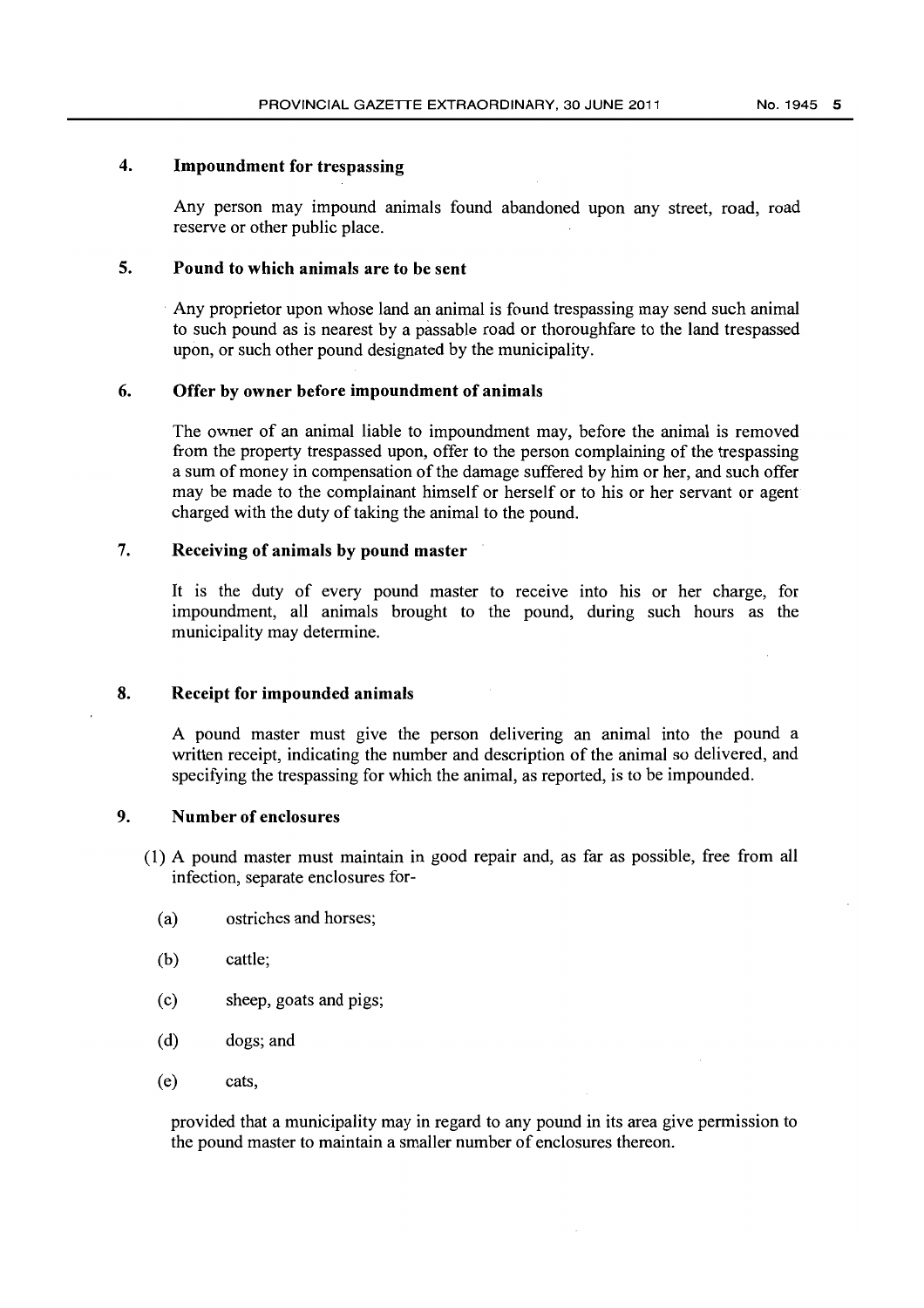### 10. Destruction of dangerous or contagious animals

- (1) A pound master may cause to be destroyed any impounded animal suffering from a contagious disease, or which may prove dangerous to human life or other animals impounded, however, no such animal may be destroyed unless a veterinary surgeon has examined it and has agreed with the pound master as to the necessity for its destruction.
- (2) If any animal suffering from a contagious disease is brought to the pound, or becomes infected while impounded, such animal must be kept separate from other impounded animals.

### 11. Notice of impounded animals

- (1) A pound master who knows the name of the owner of an animal must forthwith give written notice to such owner that the said animal has been impounded.
- (2) Where the owner of an impounded animal is not known to the pound master, the pound master must upon receipt of such animal report the impoundment to the nearest South African Police Services office.

### 12. Keeping of pound register

- (1) A pound master must keep a pound register with the following particulars:
	- (a) the date when and the cause for which, all animals received are impounded;
	- (b) the number and description of such animals;
	- (c) the name and residence of the person impounding such animals, and the name and residence of the owner or supposed owner;
	- (d) the date and particulars of the release or sale of the animals, as the case may be; and
	- (e) any other matters which he may be directed by the municipality to ascertain and record.
- (2) The entries under subsection  $(1)(a)$ , (b) and (c) must be made at the time the animals are impounded and the entries under subsection  $(1)(d)$  and  $(e)$  must be made as soon as the pound master obtains the necessary information, provided that no entry may be made after the particulars in (a) to (e) has been placed in dispute by any person.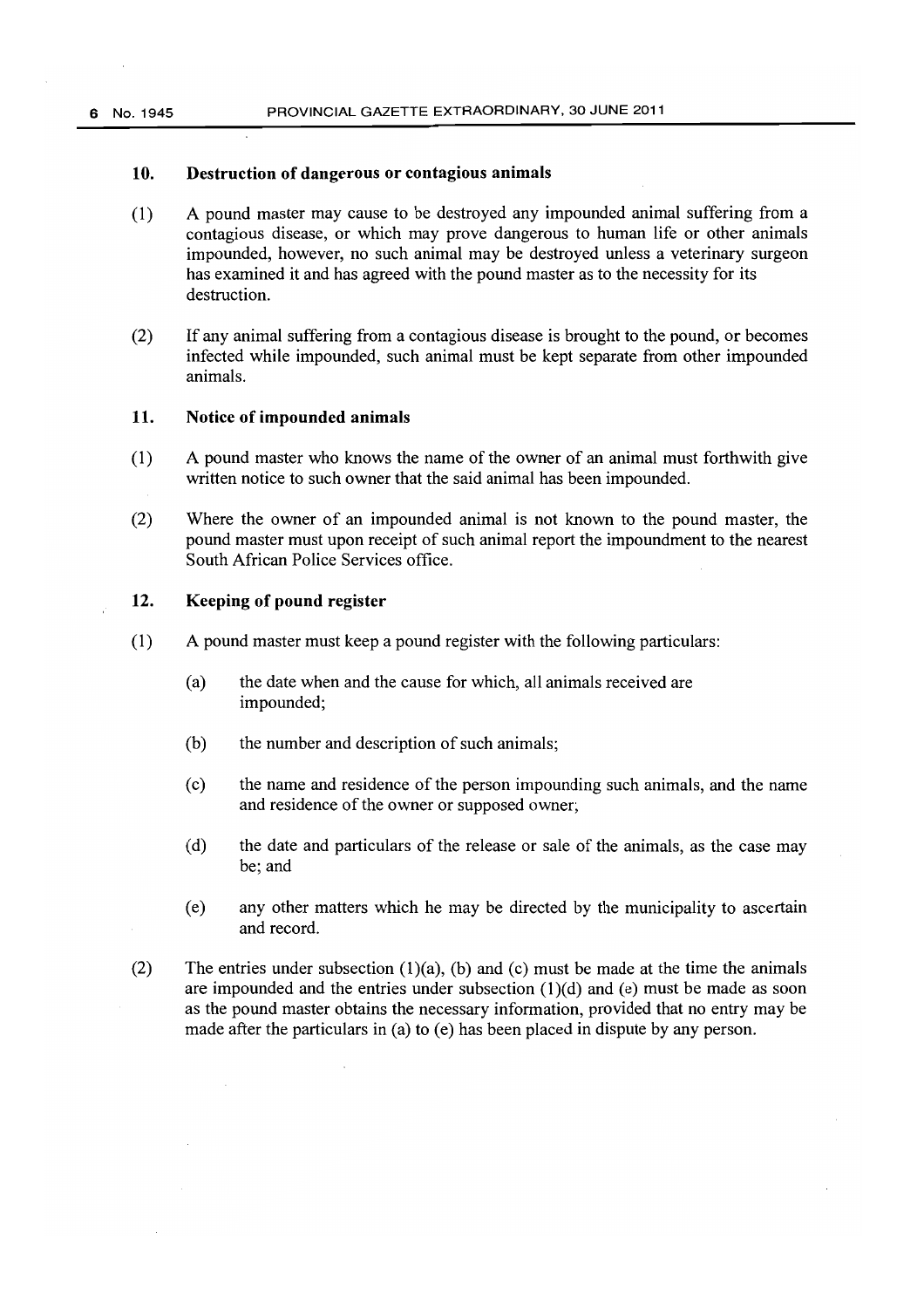(3) In case of the death or injury of any impounded animal, the pound master shall enter in his pound register a description of such animal and the cause of its death or injury.

### 13. Inspection of and extracts from pound register

(1) A pound register must be kept at the pound or any other approved place and must at all reasonable times be open for inspection, free of charge, to any authorized officer of the municipality, veterinary surgeon, an authorised official in terms of the Animal Diseaseas Act, 1984 (Act 35 of 1984), any member of the police service or the public.

### 14. Submission of pound register entries after pound sales

(1) A pound master must within 14 days after the date of each pound sale submit to the municipality a copy of all entries in the register made since the date of the preceding submission, and the municipality must preserve all such copies for inspection by any person.

### 15. Inspection of pound register at place of sale

(1) Whenever a sale of impounded animals is to take place, the pound master or a person authorized to conduct the sale, must take the pound register to the place of sale, and such register must be open for inspection, free of charge, at the place of sale to all persons desirous of inspecting it.

### 16. Pound master's fees

- (1) The municipality shall fix fees, charges or tariffs for the keeping of animals in a pound and may in determining such fees, charges or tariffs, distinguish between different kinds of animals and provide for the keeping and feeding of animals in separate enclosures.
- (2) Every pound master is entitled to claim the fees, charges or tariffs determined by the municipality in terms of subsection (1) for every animal impounded.

### 17. Fees payable

(1) The fees, charges or tariffs determined by the municipality in terms of section 16 must be paid to the pound master by the owner of the animals impounded.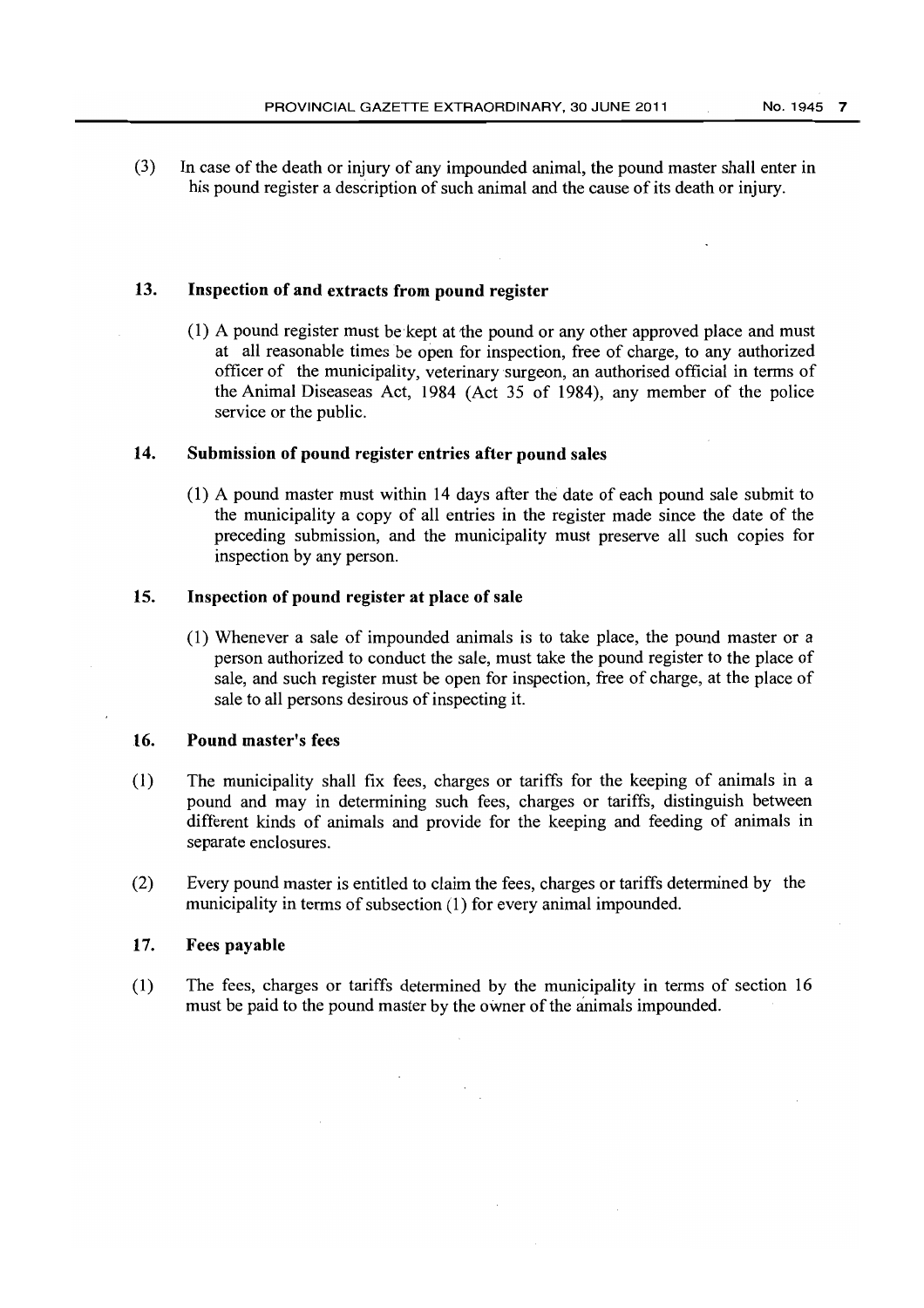- (2) The said fees, charges or tariffs, together with any costs which the pound master may have incurred, as well such animals, may be detained by the pound master in security of payment of the said fees, charges or tariffs, provided that if the value of the animals impounded is in excess of the total amount due thereon, as determined in terms of this by-law, and if the owner is unable to pay the said amount, the pound master may detain only so many of the said animals as may be sufficient to secure the total amount due for all the animals, and must deliver the remainder of the animals to the said owner.
- (3) A pound master who retains any greater number of such animals than is reasonably necessary to secure such amount is liable to the owner for any damages sustained on account of such retention.
- (4) The pound master must pay the fees, charges or tariffs received into the revenue of the municipality.
- (5) No pound master may release any impounded animal until the prescribed fees, charges or tariffs have been paid.

### **18. Notice of sale**

 $(1)$  Every pound master must  $-$ 

- (a) whenever any impounded animal has not been released within seven days from the date of its impoundment, forward to the municipality a notice setting forth the species, marks and distinguishing features (if any) of such animal, and in regard to horses and cattle their colour also, and stating that the animal mentioned therein will be sold at the next sale of impounded animals, as well as the time and place of such sale;
- (b) upon sending such notice to the municipality, post a copy thereof in some or other conspicuous place at or near a pound, there to remain until the day of the sale; and
- (c) cause to be published in a newspaper circulating in the area of jurisdiction of the municipality where the pound is situated a notice of the sale of an impounded animal, provided that the cost of such notice is recoverable from the owner of the impounded animal and is deemed to be part of the amount to be deducted from the proceeds of the sale of an animal and it is recoverable from the owner of such animal if the said proceeds are less than the amount due, provided further that -
	- (i) if such notice refers to more than one animal, the municipality shall in its discretion, divide the cost of such notice pro rata in respect of the animals referred to therein; and
	- (ii) if the owner of an impounded animal is unknown, and the proceeds of the sale do not cover the amount as aforesaid, the municipality shall make good the deficiency.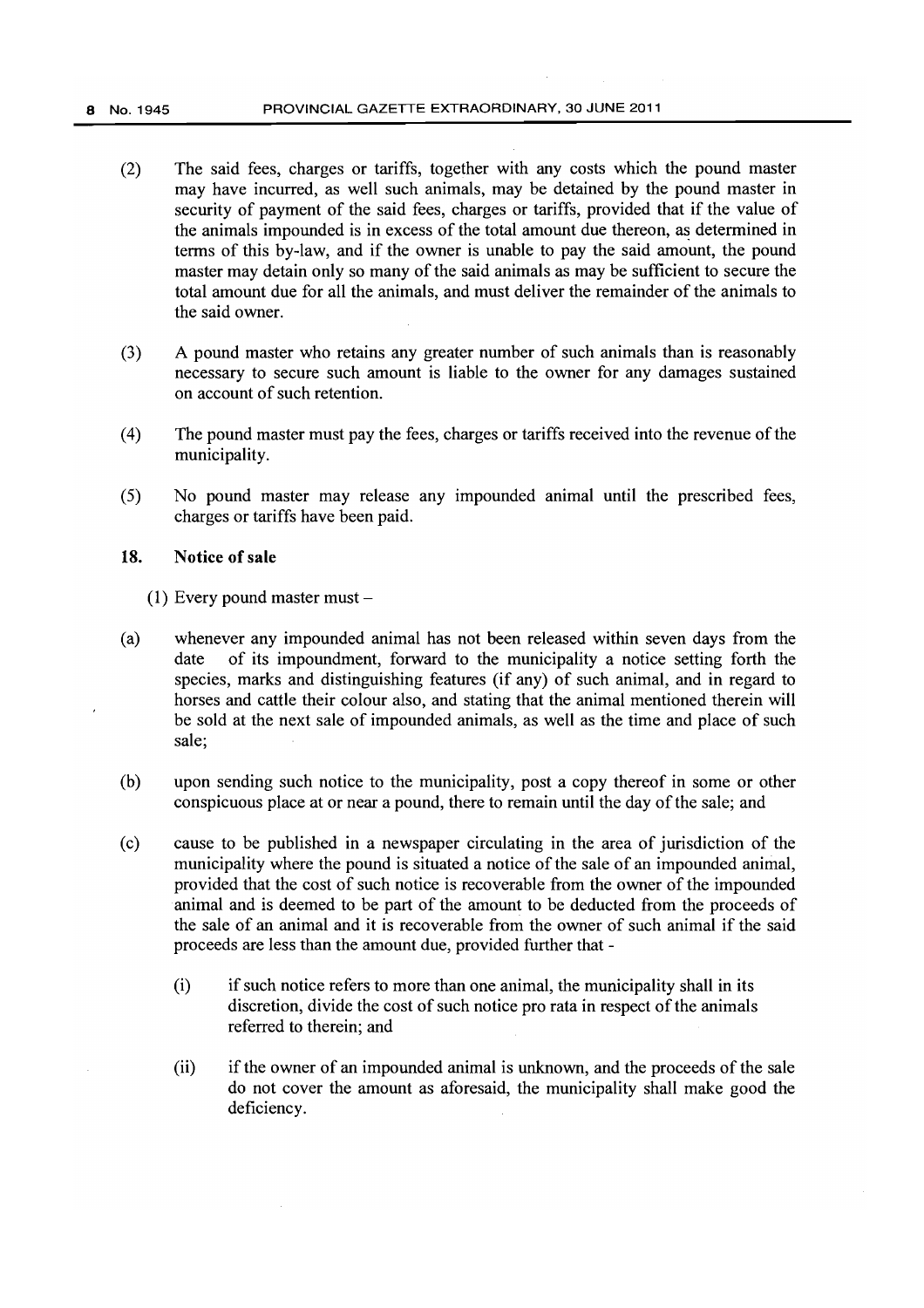### **19. Auctioneer**

- (1) Every sale of impounded stock must
	- (a) be conducted by the pound master or some other person duly authorized thereto by the municipality; and
	- (b) commence at the time and date mentioned in the notice in terms of section 18  $(1)(a)$ .
- (2) No person conducting a pound sale may have any direct or indirect interest in any purchase at any sale so held.

### **20. Sale of animals**

(1) At every sale-

- (a) no animal may be put up for sale unless impounded for at least two weeks;
- (b) all animals, except sheep and goats must be sold individually;
- (c) sheep and goats must be sold in lots of not more than ten, and sheep and goats, or sheep or goats with different marks or brands may shall in no circumstances be sold together in the same lot;
- (d) animals must be sold for cash, and the proceeds, less the amount of the pound fees and other fees, charges or tariffs payable in respect of such animals must forthwith upon receipt, be handed by the pound master to the municipality, to be paid to the owners of the animals sold according to their respective rights, provided that -
	- (i) if in any particular case the animals sold do not realise sufficient to yield the sum of pound fees and other fees, charges or tariffs as aforesaid, the proceeds must be first utilized for the payment of the compensation due to the pound master, and if the said proceeds are insufficient to cover such compensation, the balance of compensation must be paid to the pound master by the municipality;
	- (ii) any money, being the proceeds of the sale of any impounded animal as aforesaid, which remains in the hands of the municipality for a period of 12 months without being claimed by the owner of such animal, becomes the accrues to such municipality;
	- (iii) it shall be competent for the municipality to make good to the pound master any loss which he or she may incur in the keeping of animals where the selling price does not cover the costs incurred;
	- (iv) the municipality or an authorized officer may fix a reserve price for any animal offered for sale; and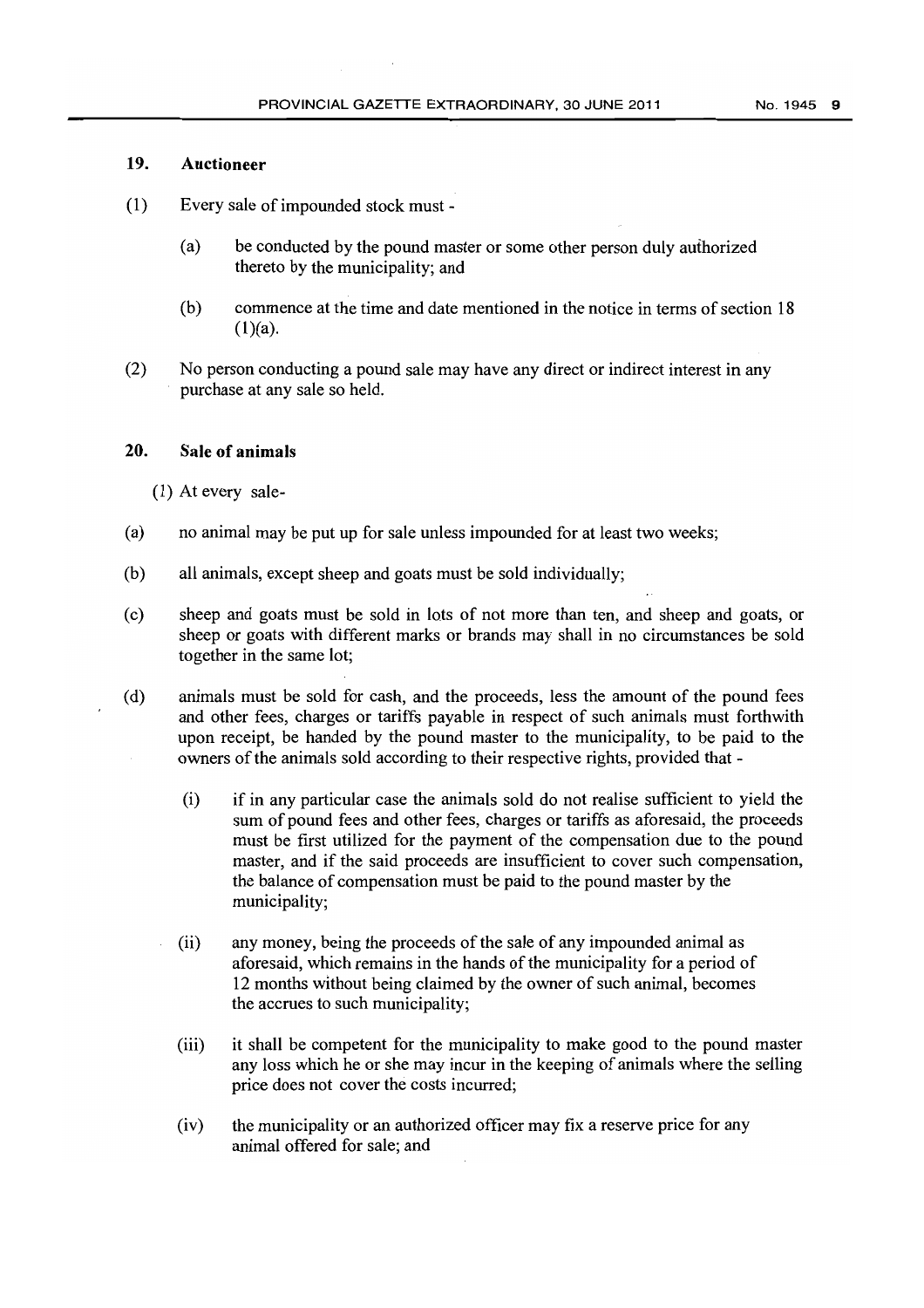(v) the auctioneer may withdraw any animal from the sale if the highest bid received is not in his or her opinion satisfactory, irrespective of whether or not a reserve price has been fixed by the municipality.

### 21. Recovery of loss **in** respect of impoundment of animals from area of another municipality

 $(1)$  Any loss suffered by a municipality as a result of the impounding in a pound under its management and control of animals found trespassing within the area of jurisdiction of another municipality, may be recovered from such other municipality.

### 22. Use, detention and ill-treatment of animals

(1) No person may furiously drive away any animal found trespassing, worry or iUtreat it.

### 23. Exemptions

- (1) Any person may by means of a written application, in which the reasons are given in full, apply to the municipality for exemption from any provision of this by-law.
- (2) The municipality may  $-$ 
	- (a) grant an exemption in writing and the conditions in terms of which, if any, and the period for which such exemption is granted must be stipulated therein;
	- (b) alter or cancel any exemption or condition in an exemption; or
	- (c) refuse to grant an exemption.
- (3) An exemption does not take effect before the applicant has undertaken in writing to comply with all conditions imposed by the municipality under subsection (2)(a), however, if an activity is commenced before such undertaking has been submitted to the municipality, the exemption lapses. '
- (4) If any condition of an exemption is not complied with, the exemption lapses immediately.

### 24. Offences and penalties

Any person who contravenes or fails to comply with the provisions of this by-law shall be guilty of an offence and liable to a fine.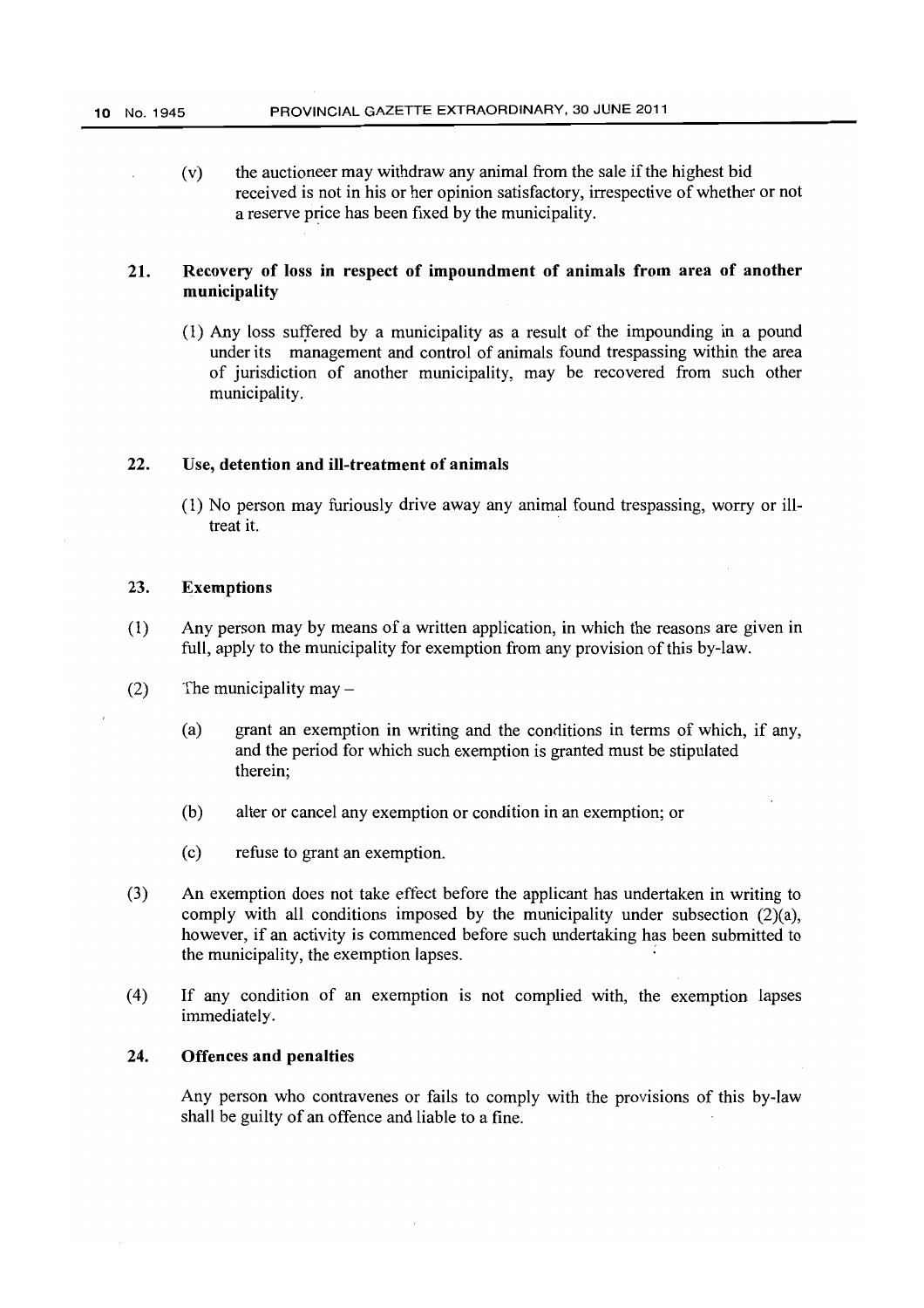## 25. Repeal of By-law

Any by-law on impounding of animals previously made by the municipality or its constituent predecessors in respect of any portion of the area of the Lephalale Local Municipality, is repealed upon promulgation of this by-law in so far as they are inconsistent with the provisions of this by-law.

### 26. Short **title and** commencement

This by-law is called the Lephalale Municipality Impoundment of Animals by-law and shall come into operation on the date of publication thereof in the Provincial Gazette.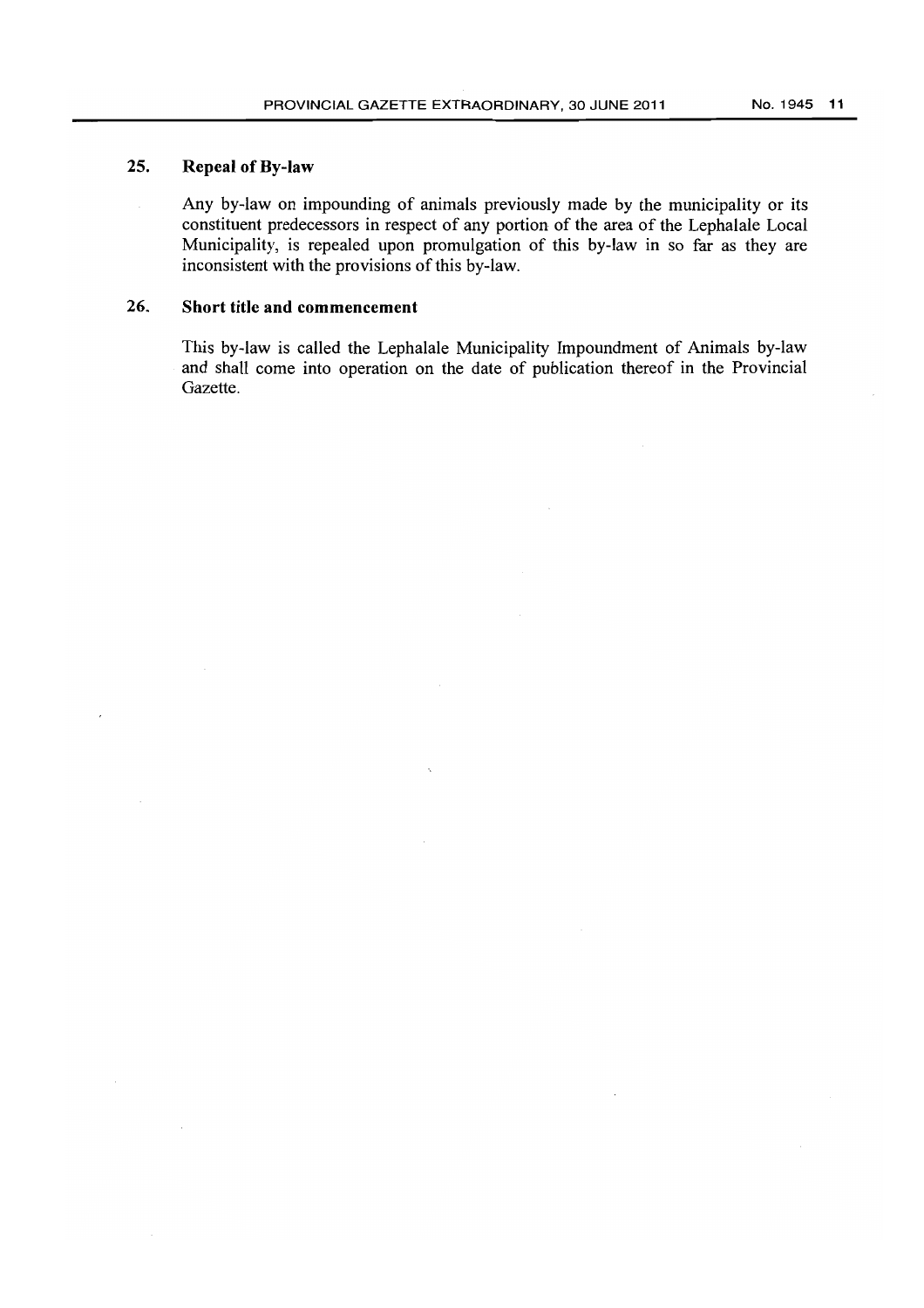### LOCAL AUTHORITY NOTICE 213

## LEPHALALE LOCAL MUNICIPALITY STORMWATER MANAGEMENT BY-LAWS

The Municipal Manager of Lephalale Local Municipality hereby in terms of section 13(a) of the Local Government Municipal Systems Act , 2000 (Act 32 of 2000) publishes Stormwater Management By-law for the municipality as approved by its council, as set out hereunder.

### TABLE OF CONTENTS

- 1. Definitions
- 2. Purpose
- 3. Prohibited conduct
- 4. Application and conditions which municipality may impose
- 5. Storm water systems on private land
- 6. Powers of municipality
- 7. Authentication and service of notices and other documents
- 8. Exemptions
- 9. Offences and Penalties
- 10. Repeal of by-law
- II. Short title and commencement

#### 1. Definitions

In this by-law, unless the context otherwise indicates  $-$ 

"floodplain" means land adjoining a watercourse which is predisposed to flooding up to the 100 year recurrence interval;

"municipality" means the municipal council of Lephalale Local Municipality, or any political structure, political office bearer, committee, councilor, official or employee of the municipality, delegated to exercise powers or perform duties in terms of this by-law;

"private stormwater system" means a stormwater system which is owned, operated or maintained by a person and not the municipality;

"pollute" bears the meaning assigned to it in the National Water Act, 1998 (Act 36 of 1998);

"stormwater" means water resulting from natural rainfall or the accumulation thereof and includes groundwater and spring water ordinarily conveyed by the stormwater system, but excludes water in a drinking water or waste water reticulation system;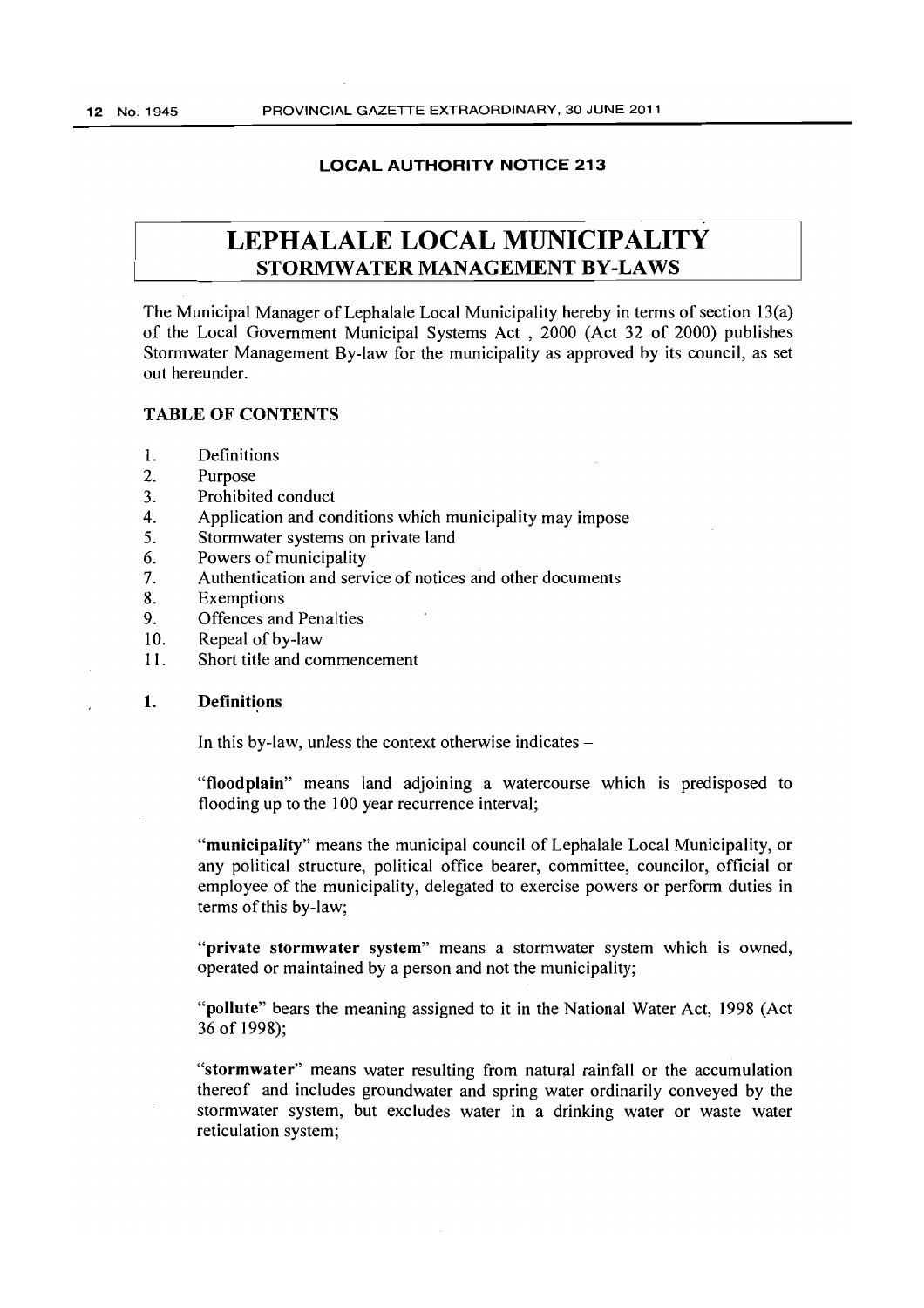"stormwater system" means bath the constructed and natural facilities, including pipes, culverts, watercourses and their associated floodplains, whetber over or under public or privately owned land, used or required for the management, collection, conveyance, temporary storage, control, monitoring, treatment, use or disposal of stormwater;

"watercourse" bears the meaning assigned to it in the National Water Act, 1998 (Act 36 of 1998);

"organ of state" bears the meaning assigned to it in the Constitution

### 2. Purpose

The purpose of this by-law is to regulate stormwater management and activities which may have an adverse impact on the development, operation and maintenance of the stormwater system.

### 3. Prohibited conduct

- (1) No person may, except with the written consent of the municipality first having been obtained -
	- (a) discharge, place or permit to enter into the stormwater system-
		- (i) anything other than stormwater;
		- (ii) anything likely to damage the storm water system or interfere with the operation thereof; and
		- (iii) anything likely to pollute the water in the storm water system;
	- (b) discharge from any place, or place onto any surface, any substance other than storm water, where that substance could reasonably be expected to find its way into the stormwater system;
	- (c) undertake any action whatsoever that is likely to destroy, damage, endanger or interfere with the stormwater system or the operation thereof, which action includes, but is not limited to -
		- (i) obstructing or reducing the capacity of the storm water system;
		- (ii) opening a pipe, culvert or canal which forms part of the stormwater system;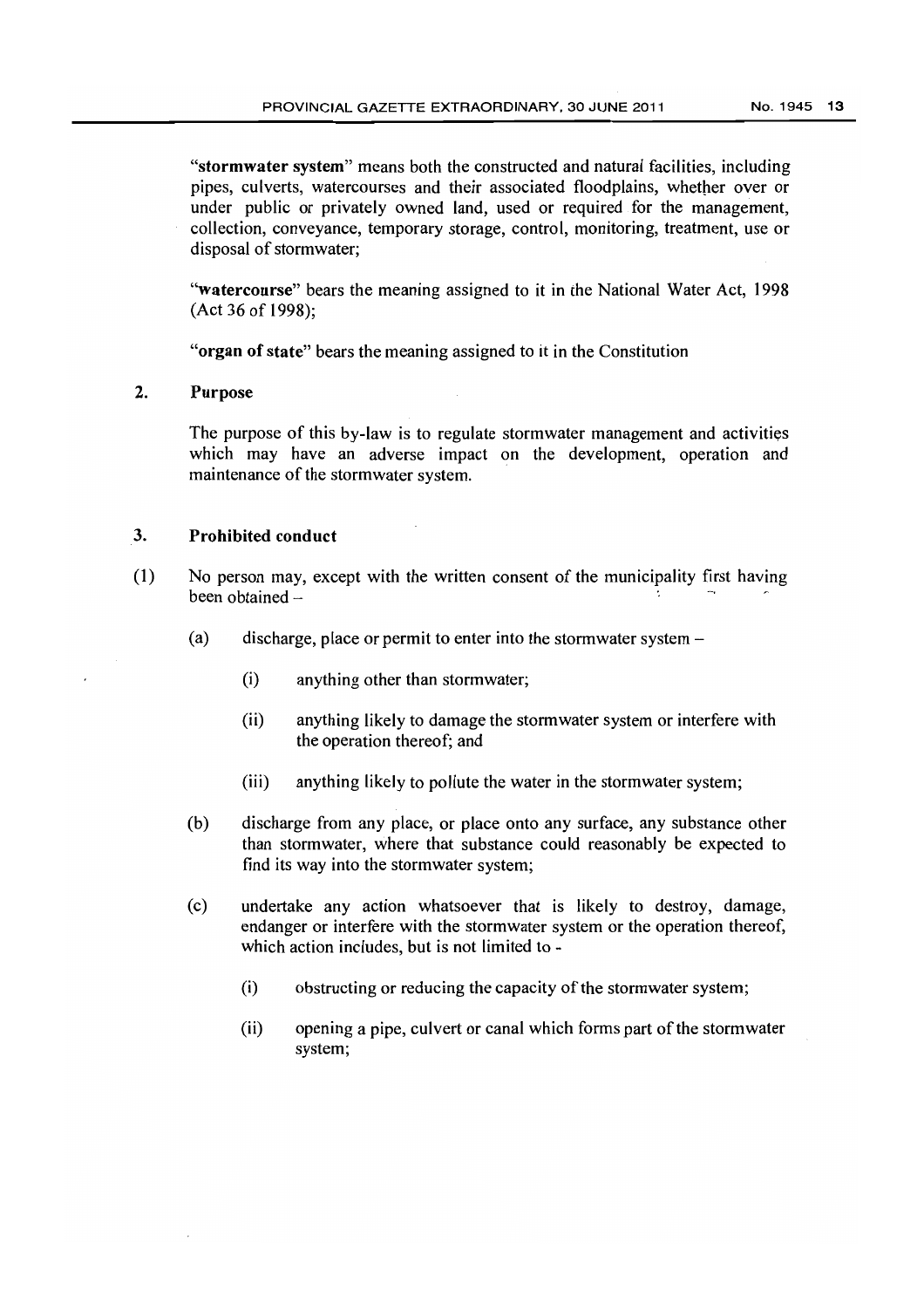- (iii) constructing or erecting any structure or thing. over or in such a position or in such a manner as to destroy, damage, endanger or interfere with the stormwater system or the operation thereof;
- (iv) draining, abstracting or diverting any water directly from the stormwater system;
- (v) filling, excavating, shaping, landscaping, opening up or removing the ground above, within, under or immediately next to any part of the stormwater system;
- (vi) changing the design or the use of, or otherwise modify any feature of the stormwater system which alone or in combination with other existing or potential land uses, may cause an increase in flood levels or create a potential flood risk; or
- (vii) any activity which alone or in combination with other existing or future activities, may cause an increase in flood levels or create a potential flood risk.
- (2) When an incident contemplated in subsection  $(1)(a)$  or  $(b)$  occurs without the consent of the municipality contemplated in subsection  $(1)$  –
	- (a) if the incident is not the result of natural causes, the person responsible for the incident; or
	- (b) the owner of the property on which the event took place or is taking place,

must immediately report the incident to the municipality and take, at own cost, all reasonable measures to contain and minimize the effects of the incident, which measure include, but are not limited to, the undertaking of cleaning up operations including the rehabilitation of the environment.

### 4. Application and conditions which municipality may impose

- (1) A person who wishes to obtain the consent of the municipality as contemplated in section 3, must submit an application to the municipality and the municipality may request from the applicant any further information which may assist the municipality in its decision.
- (2) Should the municipality grant consent, it may impose conditions as it may deem necessary, such as, but not limited to  $-$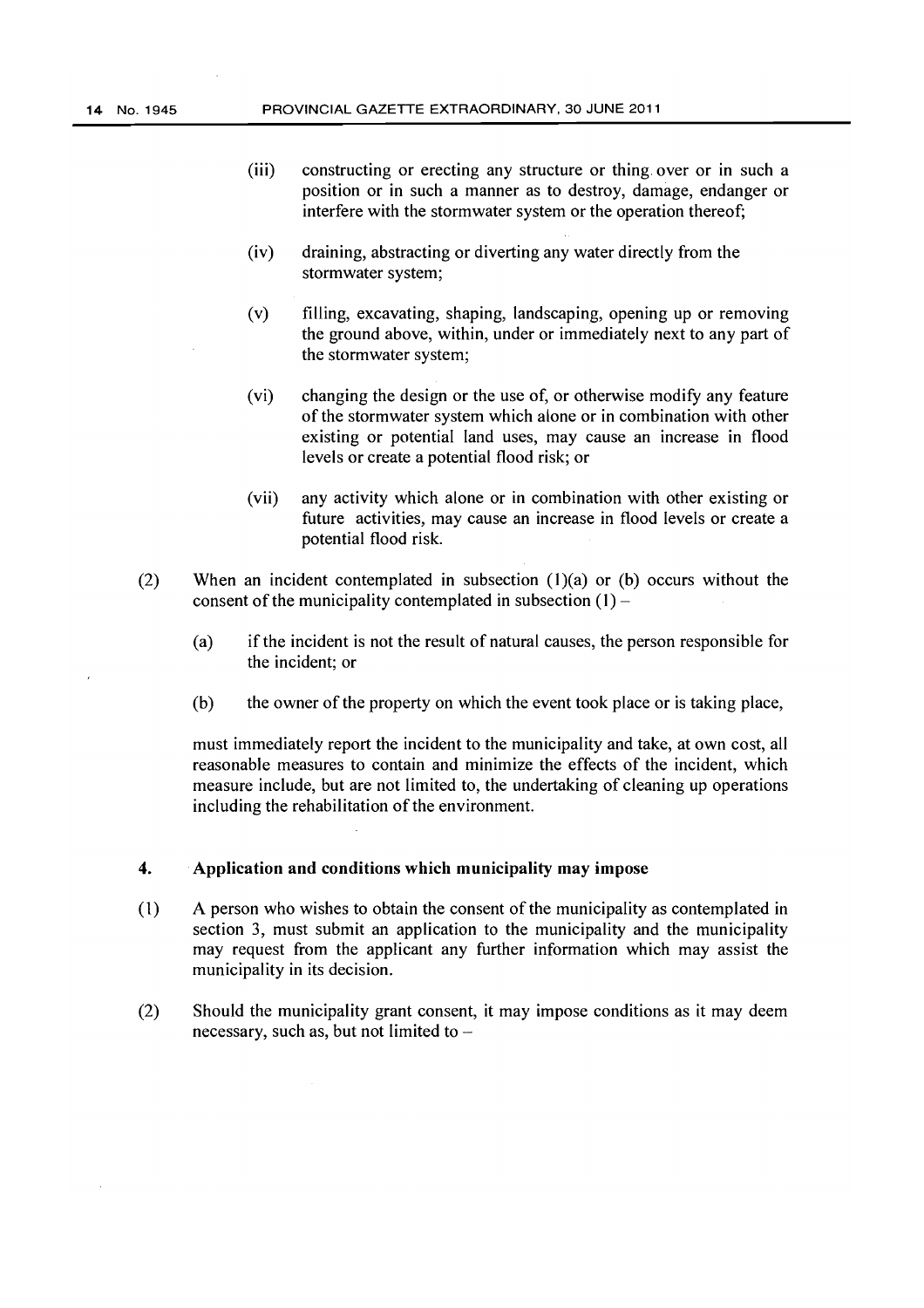- (a) the undertaking of impact assessments, environmental impact studies or environmental impact investigations which are required by environmental legislation; and
- (b) the establishment of flood lines.

### 5. Stormwater systems on private land

- (1) An owner of property on which a private storm water system is located  $-$ 
	- (a) may not carry out any activity which may impair the effective functioning of the stormwater system or which could reasonably be expected to impair the effective functioning of the stormwater system; and
	- (b) must, at own cost, keep the stormwater system functioning effectively, including undertaking, on written instruction by the municipality, the refurbishment and reconstruction thereof if the municipality deems it necessary that the storm water system be refurbished or reconstructed.
- (2) Subsection (l)(b) does not apply in the instance where the municipality has accepted responsibility for any of the duties contained in a maintenance agreement or in terms of a condition of a servitude.
- (3) Should an owner fail or refuse to comply with an instruction by the municipality made in terms of subsection  $(1)(b)$ , the municipality may undertake measures to refurbish or reconstruct the stormwater system and the municipality may recover from the owner all reasonable costs incurred as a result of action taken.

### 6. Powers of municipality

- (1) An employee of the municipality or contractor acting on its behalf, authorized thereto in writing by the municipality, may at all reasonable times enter upon any premises or any portion thereof with the aim of carrying out any inspection or test which he or she deems necessary or expedient in order to determine the current status of a stormwater system.
- (2) The municipality may, for the purpose of providing the necessary infrastructure for the storm water system and maintaining such infrastructure  $-$ 
	- (a) construct, expand, alter, maintain or lay any drain, pipe or other structure related to the stormwater system on or under any immovable property and may do any other thing necessary or desirable for or incidental, supplementary or ancillary to such construction, expansion, alteration or maintenance and ownership of such drain, pipe or structure vests in the municipality;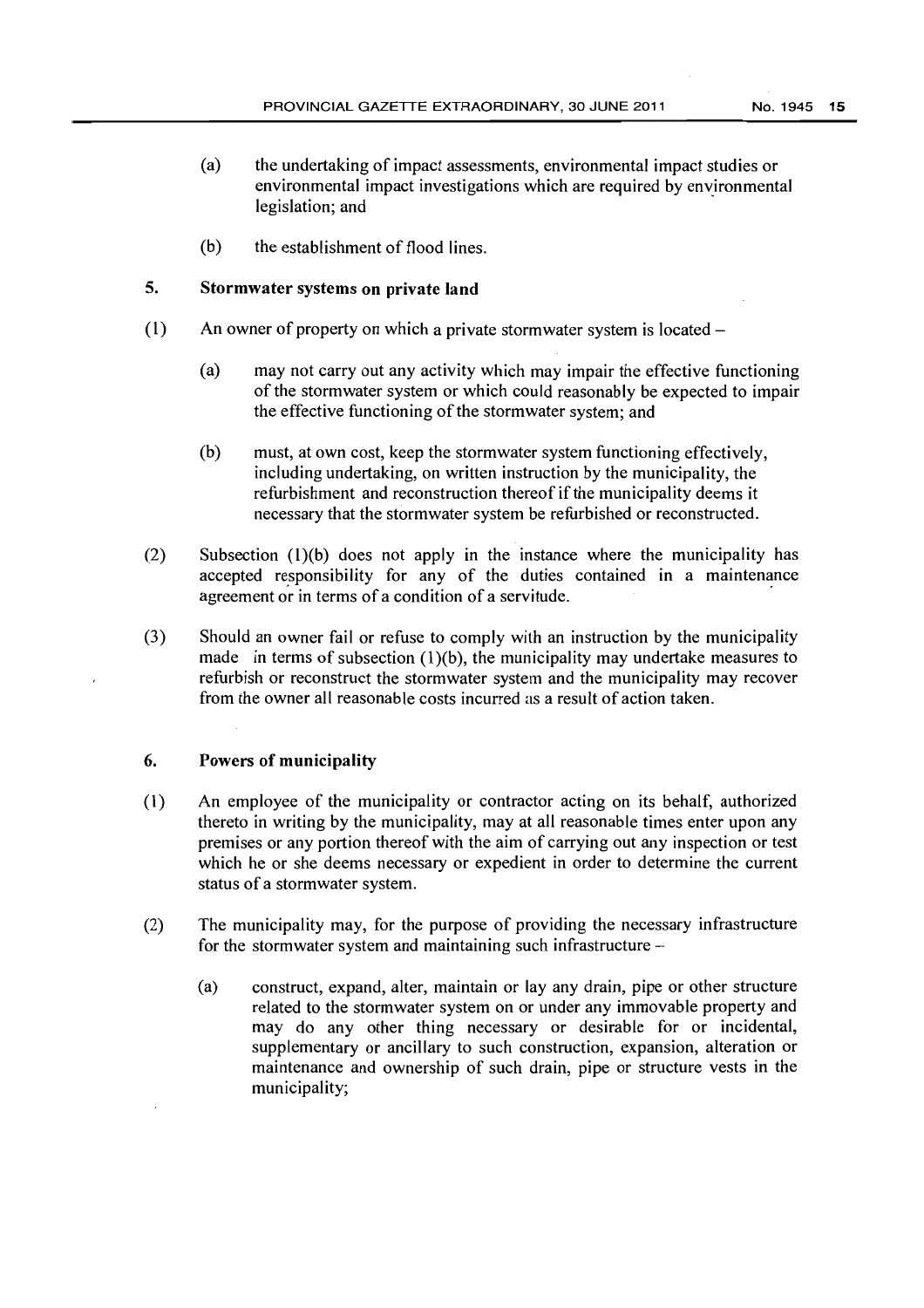- (b) drain storm water or discharge water from any municipal service works into any watercourse;
- (c) repair and make good any damage done in or damage resulting from a contravention of section 3(1)(a)(ii) or 3(1)(c), such as, but not limited to –
	- (i) demolishing, altering or otherwise dealing with any building, structure or other thing constructed, erected or laid in contravention of section  $3(1)(c)(iii)$ ;
	- (ii) filling in, removing and making good any ground excavated, removed or placed in contravention of section  $3(1)(c)(v)$ ;
- (d) remove anything  $-$ 
	- (i) discharged or permitted to enter into the storm water system or watercourse in contravention of section  $3(1)(a)$  or (b);
	- (ii) damaging, obstructing or endangering or likely to obstruct, endanger or destroy any part of the stormwater system;
- (e) seal off or block any point of discharge from any premises, irrespective of whether the point is used for lawful purposes;
- (f) cancel any consent granted in terms of section 4 if any condition under which the consent was granted is not complied with;
- (g) by written notice, instruct any owner of property  $-$ 
	- (i) to retain stormwater on such property or to lay, at the cost of such owner, a storm water drain pipe or gutter to a suitable place indicated by the municipality, irrespective of whether the course of the pipe or gutter will run over private property or not; and
	- (ii) to allow the owner of a higher lying property to lay a storm water drain pipe or gutter over his or her property for the draining of concentrated stormwater; and
- (h) discharge stormwater into any watercourse, whether on private land or not.
- (3) Should an owner of property fail to comply with an instruction contemplated in subsection  $(2)(g)(i)$ , the municipality may undertake measures to retain such stormwater or to lay such stormwater drain pipe or gutter.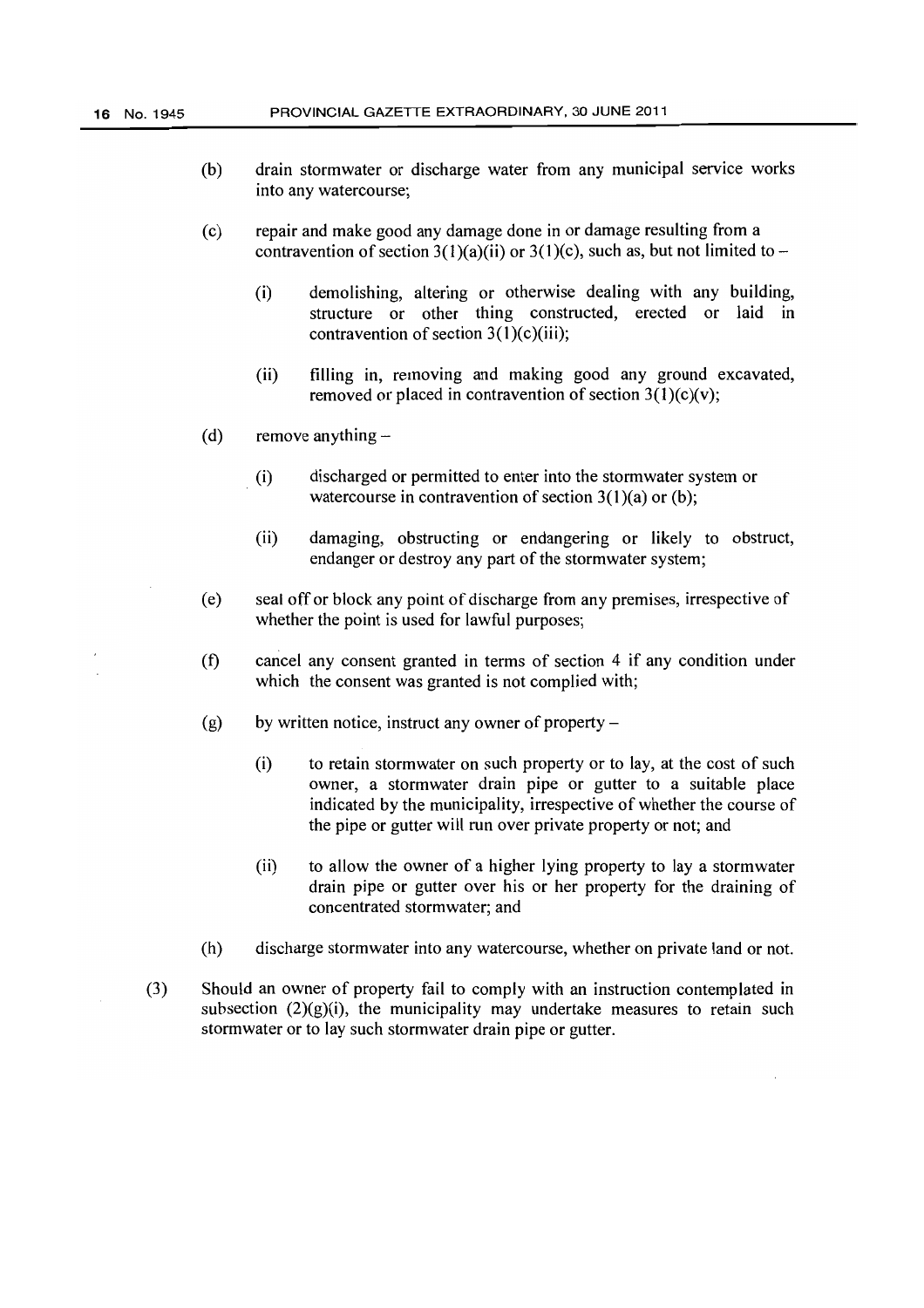- (4) Where it seems that any action or neglect by a person or owner of property may lead to a contravention of a provision of this by-law, the municipality-may notify, in writing, such person or owner to comply with such requirement as the municipality may deem necessary to prevent the occurrence of such contravention.
- (5) The municipality may recover all reasonable costs incurred as a result of action taken
	- (a) in terms of subsection  $(2)(c)$  or (d), from the person who was responsible for a contravention of the provisions of this by-law or the owner of the property on which a contravention occurred; or
	- (b) in terms of subsection (3), from the owner of the property.

### 7. Authentication and service of notices and other documents

- (1) A notice or other document requiring authentication by the municipality must be signed by the municipal manager or by a duly authorised officer of the municipality, such authority being conferred by resolution of the municipality or by a by-law or regulation, and when issued by the municipality in terms of this by-law is deemed to be duly issued if it is signed by an officer authorised by the municipality.
- (2) Any notice or other document that is served on a person in terms of this by-law is regarded as having been served -
	- (a) when it has been delivered to that person personally;
	- (b) when it has been left at that person's place of residence or business in the Republic with a person apparently over the age of 16 years;
	- (c) when it has been posted by registered or certified mail to that person's last known residential or business address in the Republic and an acknowledgment of the posting thereof from the postal service is obtained;
	- (d) if that person's address in the Republic is unknown, when it has been served on that person's agent or representative in the Republic in the manner provided by paragraphs (a), (b) or (c);
	- (e) if that person's address and agent or representative in the Republic is unknown, when it has been posted in a conspicuous place on the property or premises, if any, to which it relates;
	- (t) in the event of a body corporate, when it has been delivered at the registered office of the business premises of such body corporate; or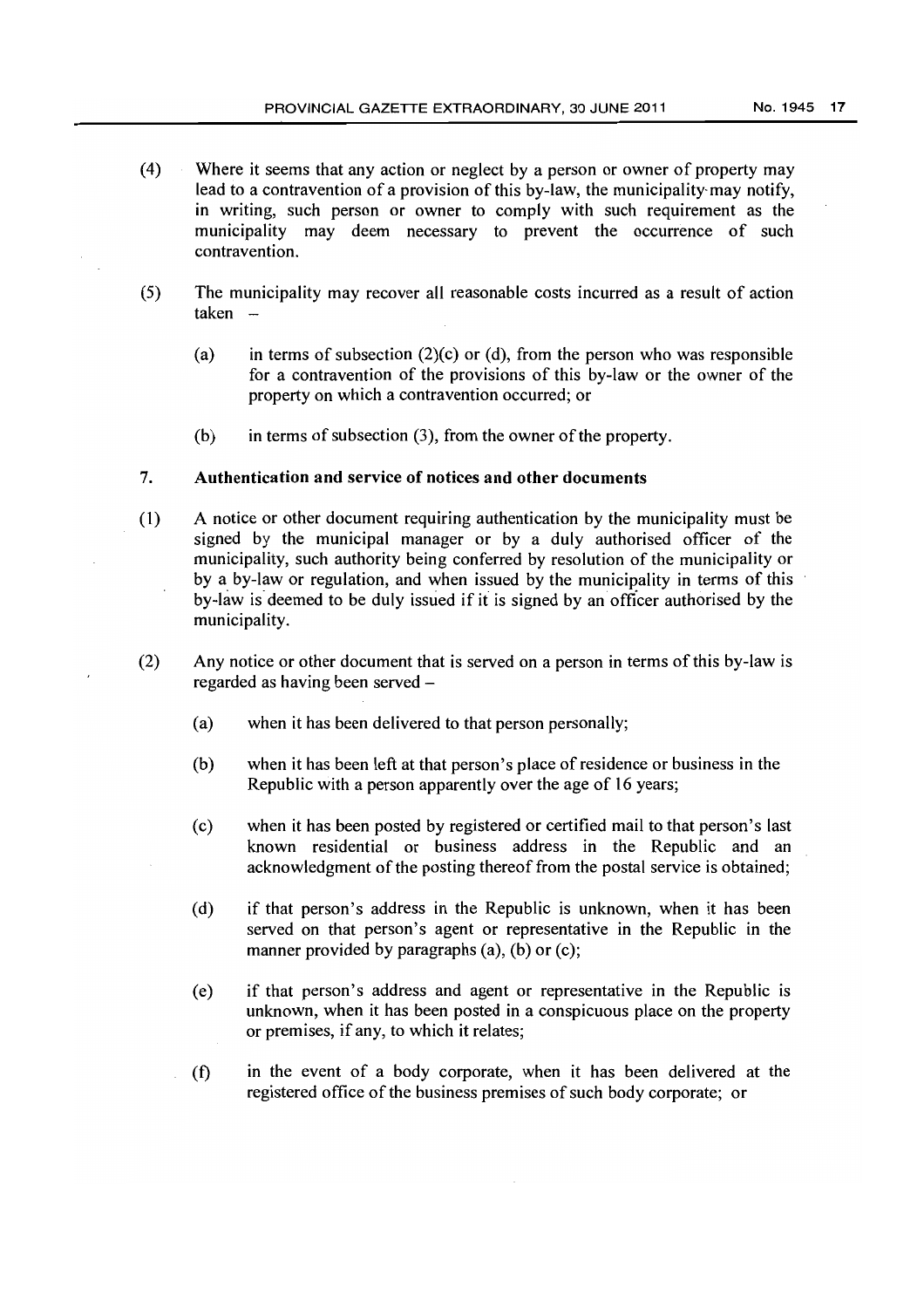- (g) when it has been delivered, at the request of that person, to his or her email address.
- (3) Service of a copy is deemed to be service of the original.
- (4) When any notice or other document must be authorised or served on the owner, occupier, or holder of any property, or right in any property, it is sufficient if that person is described in the notice or other document as the owner, occupier, or holder of the property or right in question and it is not necessary to name that person.
- (5) Any legal process is effectively and sufficiently served on the municipality when it is delivered to the municipal manager or a person in attendance at the municipal manager's office.

### 8. Exemptions

- (1) Any person may by means of a written application, in which the reasons are given in full, apply to the municipality for exemption from any provision of this bylaw.
- $(2)$  The municipality may  $-$ 
	- (a) grant an exemption in writing and the conditions in terms of which, if any, and the period for which such exemption is granted must be stipulated therein;
	- (b) alter or cancel any exemption or condition in an exemption; or
	- (c) refuse to grant an exemption.
- (3) An exemption does not take effect before the applicant has undertaken in writing to comply with all conditions imposed by the municipality under subsection (2), however, if an activity is commenced before such undertaking has been submitted to the municipality, the exemption lapses.
- (4) If any condition of an exemption is not complied with, the exemption lapses immediately.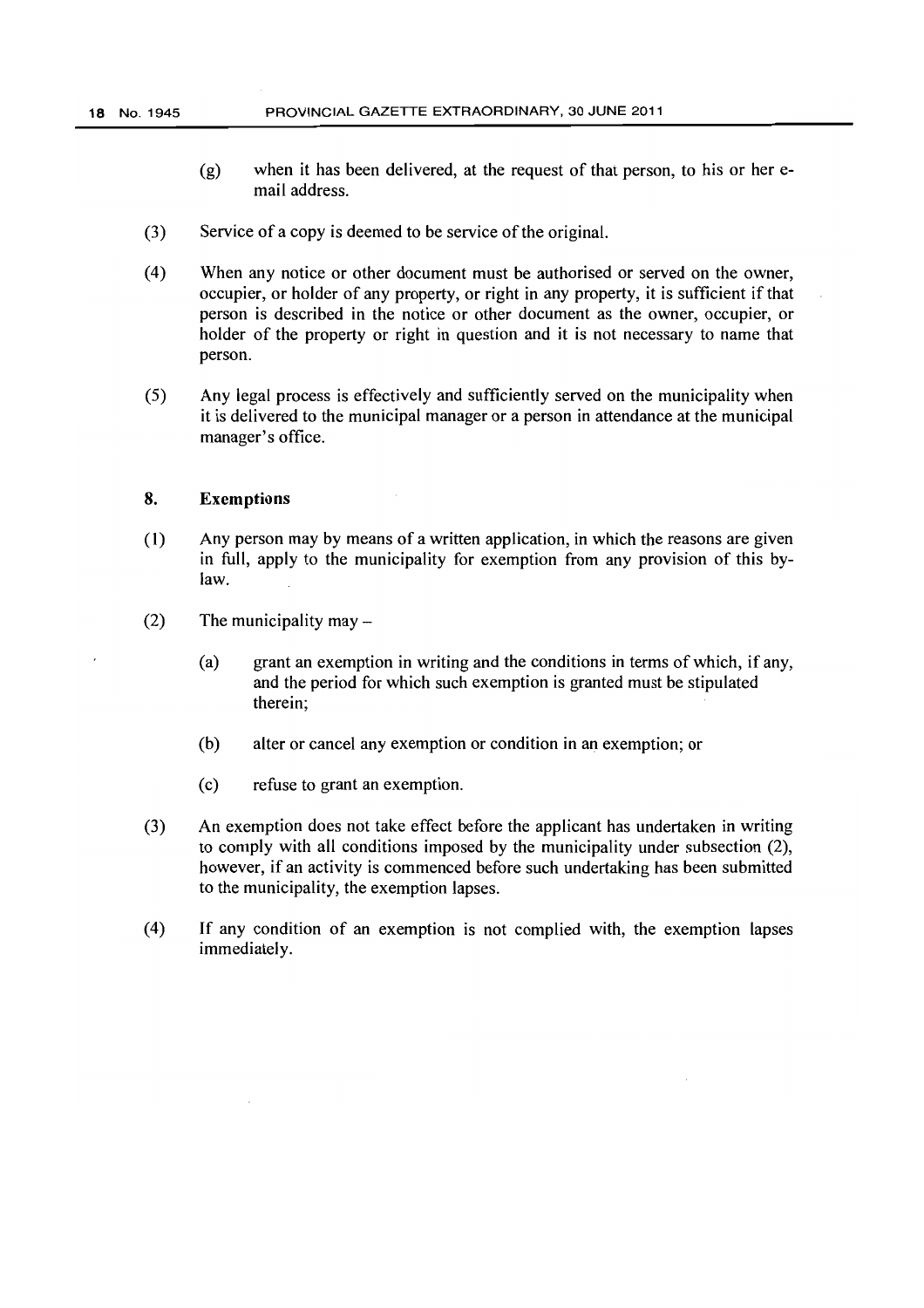### 9. **Offences and Penalties**

Any person who contravenes the provisions of this by-law shall be guilty of an offence and liable to a fine.

### **10. Repeal of** by-law

By-laws on stormwater previously made by the municipality or its constituent predecessors in respect of any portion of the area of the Lephalale Local Municipality are hereby repealed in so far as they are inconsistent with the provisions of this by-law.

### **11. Short title and commencement**

This by-law is called Lephalale Local Municipality Stormwater Management Bylaw and commence on the date of publication thereof in the Provincial Gazette.

 $\mathbf{r}$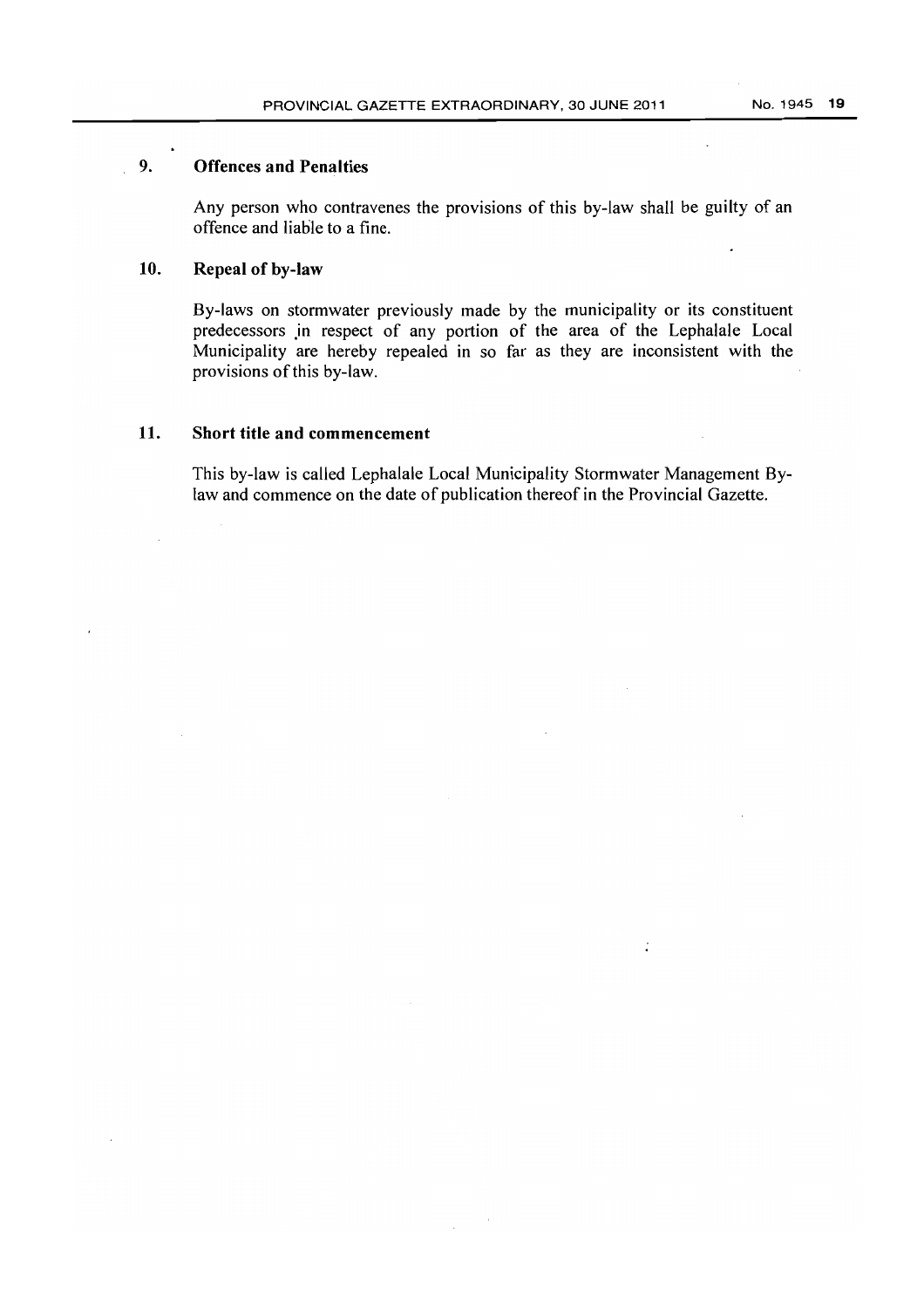### **LOCAL AUTHORITY NOTICE 214**

## **LEPHALALE LOCAL MUNICIPALITY FENCES AND FENCING BY-LAWS**

The Municipal Manager of Lephalale Local Municipality hereby in terms of section 13(a) of the Local Government Municipal Systems Act, 2000 (Act 32 of 2000) publishes Fences and Fencing by-law for the municipality as approved by its council as set out hereunder:

### **TABLE OF CONTENTS**

- I. Definitions
- 2. Purpose
- 3. Fences
- 4. Notice of compliance and representations
- 5. Costs
- 6. Demolition order
- 7. Authentication and service of notices and other documents
- 8. Implementation and enforcement
- 9. Transitional provisions
- 10. Exemptions
- II. Offences and Penalties
- 12. Repeal of by-laws
- 13. Short title and commencement

Schedule

### **1. Definitions**

In this by-law, unless the context otherwise indicates -

"boundary" means the real or notional line marking the limits of premises;

"Council" means the council of the Lephalale Local Municipality;

"fence" means any fence, together with any necessary gate or any contrivance forming part or serving the purpose of such a gate, erected as a boundary between any erven, lots or stands within the municipal area, and includes a fence which is not erected on a boundary, such as a garden fence or a free-standing wall on an erf, lot or stand;

"ground level" means the natural level of the ground, except where such level has been disturbed, in which case the street level is to be regarded as the ground level;

"municipality" means the Municipality of Lephalale and includes any political structure, political office bearer, municipality or duly authorised agent thereof or any employee thereof acting in connection with this by-law by virtue of a power vested in the municipality and delegated or sub-delegated to such political structure, political office bearer, municipality or, agent or employee;

"public land" means land of which the ownership is vested in an organ of state;

"repair" means putting and maintaining fence in good order by trimming, cutting or any other means;

"the act" means Fencing Act, 1963 (Act 31 of 1963)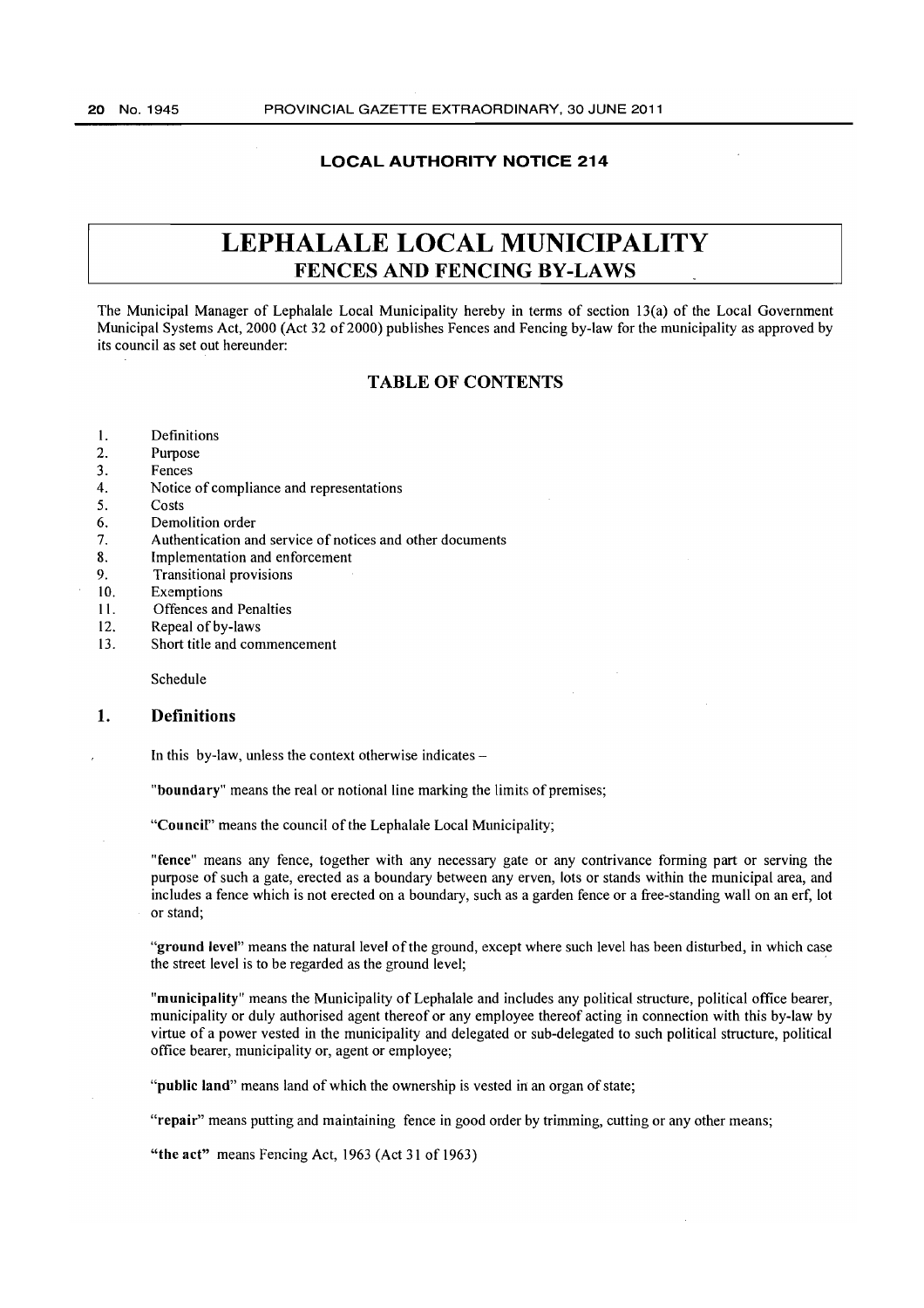### **2. Purpose**

To regulate fences and fencing within the municipality.

### **3. Fences**

- (1) No person may, without the consent of the municipality  $-$ 
	- (a) erect or cause, allow or permit to be erected a fence which is more than 1.8 metres in height from ground level on a boundary of a premises;
	- (b) alter, make or cause, allow or permit to be altered or made an addition to an existing fence which is more than 1.8 metres in height from ground level on a boundary of a premises;
	- (c) erect or cause or permit to be erected on a boundary, or may have on a boundary, an electrified fence, electrified railing or other electrified barrier, unless -
		- (i) the electrified fence, electrified railing or other electrified barrier is erected on top of a wall which may not be less than 1.8 metres high and built of brick, cement, concrete or similar material; and
		- (ii) the electrified fence, electrified railing, or other electrified barrier is designed and installed in accordance with the Electrical Machinery Regulations; and
	- (d) subject to subsection  $(9)$ , erect or cause or permit to be erected on a boundary a barbed-wire fence, railing, paling, wall or other barrier with spikes or other sharp or pointed protrusions.
- (2) A person who wishes to obtain the approval of the municipality must submit building plans on the application form as contained in the Schedule.
- (3) The municipality has right to approve or disapprove a plan.
- (4) Should the municipality disapprove the plan, it must, on request, supply the person in writing with the reasons for the disapproval.
- (5) Should the municipality grant consent, it may do so subject to such conditions, requirements or specifications which it may determine in each individual case, and subject to the provisions of SANS Code No. 1372, Prefabricated Concrete Components for Fences, as published on 20 May, 1985 in the Government Gazette, and the consent must be entered in Item C of the form contemplated in subsection (2), and a person who has obtained consent, must at the request of an authorised official, immediately produce the form.
- (6) A person who has obtained approval in terms of subsection (5) must ensure that the fence is maintained in a good condition.
- (7) No person may
	- (a) without the consent of the municipality first having been obtained, demolish, interfere with or damage a fence for which an approval has been granted in terms of subsection (5);
	- (b) having opened a gate in a fence, leave such gate open or unfastened;
	- (c) climb over or crawl through a fence without the permission of the owner or occupier of the land upon which such fence is situated, first having been obtained;
	- (d) erect or cause to be erected a fence covered with  $-$ 
		- 0) canvas, reeds, grass or any combustible material, except poles or split poles, or approved wood, which may not be erected within 4,5 m of any street and which may not exceed 1,8 m in height; or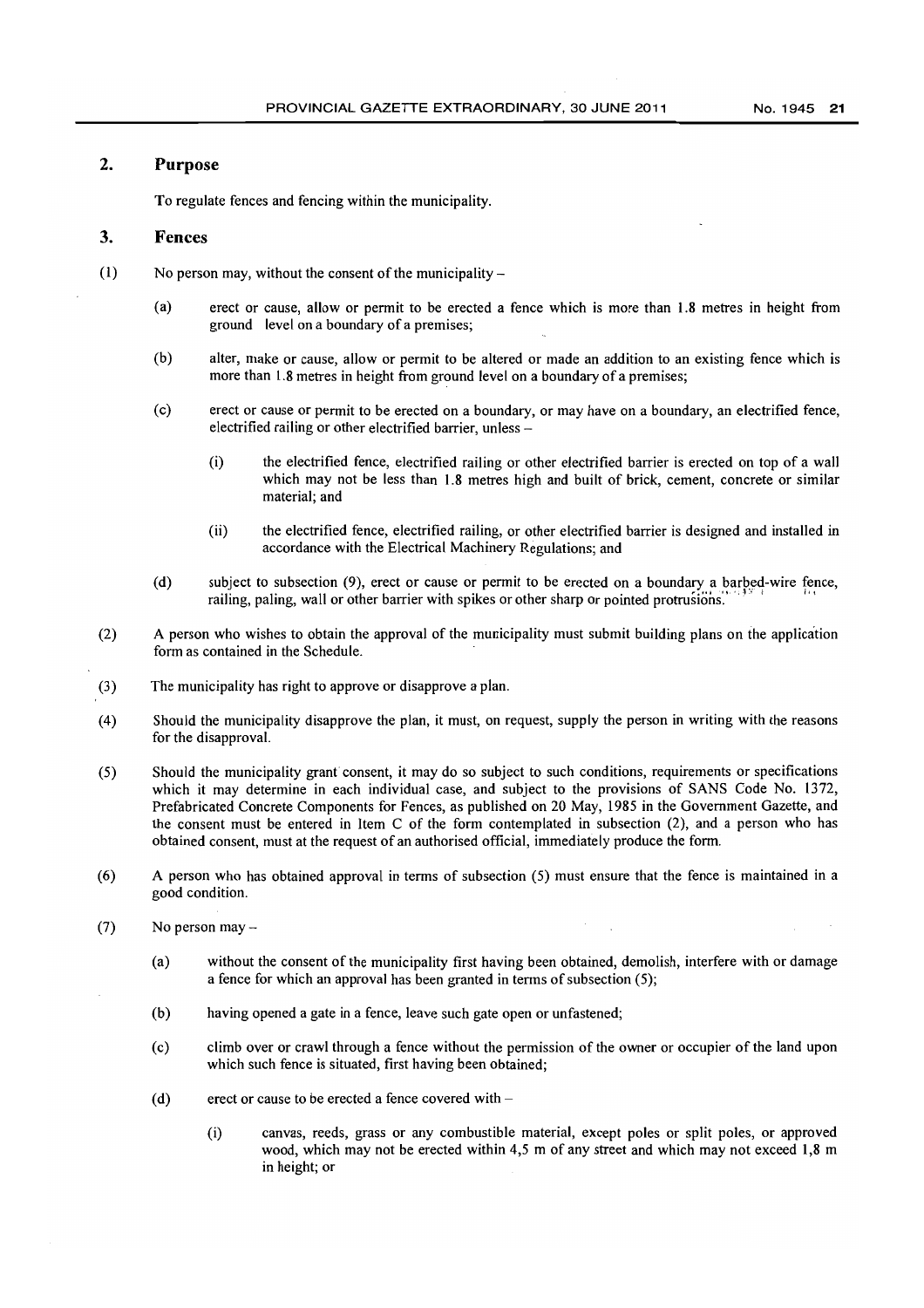- (ii) sheet iron, corrugated galvanised iron or any other sheeting along or within 4,5 m of any street;
- (e) allow a fence to fall into disrepair; and
- (f) affix to or allow to be affixed to a fence any posters, placards or similar notices, or draw or apply or allow to be drawn or applied any graffiti or drawing on a fence.
- (8) The municipality may, whenever it appears that, in the interests of safety, vehicular, pedestrian or otherwise  $-$ 
	- (a) a fence needs to be erected or repaired, instruct the owner or occupier on whose premises such fence needs to be erected or repaired, to undertake such steps as stipulated in the instruction; or
	- (b) the height of a wall, hedge or fence at a street comer needs to he reduced, by order in writing instruct the owner or occupier property to reduce the height of such wall, hedge or fence to a height specified in such order.
- (9) In the instance where a barbed-wire fence, railing, paling, wall or other barrier with spikes or other sharp or pointed protrusions does not exceed 1,8 meters in height from ground level, the consent of the municipality is not required.
- (10) Should a person fail to comply with a provision of subsection (1), with a condition, requirement or specification contemplated in subsection  $(5)$ , subsection  $(6)$  or an instruction issued in terms of subsection  $(8)$ , the municipality may serve a notice of compliance or a demolition order on the person, as the case may be.

### 4. Notice of compliance and representations

- (1) The notice of compliance must state
	- (a) the name, residential or postal address of the affected person;
	- (b) the requirement which has not been complied with;
	- (c) having in detail the measures required to remedy the situation;
	- (d) that the person must within a specified period take the measures to comply with the notice and to complete the measures before a specified date; and
	- (e) that the person may within 14 days make written representations in the form of a sworn statement or affirmation to the municipality at a specified place.
- (2) The municipality, when considering any measure or period envisaged in subsection (1)(c) or (d), must have regard to the principles and objectives of this by-law, the nature of the non-compliance, and other relevant factors.
- (3) Where a person does not make representations in terms of subsection (l)(e) and the person fails to take the measures before the date contemplated in subsection (l)(d), he or she commits an offence, and the municipality may, irrespective of any penalty which may be imposed act in terms of subsection (5).
- (4) (a) Representations not lodged within the time contemplated in subsection (1)(e) will not be considered, except where the person has shown good cause and the municipality condones the late lodging of the representations.
	- (b) The municipality must consider timely, representations and any response thereto by an authorized official.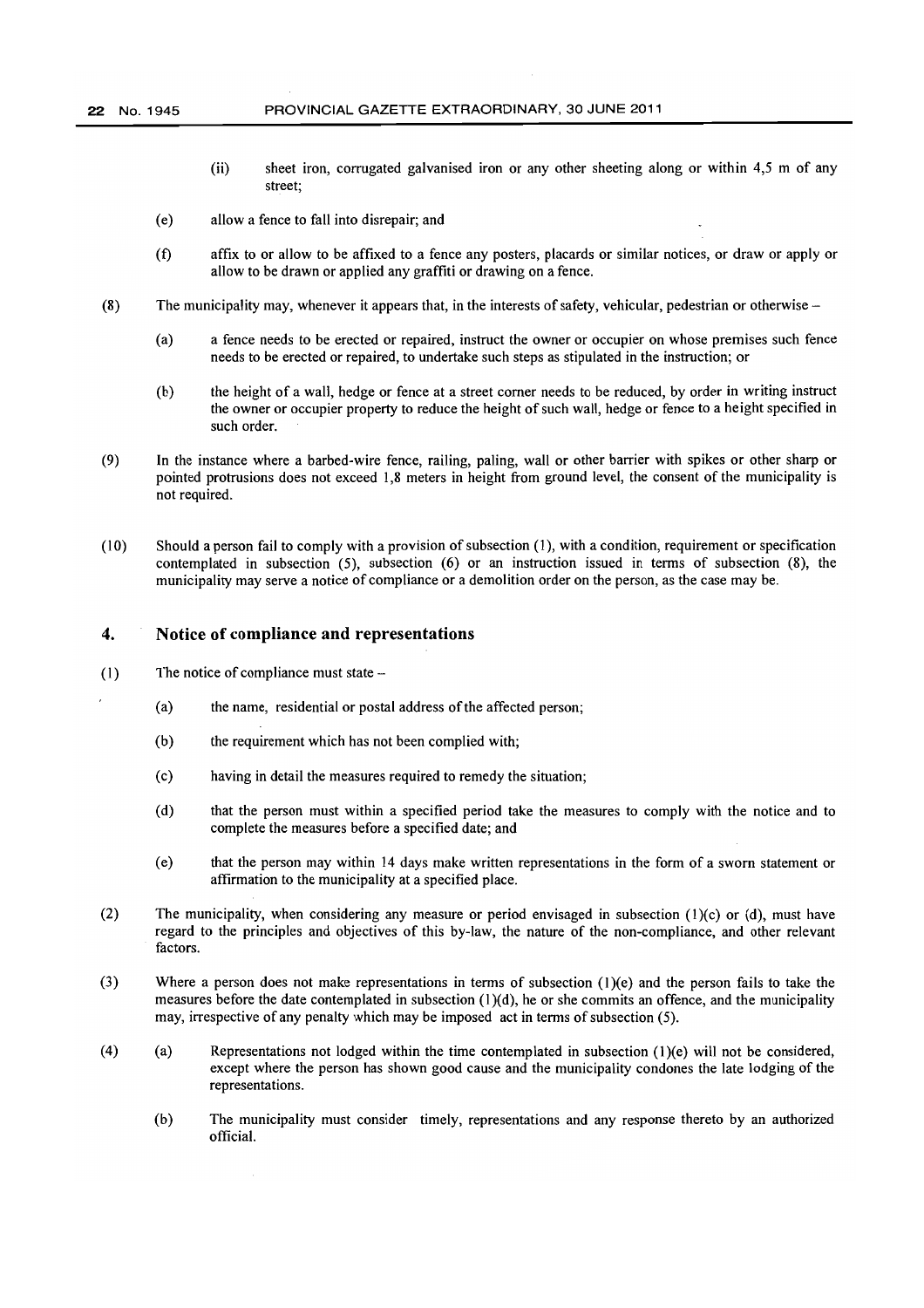- (c) The municipality may, on its own volition, conduct any further investigations to verify the facts if necessary, and the results of the investigation must be made available to the permit holder, who must be given an opportunity of making a further response if he or she so wishes, and the municipality must also consider the further response.
- (d) The municipality must, after consideration of the representations and any response and further response make an order in writing and serve a copy of it on the person, which order must confirm, in whole or in part, alter, or set aside the notice of compliance, and where the notice of compliance is confirmed, in whole or in part, or altered, the municipality must inform the person that he or she must, within the period specified in the order, discharge the obligations set out in the order and that failure to do so constitutes an offence. •
- (e) Where a person fails to discharge the obligations contemplated in subsection  $(4)(d)$ , he or she commits an offence and the municipality may, irrespective of any penalty which may be imposed act in terms of subsection (5).
- (5) The municipality may take such measures as it deems necessary to remedy the situation, including the demolition of the fence, and the cost thereof must be paid to the municipality in accordance with section 5.

#### 5. Costs

- (I) Should a person fail to take the measures required of him or her by a notice of compliance contemplated in section 4, the municipality may, subject to subsection (3) recover, as a debt, all costs incurred as a result of it acting in terms of section 4(5) from that person and any or all of the following persons:
	- (a) the owner of the land, building or premises; or
	- (b) the person or occupier in control of the land, building or premises or any person who has or had a right to use the land at the time when the situation came about.
- (2) The costs recovered must be reasonable and may include, without being limited to, costs relating to labour, water, equipment, administrative and overhead costs incurred by the municipality under section 4(5).
- (3) If more than one person is liable for costs incurred, the liability must be apportioned as agreed among the persons concerned according to the degree to which each was responsible for the emergency resulting from their respective failures to take the required measures.

#### 6. Demolition order

- (I) A person on whom a demolition order has been served in terms of section 3(10), must demolish the fence and remove the materials.
- (2) Should a person fail to act in accordance with subsection (1), the municipality may demolish a fence, and it may dispose of the whole or any part of the materials from any fence, whether wholly or partly removed or demolished, by public auction or public tender.
- (3) The municipality may deduct from the proceeds of any materials so disposed of the costs of any such pulling down, removal or demolition and the costs incurred in so disposing of the said materials and the surcharge thereon and shall thereafter pay any balance to the owner of the fence removed or demolished.
- (4) The exercise of any powers set forth in subsection (2) and (3) shall not prejudice or diminish the rights of the municipality to recover in terms of other provisions of this by-law.

### 7. Authentication and service of notices and other documents

(I) A notice issued by the municipality in terms of this by-law is deemed to be duly issued if it is signed by an officer authorised by the municipality.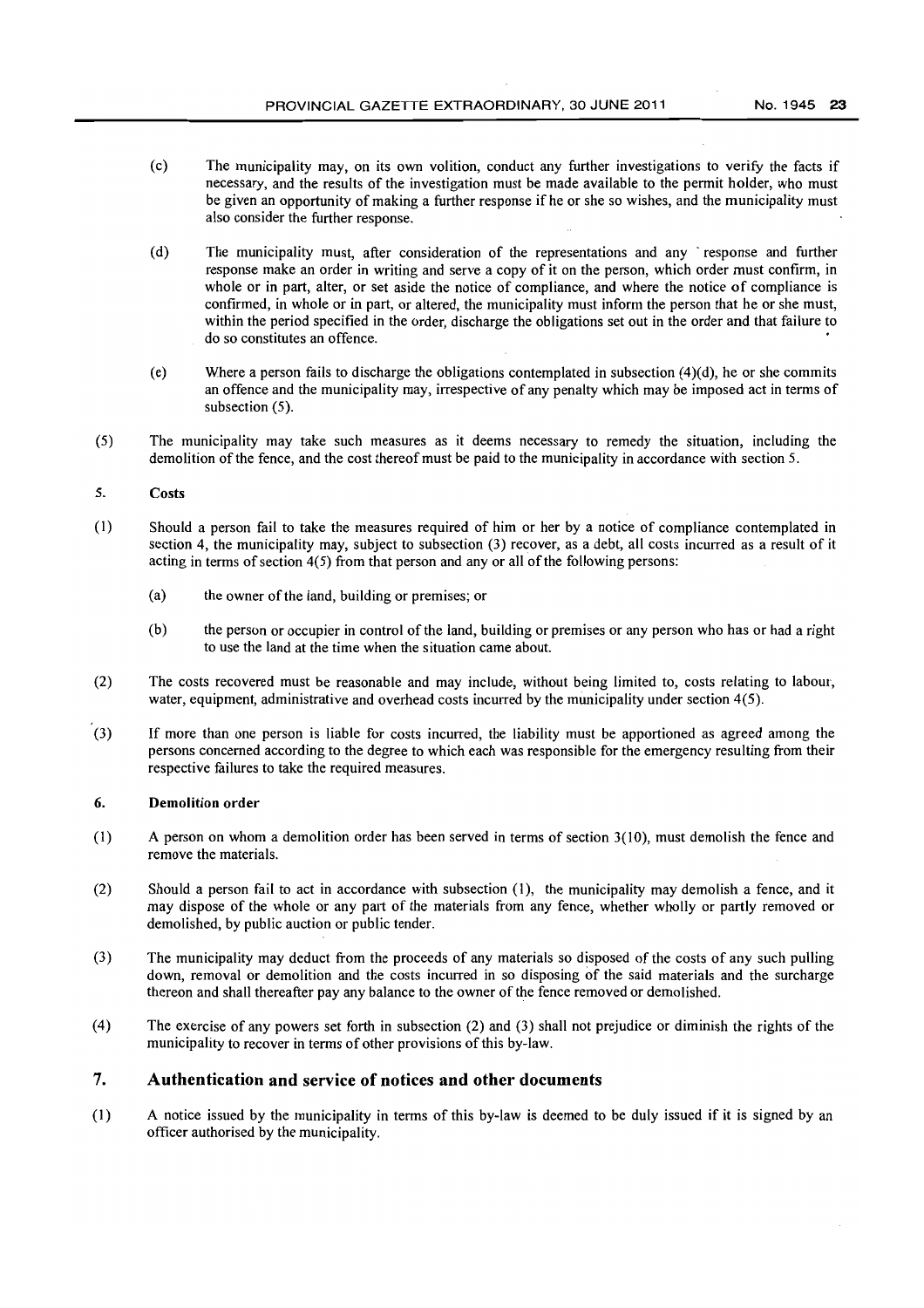- (2) Any notice or other document that is served on a person in terms ofthis by-law is regarded as having been duly served
	- (a) when it has been delivered to that person personally;
	- (b) when it has been left at that person's place of residence or business in the Republic to a person apparently over the age of 16 years;
	- (c) when it has been posted by registered or certified mail to that person's last known residential or business address in the Republic, and an acknowledgment of the posting thereof from the postal service is obtained;
	- (d) if that person's address in the Republic is unknown, when it has been served on that person's agent or representative in the Republic in the manner provided by paragraphs (a), (b) or (c);
	- (e) if that person's address and agent or representative in the Republic is unknown, when it has been posted in a conspicuous place on the land or business premises to which it relates;
	- (f) in the event of a body corporate, when it has been delivered at the registered office of the business premises of such body corporate; or
	- (g) when it has been delivered, at the request of that person, to his or her e-mail address.
- (3) Service of a copy is deemed to be service of the original.
- (4) When any notice or other document is served on the owner, occupier, or holder of any property, or right in any property, it is sufficient if that person is described in the notice or other document as the owner, occupier, or holder of the property or right in question and it is not necessary to name that person.

#### **8. Implementation and enforcement**

- (l) The municipality may appoint and mandate an official to administer the implementation and enforcement of this by-law.
- (2) Upon appointment the municipality must issue the official with an identity card which must state the name and function of the official, and which includes a photograph of the official.
- (3) An official, acting within the powers vested in him or her by this by-law, must on demand by a person produce the identity card and proof of identity.
- (4) An official, within his or her mandate in terms of subsection  $(1)$ 
	- (a) must monitor and enforce compliance with this by-law;
	- (b) may investigate an act or omission which on reasonable suspicion may constitute an offence in terms of this by-law;
	- (c) may, for the purposes of paragraphs (a) and (b), enter upon premises on which a business is carried on with the aim of ascertaining if an offence in terms of this by-law has been or is being committed; and
	- (d) may request the owner or occupier to provide such information as he or she deems necessary.

### **9. Transitional provision**

An owner or occupier whose premises, at the date of commencement of this by-law, do not comply with the provisions of this by-law, must within a period of 3 years, ensure that his or her premises comply with the provisions of this by-law.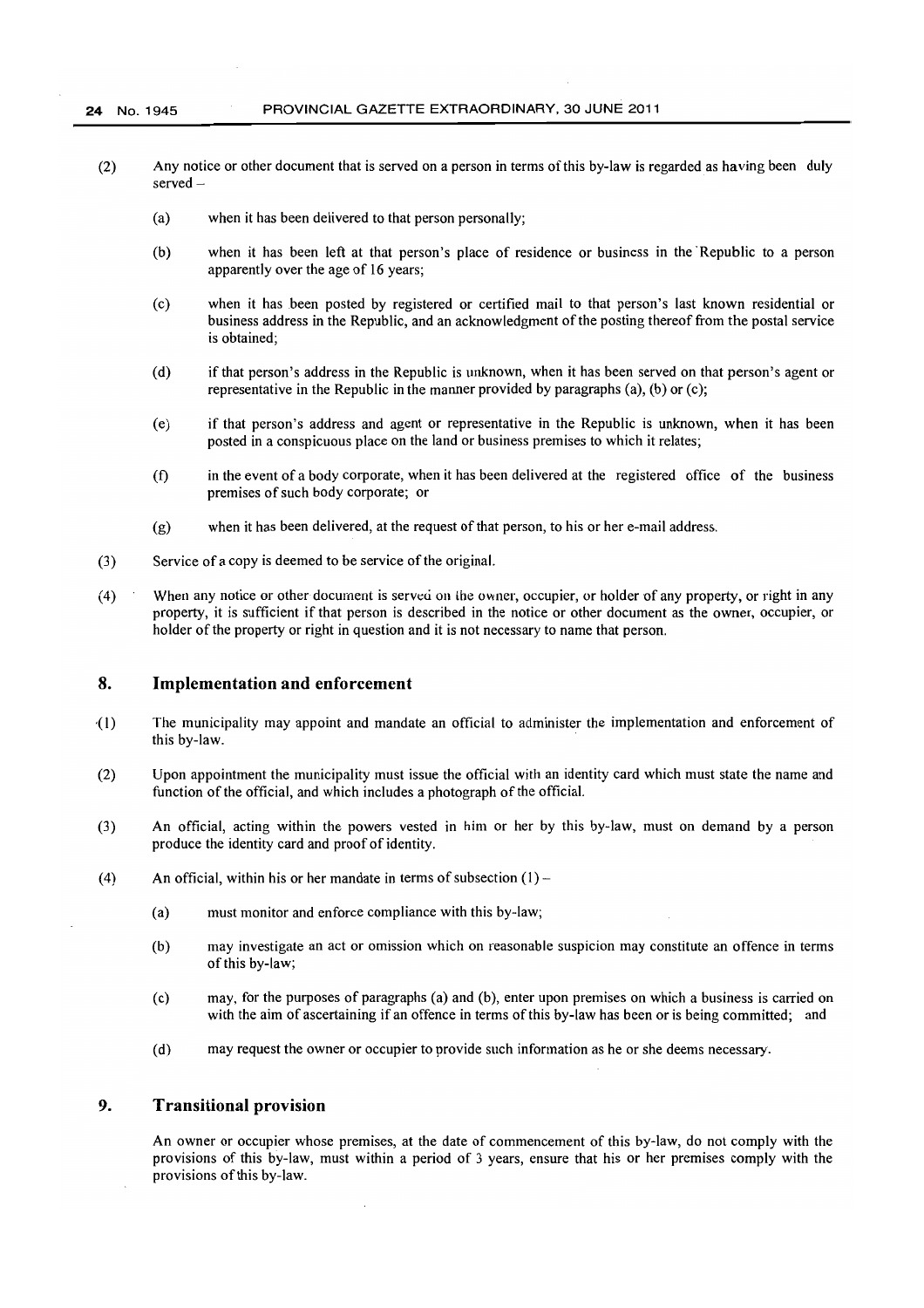### **10. Exemptions**

- (I) Any person may by means of a written application, in which the reasons are given in full, apply to the municipality for exemption from any provision of this by-law.
- (2) The municipality may  $-$ 
	- (a) grant an exemption in writing and the conditions in terms of which, if any and the period for which such exemption is granted must be stipulated therein;
	- (b) alter or cancel any exemption or condition in an exemption; or
	- (c) refuse to grant an exemption.
- (3) An exemption does not take effect before the applicant has undertaken in writing to comply with all conditions imposed by the municipality under subsection (2), however, if an activity is commenced before such undertaking has been submitted to the municipality, the exemption lapses.
- (4) If any condition of an exemption is not complied with, the exemption lapses immediately.

### **11. Offences and Penalties**

Any person who contravenes the provisions of this by-law shall be guilty of an offence and, shall, be liable to a fine.

### . **'12. Repeal of by-laws**

By-laws on fencing and fences previously made by the municipality or its constituent predecessors in respect of any portion of the area of the Lephalale Local Municipality shall be repealed on the date of promulgation of this by-law in so far as they are inconsistent with the provisions ofthis by-law.

### **13. Short title and commencement**

This by-law is called the Lephalale Local Municipality Fences and Fencing By-law and commence on the date of publication in the Provincial Gazette.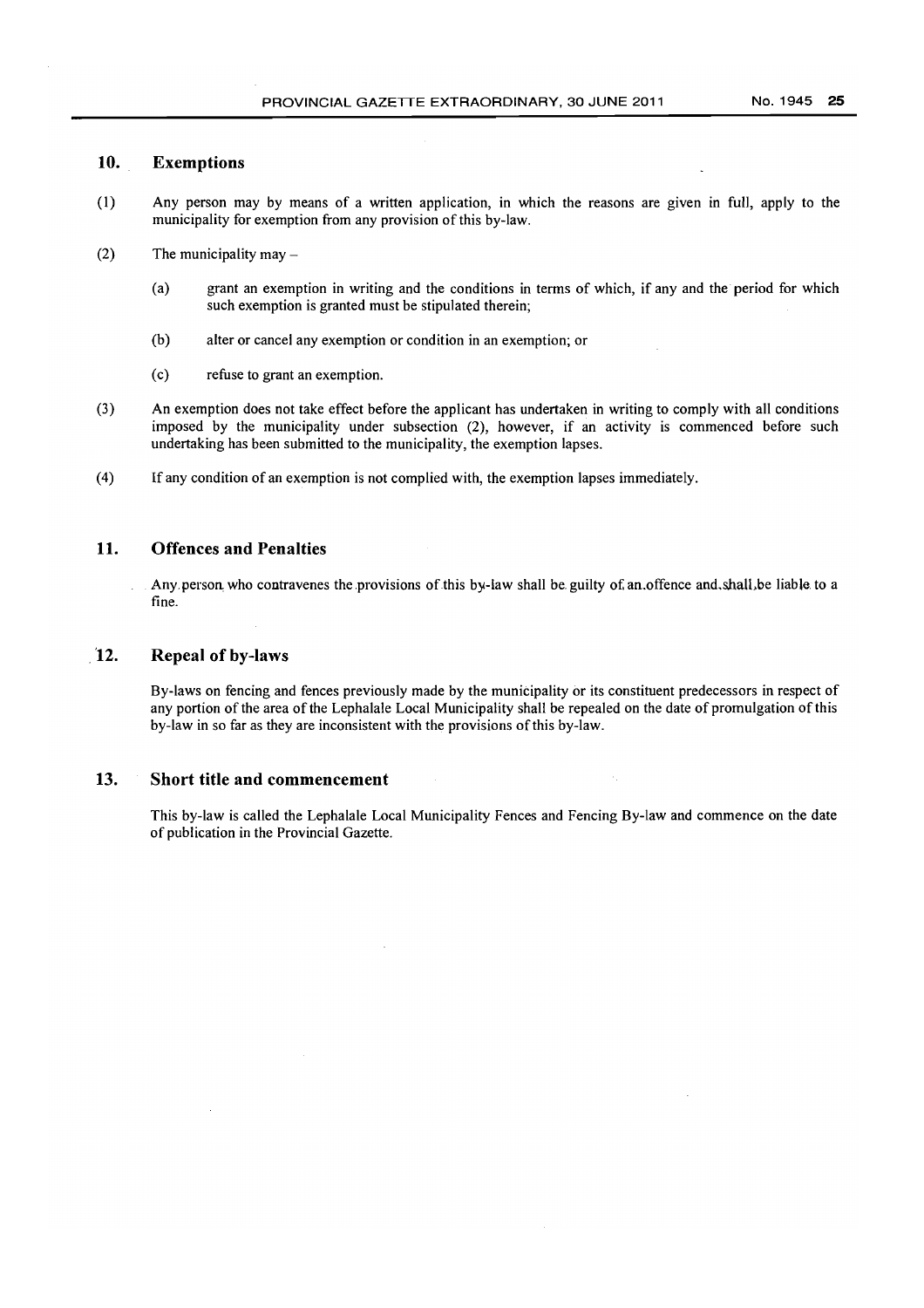#### **SCHEDULE**

#### **APPLICATION TO ERECT FENCE**

#### A. OWNER OR OCCUPIER

Surname and first names of person ..................................................................................... ..

I.D. Number ............................................ ..

Address: Postal address: ..................................................... .. 

Residential address: .......................................................................... .. 

Telephone number: Business .................. Residential ...............

#### B. PARTICULARS OF PREMISES AND FENCE

ErfNumber ............................................................. ..

Address where the premises can be inspected 

#### NATURE OF FENCE TO BE ERECTED/ALTERED

, ..................................................................................................... . 

#### C. ISSUING LOCAL AUTHORITY

Consent is hereby granted in terms of section 3(5) of the Lepbalale Fences and Fencing By-law that the abovementioned fence may be erected on above-mentioned premises

Conditions, requirements or specifications in terms of section 3(5): 

| <b>SIGNATURE OF INSPECTOR</b> | DATE |
|-------------------------------|------|
|                               |      |
|                               |      |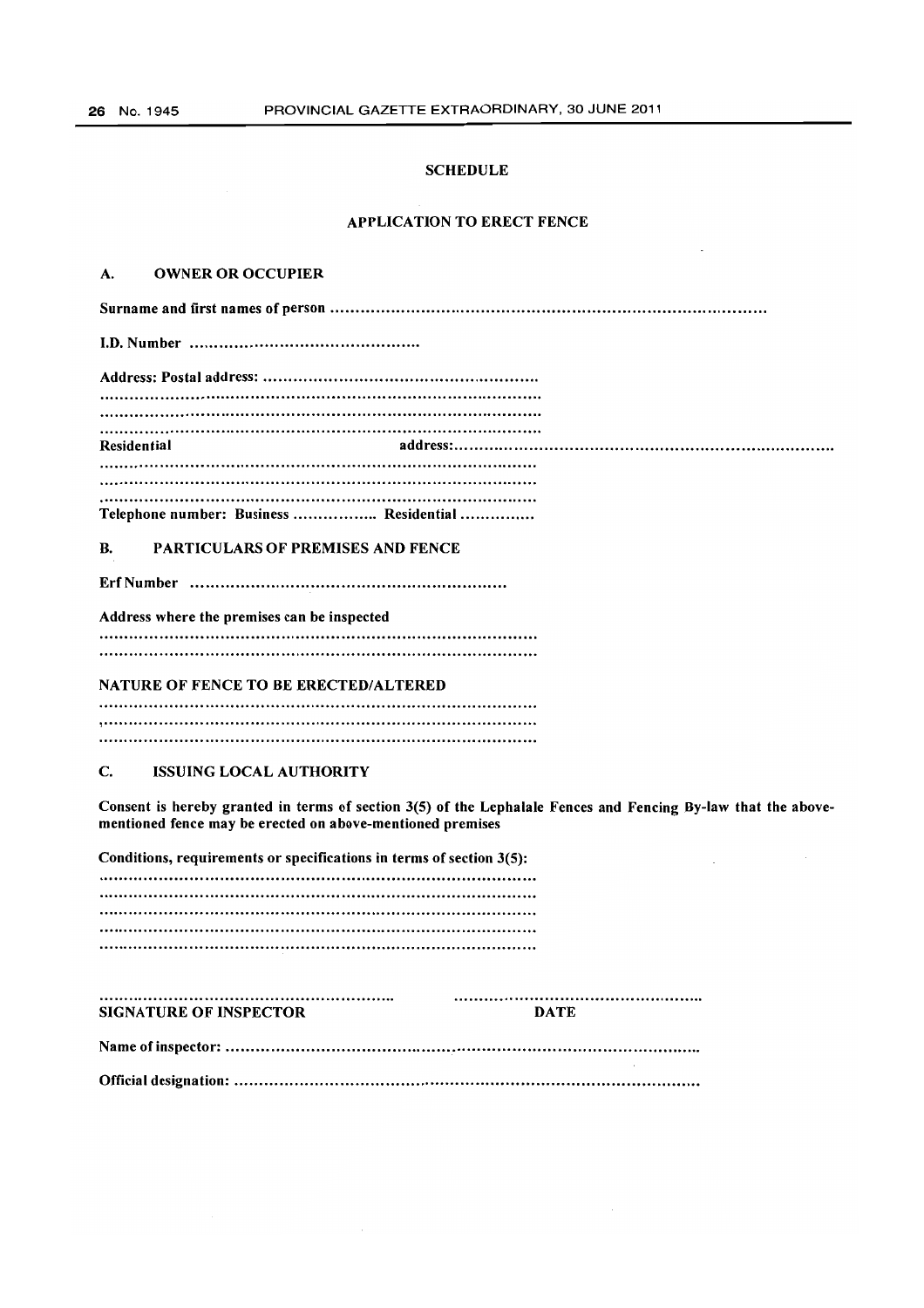### **LOCAL AUTHORITY NOTICE 215**

## **LEPHALALE LOCAL MUNICIPALITY STREET TRADING BY-LAW**

The Municipal Manager of Lephalale Local Municipality hereby in terms of section 13(a) of the Local Government Municipal Systems Act, 2000 (Act 32 of 2000) publishes the Street Trading By-Law for the Municipality as approved by its Council, as set out hereunder.

### **TABLE OF CONTENTS**

### **CHAPTER 1 DEFINITIONS AND FUNDAMENTAL PRINCIPLES**

### 1. Definitions

- 2. Purpose of the by-law
- 3. Application
- 4. Forms of street trading

### CHAPTER 2 **GENERAL PROVISIONS APPLICABLE TO STREET TRADING**

- 5. Restricted and prohibited areas
- 6. Places where street trading is prohibited
- 7. Duties of street trader
- 8. Prohibited conduct
- ,9. Removal and impoundment

### CHAPTER 3 **SPECIFIC PROVISIONS APPLICABLE TO STREET TRADING IN MEALS OR PERISHABLE FOODSTUFFS**

- 10. Applicable provisions
- II. Hawker's licence
- 12. Certificate of acceptability, application and exemptions

### CHAPTER 4 **MISCELLANEOUS PROViSiONS**

- 13. Vicarious liability of persons carrying on street trading
- 14. Exemptions
- 15. Offences and Penalty
- 16. Repeal
- 17. Short title and commencement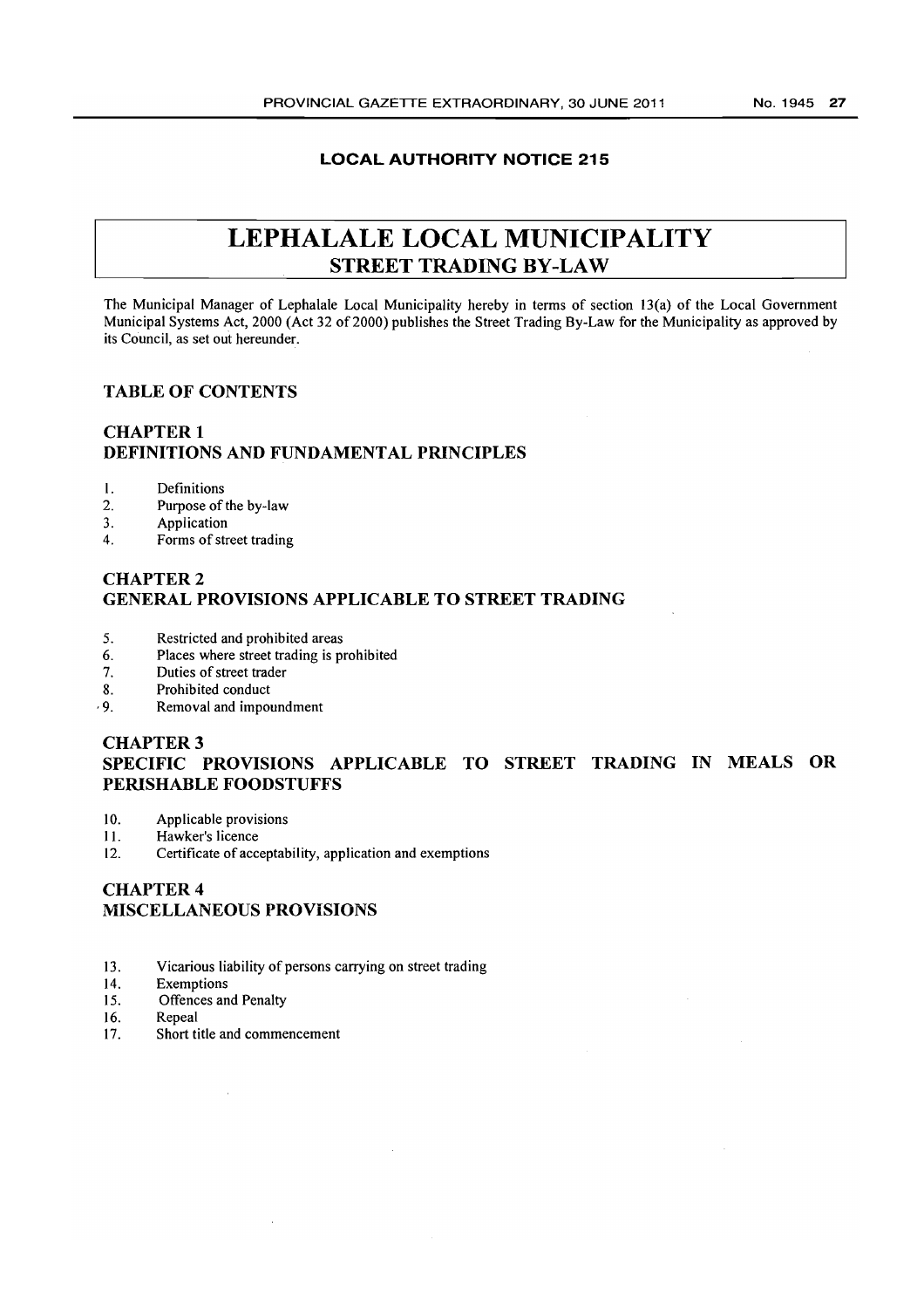#### **1. Definitions**

In this by-law, unless the context otherwise indicates  $-$ 

"approval" means approval by the municipality and "approve" has a corresponding meaning;

"Council" means the Lephalale Municipal Council;

"garden" means a garden to which the public has a right to access;

"goods" means any movable property;

"intersection" means an intersection as defined in the regulations promulgated in terms of the National Road Traffic Act, 1996 (Act 93 of 1996);

"licence holder" means a person who is the holder of a hawker's licence;

"Linear Market" means a Designated Area located in pedestrianised environments

"litter" means any object or matter which is discarded, abandoned or left behind by a person trading of his or her customers.

"motor vehicle" means a motor vehicle as defined in section 1 of the National Road Traffic Act, 1996 (Act 93 of 1996);

"municipality" means the Lephalale Local Municipality and includes any committee or person to which or whom an instruction has been given or any power has been delegated or sub-delegated by the Council in terms of, or as contemplated in, section 59 of the Local Government: Municipal Systems Act, 2000 (Act No 32. of 2000), or a service provider in respect of any power, function or duty of the Council assigned by it for the purposes of this by-law to that service provider in terms of Section 81(2) of the Local Government: Municipal Systems Act, 2000;

"Municipal Manager" means municipal manager of Lephalale Lecal Municipality;

"official" means a designated officer who is authorized by the municipality to perform and exercise any or all of the functions and powers contemplated in this by-law;

"park" means a park to which the public has a right to access;

"premises" means any land, building, structure, part of a building or of a structure, or any vehicle, conveyance, vessel or aircraft;

"prescribed" means prescribed by the municipality by resolution;

"property", in relation to a street trader, means goods in which a street trader trades, and includes any article, container, vehicle or structure used or intended to be used in connection with street trading by the street trader;

**public** road" means a public road as defined in section I of the National Road Traffic Act, 1996 (Act 93 of 1996);

"regulations" means regulations made in term of the National Health Act, 2004;

"roadway" means a roadway as defined in section I of the National Road Traffic Act, 1996 (Act 93 of 1996);

"sell" includes barter, exchange, hire out, display, expose, offer or prepare for sale, store with a view to sell, or provide a service for reward, and "sale" or "selling" has a corresponding meaning;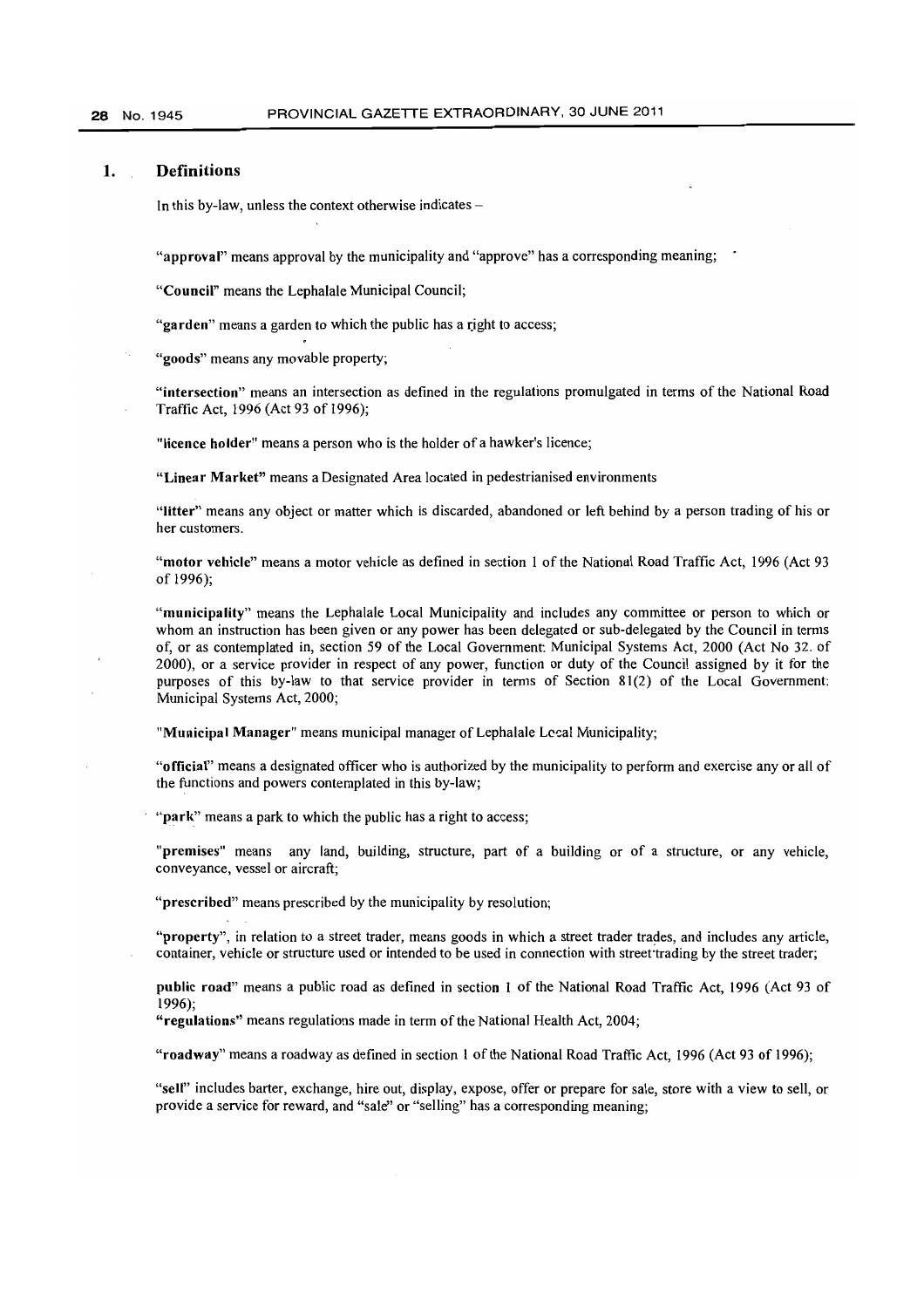"sidewalk" means a sidewalk as defined in section 1 of the National Road Traffic Act, 1996 (Act 93 of 1996);

"street furniture" means any furniture installed by the municipality on the street for public use;

"street trader" means a person who, as hawker, vendor or pedlar as contemplated in the Businesses Act, 1991 (Act 71 of 1991), carries on the business of the selling of any goods or the supplying of or offering to supply any service for reward in a public road or public place;

"street trading" means the carrying on of the business as a street trader;

"the Act" means the Businesses Act, 1991 (Act 71 of 1991), and includes the regulations promulgated under the Act;

"trade" means sell goods or services in a public road or public place;

"verge" means a verge as defined in section 1 of the National Road Traffic Act, 1996 (Act 93 of 1996), and any word or expression to which a meaning has been assigned in the Businesses Act, 1991, (Act 71 of 1991) has a corresponding meaning in this by-law.

### 2. Purpose of the By-law

The purpose of this By-law is to regulate Street Trading within the jurisdictional area of the Lephalale Municipality.

### 3. Application

This by-law apply to all persons who carry on the business of street trading within the area of jurisdiction of the Lephalale Local Municipality.

### 4. Forms of street trading

- (1) Street trading include any of the following forms:
	- (a) the selling of goods and supply of services for reward in public road;<br>(b) selling of goods in linear places;
	- (b) selling of goods in linear places;<br>(c) sale of goods or services in publi
	- (c) sale of goods or services in public places;<br>(d) mobile trading such as caravans and light
	- mobile trading such as caravans and light mobile vehicles;
	- (e) selling of stalls or kiosks; and<br>(f) selling of goods at special eve
	- selling of goods at special events.

#### CHAPTER 2

#### GENERAL PROVISIONS APPLICABLE TO STREET TRADING

#### S. Restricted and prohibited areas

(1) The municipality may, in terms of section  $6A(2)(a)$  of the Act and subject to the provisions of paragraphs (b) - G) of the act, by resolution declare any place in its area of jurisdiction to be an area in which street trading is restricted or prohibited.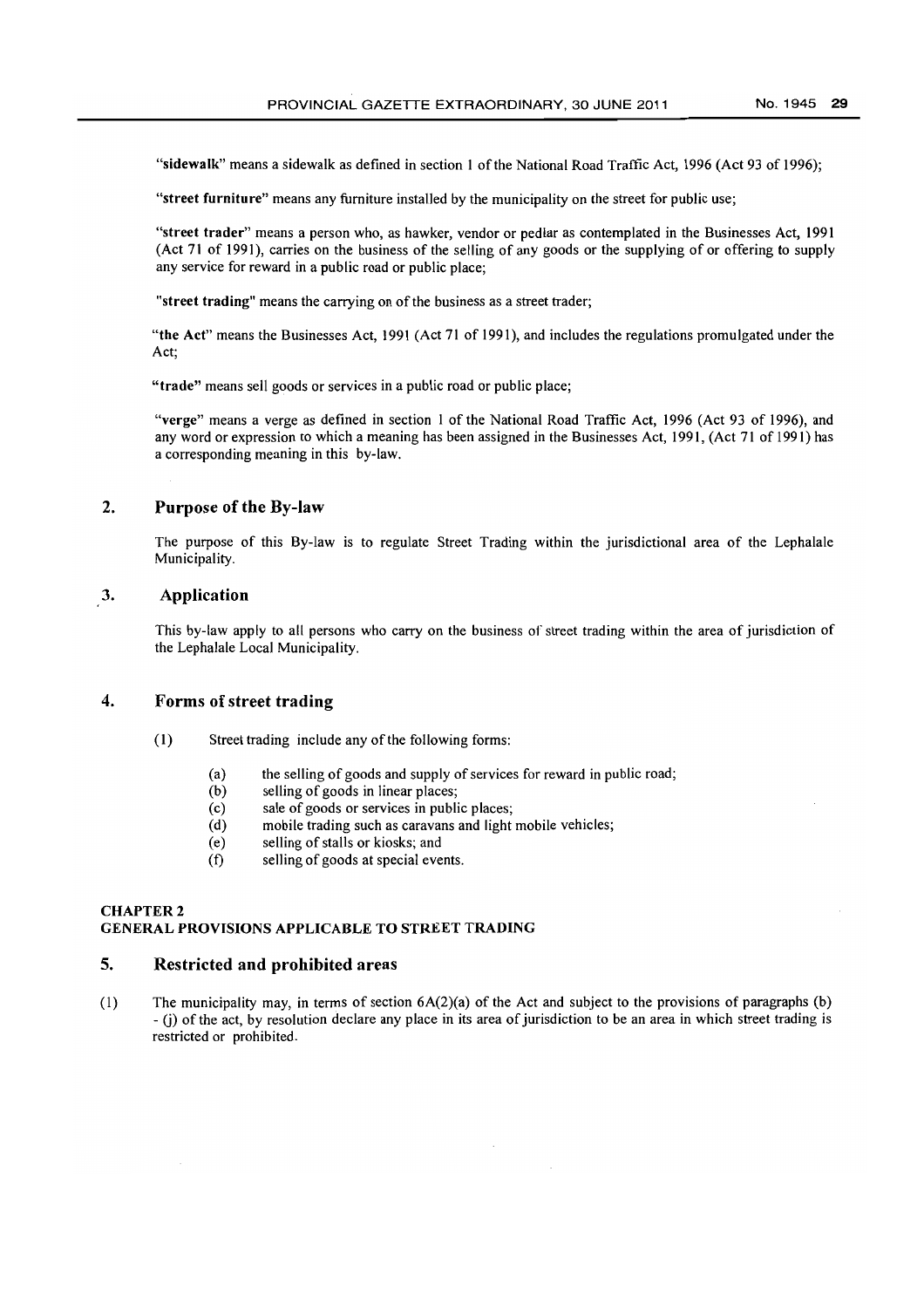- (2) The municipality must by erected sign in the area indicate such area, and the sign must indicate  $-$ 
	- (a) the restriction of prohibition against street trading;
	- (b) if street trading is restricted  $-$ 
		- (i) the boundaries of the area or stand set aside for restricted street trading;
		- (ii) the hours when street trading is restricted or prohibited; and
		- (iii) the goods or services in respect of which street trading is restricted or prohibited; and
	- (c) that the area has been let or otherwise allocated.
	- (3) The sign serves as sufficient notice to a street trader that street trading is restricted or prohibited in the area concerned.

#### **6. Places where street trading is prohibited**

- (I) Unless the municipality has so permitted in terms of an agreement or by means of the display of a sign, no person may carry on the business of a street trader in any of the following places:
	- (a) in a garden or a park to which the public has a right of access; or
	- (b) on a verge contiguous to  $-$ 
		- (i) a building belonging to, or occupied solely by, the State or the municipality;
		- (ii) a church or other place of worship; or
		- (iii) a building declared to be a public monument under the National Heritage Resources Act, 1999.
- (2) No person may carry on the business of a street trader in any of the following places:
	- (a) in a place declared by the municipality under section  $6A(2)(a)$  of the Act as a place in which street trading is prohibited;
	- (b) at a place where street trading obstructs the use of the sidewalk by pedestrians or interferes with the ability of persons using the sidewalk to view the goods displayed behind a shop display window or obscures such goods from view;
	- (c) within 5 metres of an intersection as defined in National Road Traffic Act, 1996 Regulations;
	- $(d)$  at a place where street trading obstructs -
		- (i) a fire hydrant;
		- (ii) the entrance to or exit from a building;
		- (iii) vehicular traffic;
		- (iv) access to a pedestrian crossing, a parking or loading bay or any other facility for vehicular or pedestrian traffic;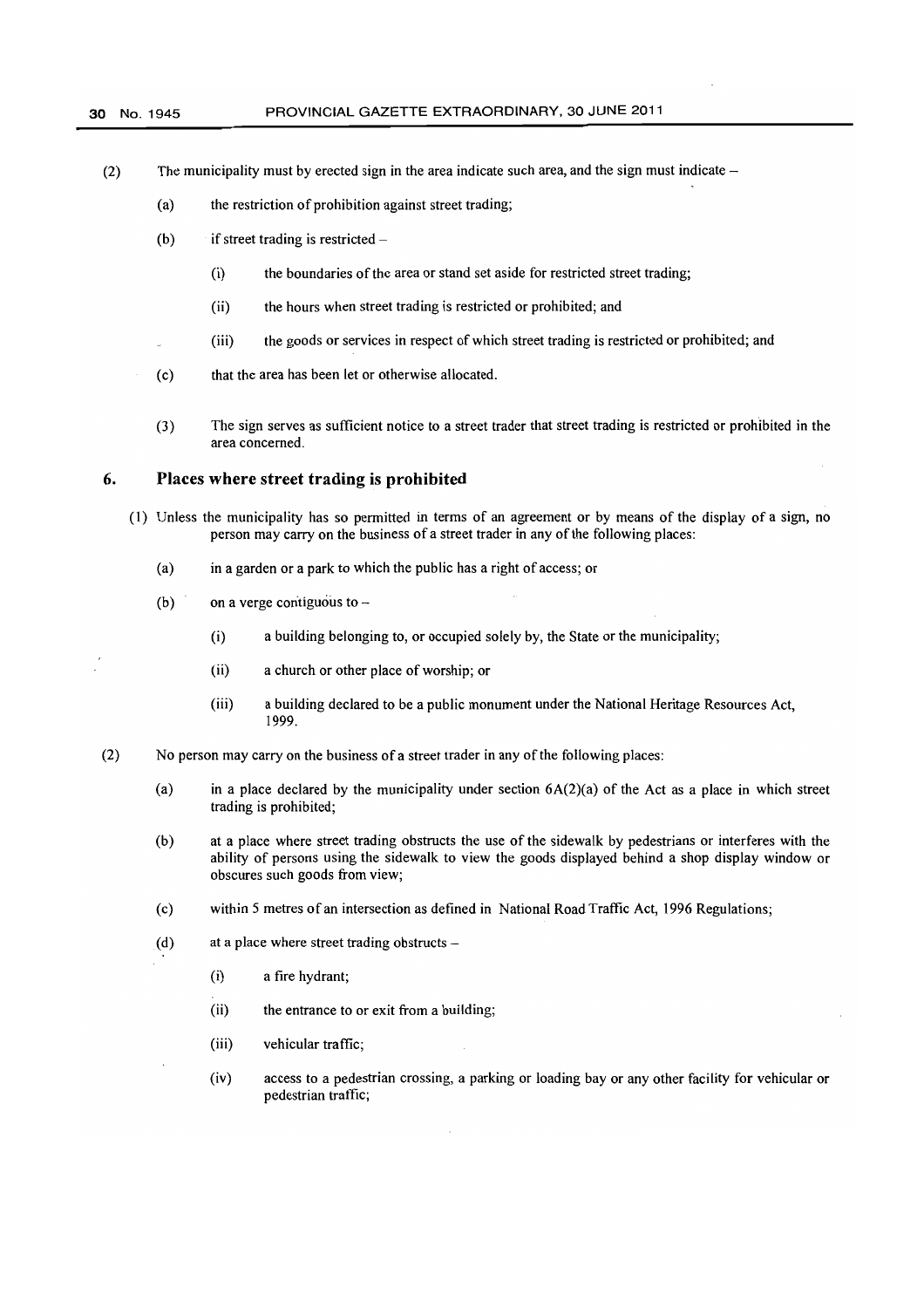- (v) access to or the use of street furniture or any other facility designed foe the use of the general public;
- (vi) or obscures a road traffic sign that is displayed in terms of the National Road Traffic Act, 1996; or
- (vii) obscures a marking, notice or sign displayed or made in terms of this by-law;
- (e) that half of a public road contiguous to a building which is used for residential purposes, if the owner or person who is in control or any occupier of the building objects thereto; or
- (f) on a portion of a sidewalk or public place in contravention of a notice or sign erected or displayed by the municipality for the purposes of this by-law.
- (3) A person to whom an area or stand has been let or allocated under paragraph (c) of section 6A(3) of the Act  $must -$ 
	- (a) comply with conditions of the lease or allocation; and
	- (b) be in possession of written proof that municipality has let or allocated the area or stand to him or her.

### **7. Duties of street trader**

- $(1)$  A street trader must -
	- (a) when he or she concludes business for the day, remove his or her property, except any structure permitted by the municipality, to a place which is not part of a public road or public place;
	- (b) when requested by an official of the municipality or a by a person who has been authorized to provide municipal services, move his or her property so as to permit the official or other person to carry out any work in relation to a public road, public place or service;
	- ( c) keep the area or stand occupied by him or her in a clean and sanitary condition;
	- (d) ensure that the area is free of litter and must, when he or she concludes business for the day, dispose of litter generated by his or her business -
		- (i) at the dumping sites of the municipality; or
		- (ii) in receptacles provided by the municipality for the public;
	- (e) on request by an official of the municipality, move his or her property so as to permit the cleansing of the area where he or she is trading;
	- (f) regarding the size and location of the area or stand occupied by him or her  $-$ 
		- (i) ensure that the area which he or she uses does not exceed  $6 \text{ m}^2$  in size and not exceed 3 metres in length;
		- (ii) ensure that a space of not less than 1,5 metres is left between the wall of the shop (contiguous to which he or she conducts his or her business) and himself or herself; and
		- (iii) leave a space of not less than 0,5 metre from the kerb of the roadway.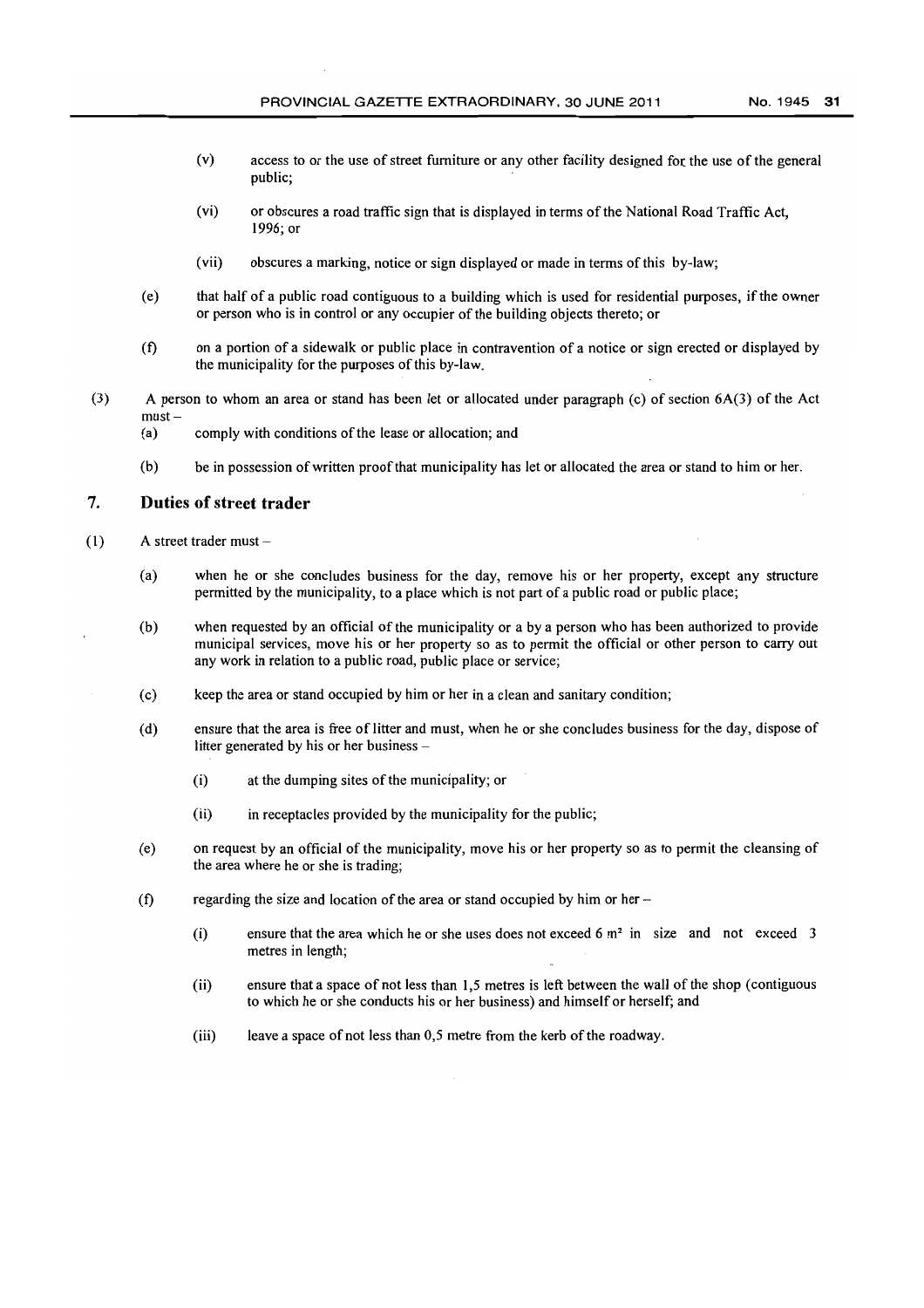#### **8. Prohibited conduct**

- (1) A street trader may not:
	- (a) sleep overnight at the area where he or she is trading or at the area where another street trader is trading;
	- (b) place or stack his or her property in such a manner that it  $-$ 
		- (i) constitutes a danger to any person or property; or
		- (ii) is likely to injure any person or cause damage to any property;
	- (c) dispose of litter in a manhole, storm water drain or other place not intended for the disposal of litter:
	- (d) release onto a public road or public place or into a stonn water drain fat, oil or grease in the course of conducting his or her business;
	- (e) allow smoke, fumes, noise, smells, or other substance arising from his or her activities to cause a nuisance or pollution of any kind;
	- (t) erect a structure for the purpose of providing shelter;
	- (g) place his or her property in a public road or public place;
	- (h) park the vehicle or trailer in such a manner as to obstruct pedestrians or vehicular traffic and must ensure that he or she complies with the provisions of the National Road Traffic Act, 1996; ifhe conducts his or her business from a vehicle.
	- (i) place on a public road or public place, his or her property that cannot be easily removed to a place of safety, which may not be a public road or public place, at the end of the day's business;
	- (j) display his or her goods or other property on or in a building, without the consent of the owner, lawful occupier or person in control of such building or property;
	- (k) attach an object by any means to a building, structure, sidewalk, tree, parking meter, lamp, pole, electricity pole, telephone booth, post box, traffic sign, bench or any other street furniture in or on a public road or public place;
	- (1) carry on his or her business in such a manner as to  $-$ 
		- (i) create a nuisance;
		- (ii) damage or deface the surface of a public road or public place or public or private property; or
		- (iii) create a traffic or health hazard;
	- (m) make an open fire that poses a health or environment hazard to any person or property or to street furniture;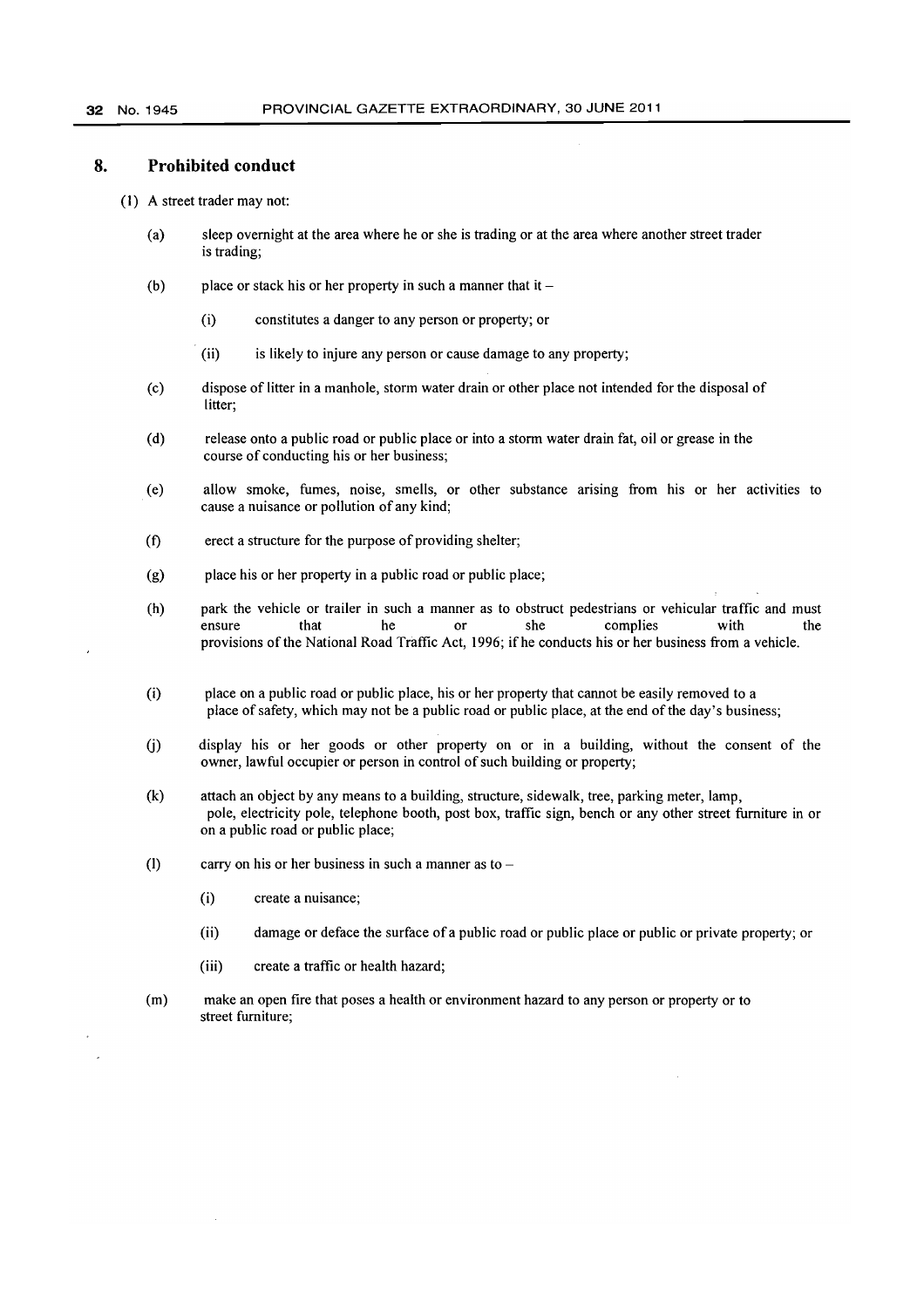- (n) other than in a refuse receptacle approved or supplied by the municipality, accumulate, dump, store or deposit (or cause or permit this to be done) any litter on -
	- (i) any land or premises;
	- (ii) any public road or public place or;
	- (iii) any public or private property;
- (0) store his or her property in a manhole, storm water drain, public toilet, bus shelter or in a tree; and
- (p) carry on such business in a place or area in contravention of any prohibition or restriction approved by the municipality in terms of section 6A(2)(a) of the Act.

### **9. Removal and impoundment**

- (1) An official who reasonably suspects that property is being used or intended to be used in, or in connection with, street trading, whether or not the property is in possession or under the control of any person may, subject to subsection (2), remove and impound the property which he or she finds at a place where street trading is restricted or prohibited and which constitutes an infringement of any such restriction or prohibition.
- (2) An official who acts under subsection (1) must, except in the case of goods that have been left or abandoned, issue to the street trader a receipt for the property so removed and impounded and the receipt must contain the following particulars:
	- (a) the address where the impounded property will be kept and the period it will be kept;
	- (b) the conditions for the release of the impounded property; and
	- (c) that unclaimed property will be sold by public auction.
- (3) If any impounded property is attached to immovable properly or a structure, and the impounded property is under the apparent control of a person present at that place, an official may order the person to remove the impounded property.
- (4) When a person fails to comply with an order to remove the impounded property, an official may take such steps as may be necessary to remove the impounded property.
- (5) The municipality is not liable for any loss of or damage to any property lawfully removed and impounded in terms of this by-law.

### CHAPTER 3

### **SPECIFIC PROVISIONS APPLICABLE TO STREET TRADING OF MEALS OR PERISHABLE FOODSTUFFS**

### **10. Applicable provisions**

The provisions in this Chapter apply to a street traders who sells meals or perishable foodstuffs, in addition to the provisions in Chapters 1 and 2 of this by-law and the provisions of the Businesses Act, 1991, the National Health Act, 2004, and the Regulations.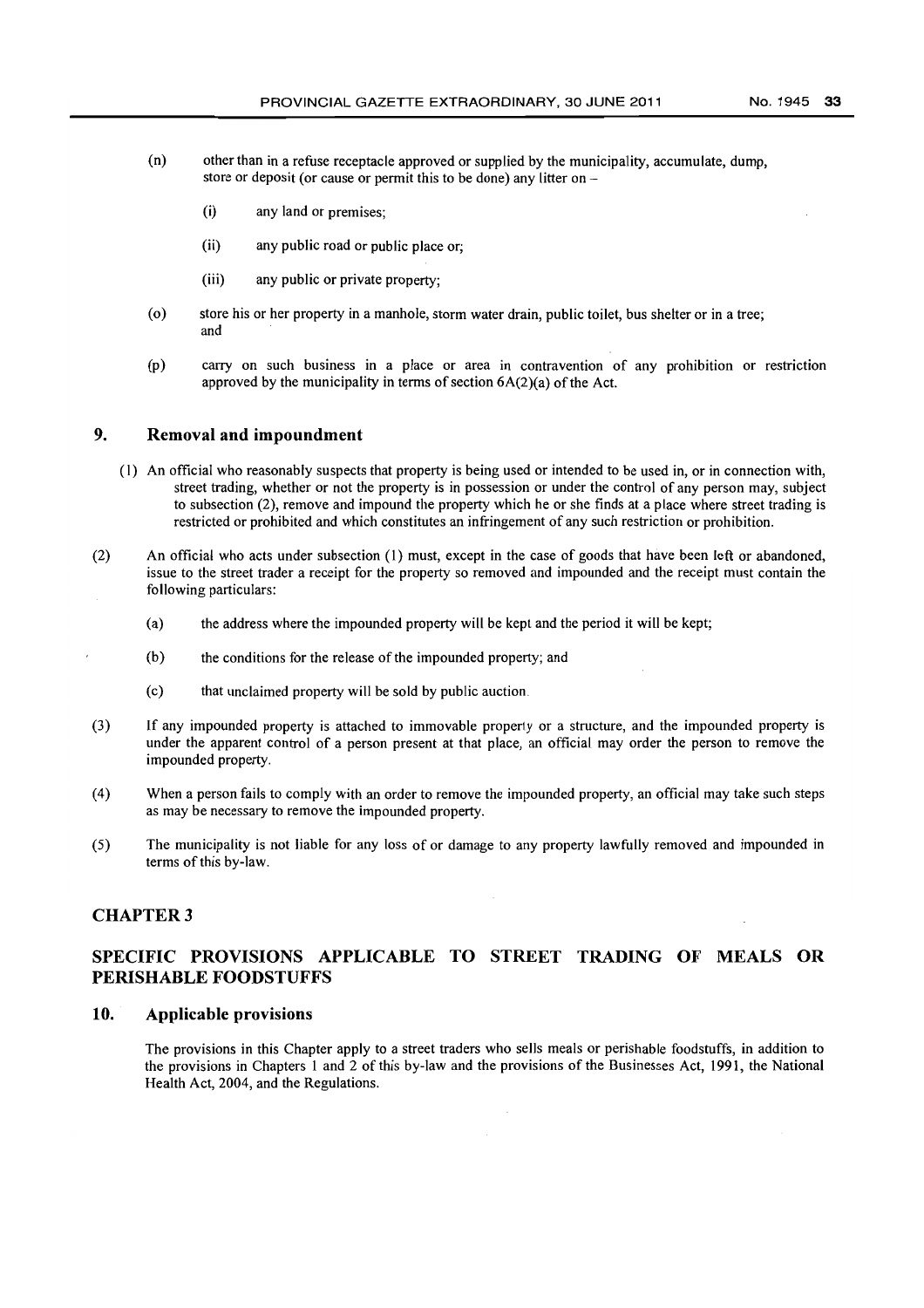#### 34 No. 1945 PROVINCIAL GAZETTE EXTRAORDINARY, 30 JUNE 2011

#### **11. Hawker's licence**

- (1) No person without a hawker's licence issued by the municipality may, whether as principal, employee or agent, carry on the business of selling any foodstuff in the form of meals or any perishable foodstuff-
	- (a) which is conveyed from place to place, whether by vehicle or otherwise;
	- (b) on a public road or at a public place; or
	- (c) in, or from a movable structure or stationary vehicle.
- (2) A person who wishes to obtain a hawker's licence must apply on an application form contained in Schedule I, and submit the completed form to the office of the Municipal Manager.
- (3) After consideration of an application for a licence, the municipality may-
	- (a) grant the licence if any apparatus, equipment, storage space, working surface, structure, vehicle, conveyance or any other article or place used for or in connection with the preparation, handling or sale of foodstuffs comply with the requirements of sections 2 to 5 inclusive of the Foodstuffs, Cosmetics and Disinfectants Act, 1972, and the regulations, National Health Act, 2004; and
	- (b) issue the licence subject to any condition specified in the licence in terms of which the licence holder must, in connection with the business premises or any such apparatus, equipment, storage, space, working surface, structure, vehicle, conveyance, article or place comply, or within a specified period comply, with a specific requirement relating to town planning or the safety or health of the public of a law contemplated in paragraph (a) which apply to those premises.
- (4) Subject to section  $2(10)$  of the Act, the municipality may refuse to issue a licence if -
	- (a) any apparatus, equipment, storage space, working surface, structure, vehicle, conveyance or any other article or place used for or in connection with the preparation, handling or sale of foodstuffs, does not comply with a requirement of a law contemplated in subsection  $(3)(a)$  relating to the health of the public;
	- (b) any foodstuff sold by the licence holder does not comply with a requirement of a law contemplated in subsection  $(3)(a)$  relating to the health of the public; or
	- (c) a licence of which the applicant was the holder, was at any time during the preceding 12 months, withdrawn due to non-compliance with a requirement contemplated in subsection (3).
- (5) The municipality may at any time, after giving the licence holder a reasonable opportunity to be heard-
	- (a) withdraw or suspend a licence on the ground that
		- (i) any apparatus, equipment, storage space, working surface, structure, vehicle, conveyance or any other article or place used for or in connection with the preparation, handling or sale of foodstuffs, does not comply with a requirement of a law contemplated in subsection (3)(a) relating to the health of the public;
		- (ii) any foodstuff sold by the licence holder does not comply with a requirement of a law contemplated in subsection (3)(a) relating to the health of the public; or
		- (iii) the person did not comply with a condition imposed by the municipality in terms of subsection (3)(b).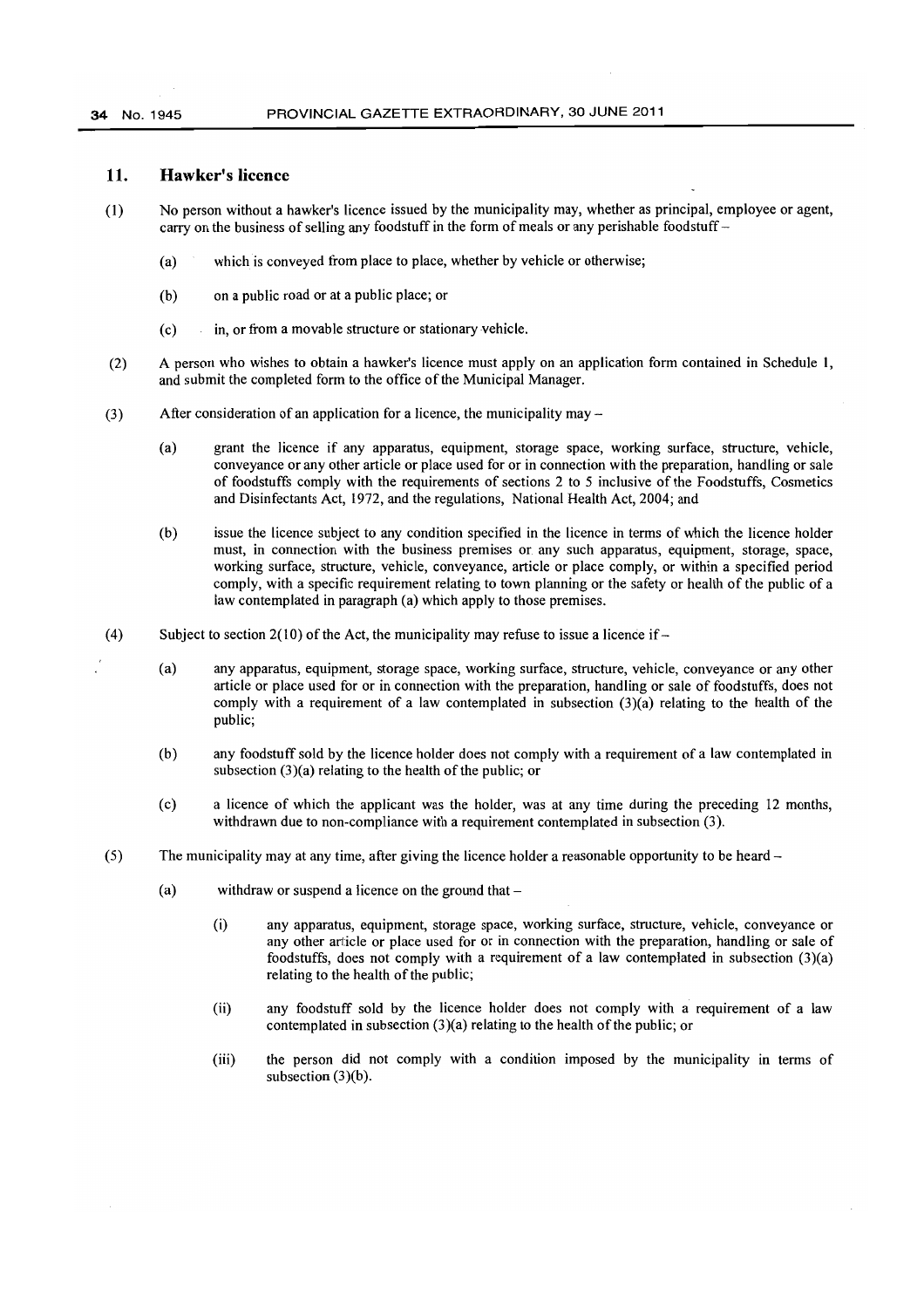- (b) if it considers it necessary on the ground of changed circumstances in relation to a business or the premises, by way of endorsement on the licence amend a condition or impose a condition, and-
	- (i) may for these purposes require a licence holder in writing to produce his or her licence; and
	- (ii) must act in terms of section 2(10) of the Act.

### 12. Certificate of acceptability, application and exemptions

- (I) No person may carry on the business of street trader in foodstuffs without being in possession of a certificate of acceptability issued by the municipality in terms of regulation 3 of the Regulations.
- (2) A person who wishes to apply for a certificate of acceptability in respect of food premises of a street trader, must apply therefore in writing to the municipality on the application form contained in Schedule 2.
- (3) The completed application form must be submitted to office of the Municipal Manager.
- (4) Should a person, in terms of regulation 15(1) of the Regulations, wish to be exempted from any of the regulations contained in the Regulations, he or she must, in the application form, specity the particulars of the exemption being applied for.
- (5) Should the municipality decide to grant the certificate of acceptability to the person, it must issue to the person a certificate in a form contained in Schedule 3.

### CHAPTER 3

### 'MISCELLANEOUS PROVISIONS

### 13. Vicarious liability of persons carrying on street trading

- (I) When an employee of a person who trades ("the employer") performs an act which contravenes a provision of this by-law, the employer is deemed to have committed the contravention himself or herself, unless he or she proves to the satisfaction of the court that-
- (a) he or she did not permit such act;
- (b) he or she took all reasonable steps to prevent the performance of the act, however the fact that he or she issued instructions forbidding an act, is not sufficient proof that he took all reasonable steps to prevent the performance of the act; and
- (c) it was not in the scope of the authority or the course of employment of the employee to perform an act which contravenes this by-law.

#### 14. Exemptions

(1) Any person may by means of a written application, in which the reasons are given in full, apply to the municipality for exemption from any provision of this by-law.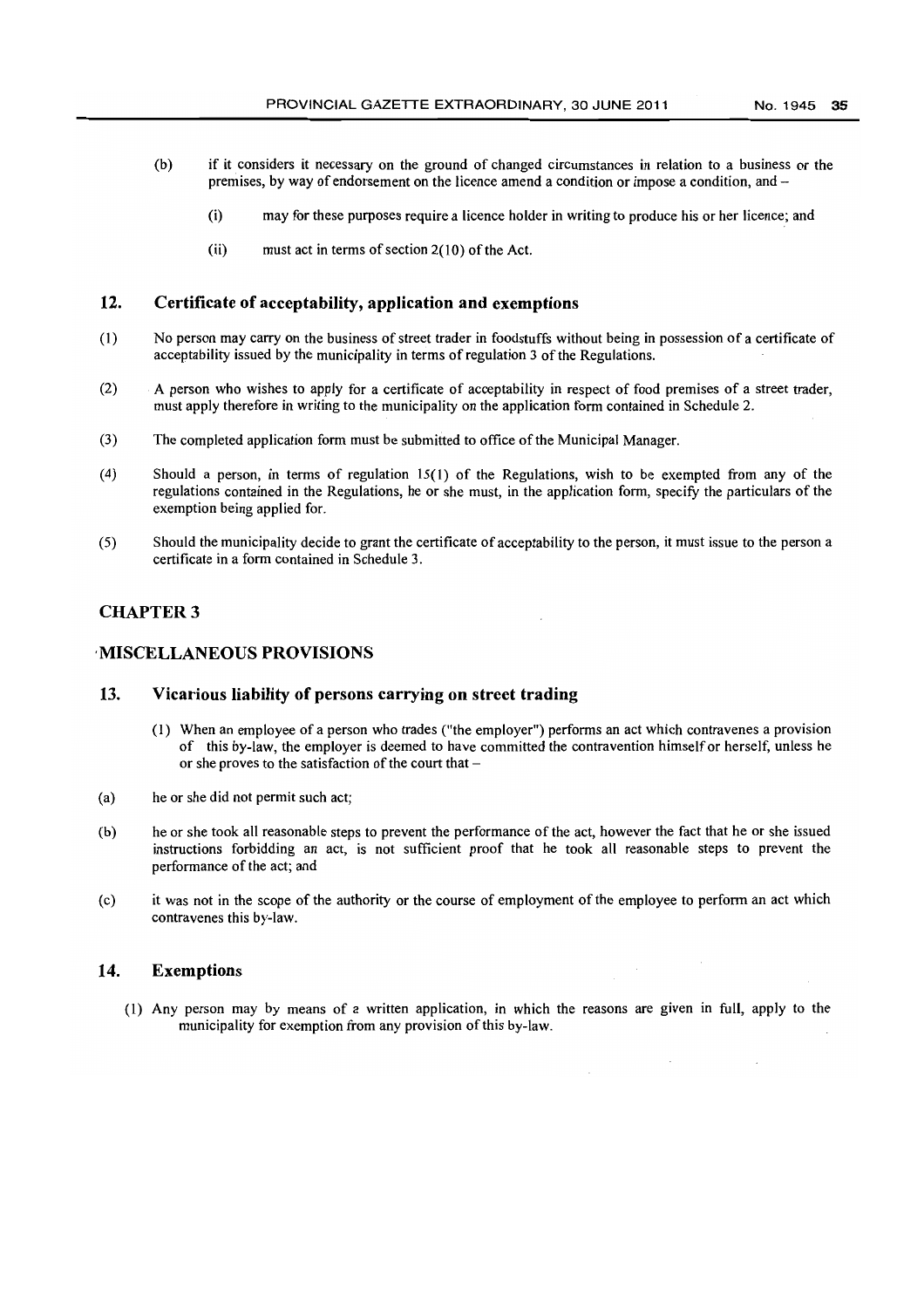- (2) The municipality may  $-$ 
	- (a) grant an exemption in writing and the conditions in terms of which, if any, and the period for which such exemption is granted must be stipulated therein;
	- (b) alter or cancel any exemption or condition in an exemption; or
	- (c) refuse to grant an exemption.
- (3) An exemption does not take effect before the applicant has undertaken in writing to comply with all conditions imposed by the municipality under subsection (2)(a), however, if an activity is commenced before such undertaking has been submitted to the municipality, the exemption lapses.
- (4) If any condition 'of an exemption is not complied with, the exemption lapses immediately.

#### 15. Offences and Penalty

Any person who contravenes the provisions of this by-law shall be guilty of an offence and liable to fine.

#### 16. Repeal

This by-law repeals the street trading by-law published under Local Authority notice 26 gazette number 130 dated 26 January 1996 and its amendments.

#### 17: Short title and commencement

This by-law is called Lephalale Street Trading By-law, and commence on the date of publication in the Provincial Gazette.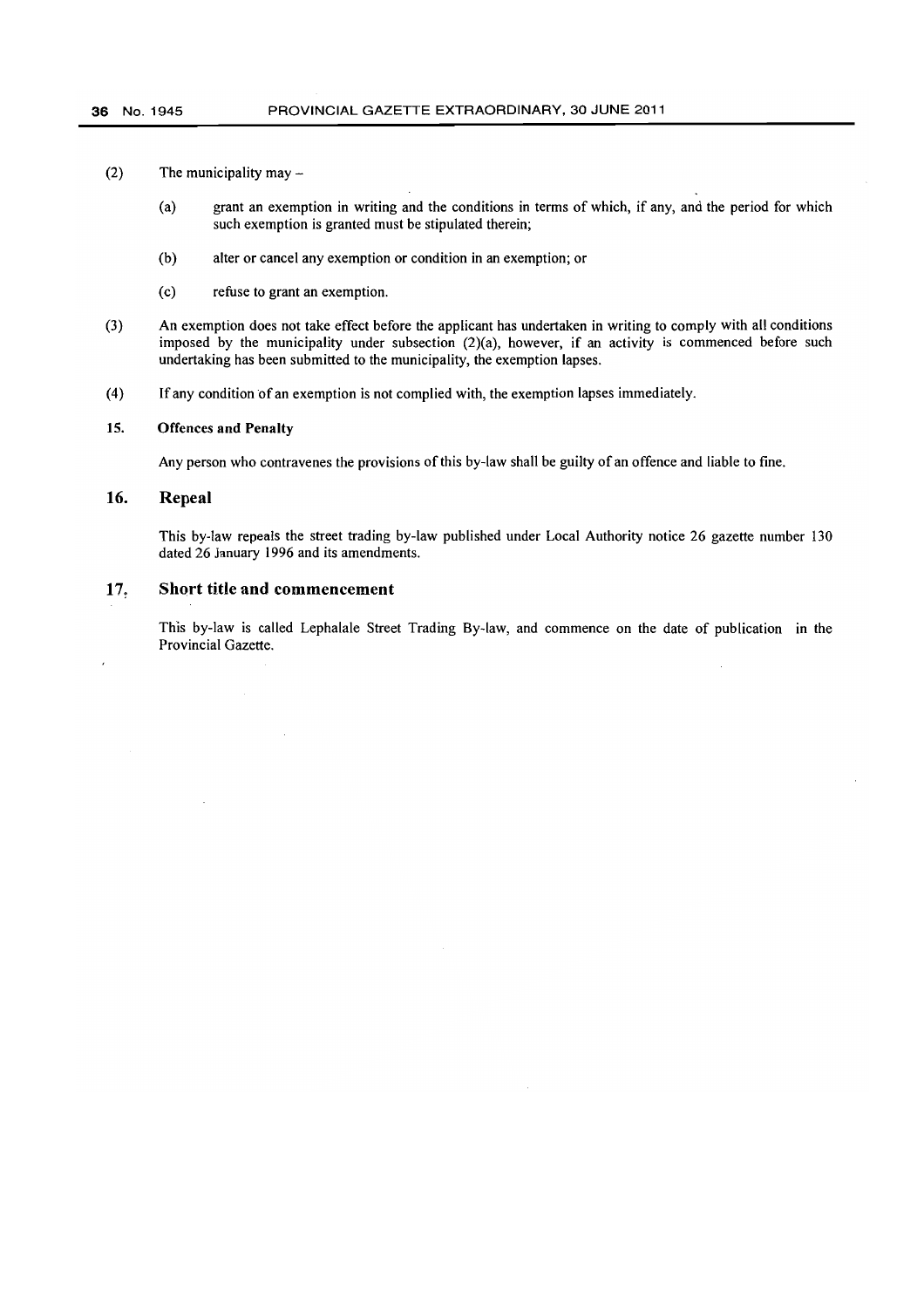### SCHEDULE 1

 $\ddot{\phantom{a}}$ 

#### APPLICATION: HAWKER'S· LICENCE FOR STREET TRADING IN MEALS AND PERISHABLE **FOODSTUFFS**  $\ddot{\phantom{0}}$

A person who wants to obtain a hawker's licence to hawk, sell or pedal meals or foodstuffs as a street trader, must supply the following information:

MUNICIPAL MANAGER DATE

 $\bar{\gamma}$ 

 $\ddot{\phantom{0}}$ 

 $\ddot{\phantom{a}}$ 

 $\bar{L}$ 

 $\ddot{\cdot}$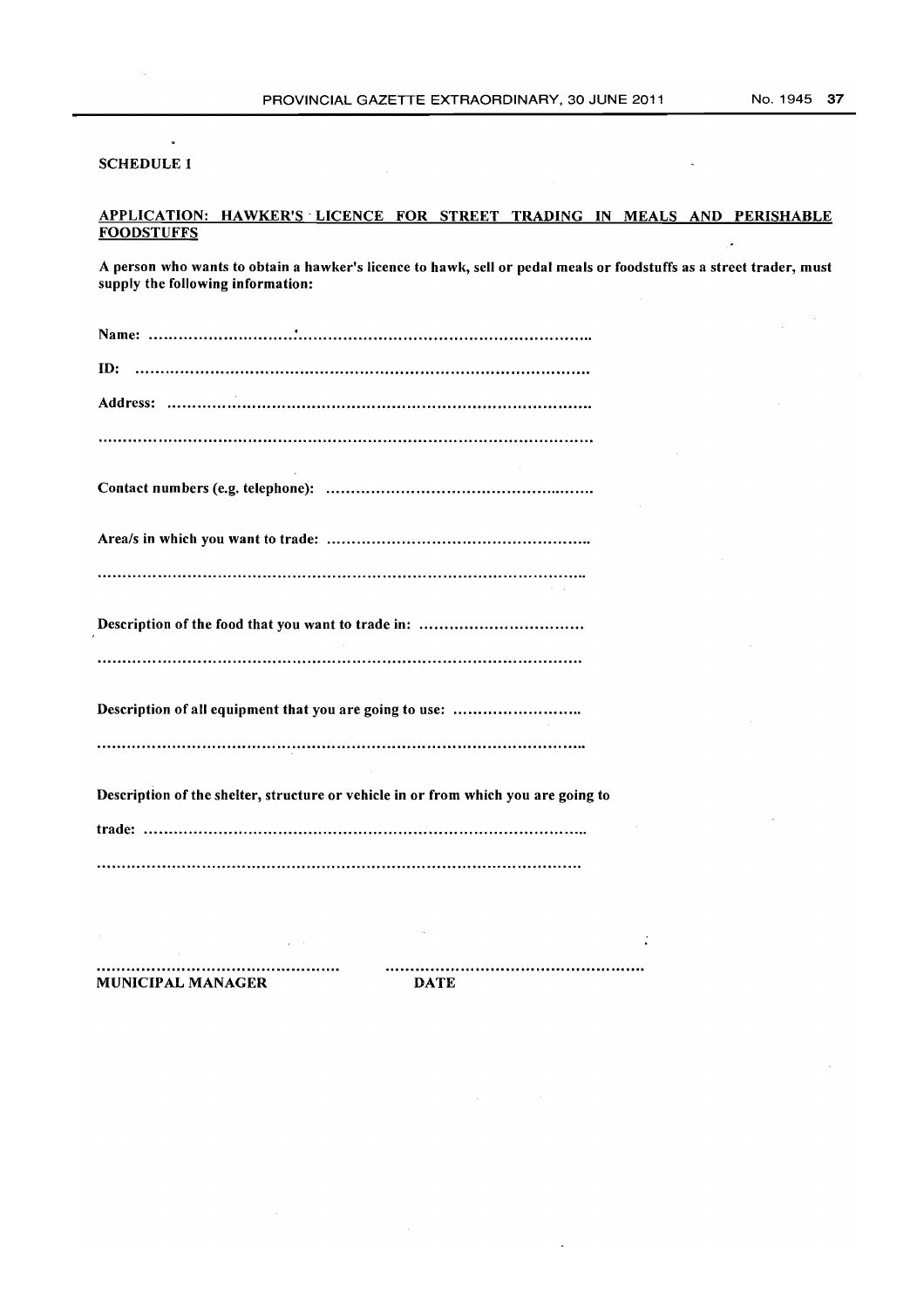$\overline{a}$ 

### SCHEDULE 2

### APPLICATION FORM FOR A CERTIFICATE OF ACCEPTABILITY FOR FOOD PREMISES OF STREET **TRADER**

## A. PERSON IN CHARGE

Surname and first names of person in whose name the certificate of acceptability must be issued

J.D. Number ............................................. .

| Residential | address:                                                                                                   |
|-------------|------------------------------------------------------------------------------------------------------------|
|             |                                                                                                            |
|             |                                                                                                            |
|             |                                                                                                            |
|             | Telephone number: Business  Residential                                                                    |
| B.          | <b>PARTICULARS OF FOOD PREMISES</b>                                                                        |
|             |                                                                                                            |
|             |                                                                                                            |
|             |                                                                                                            |
|             | Location address or address where the food premises can be inspected                                       |
|             |                                                                                                            |
|             |                                                                                                            |
|             | If the following are not situated on the food premises, note the address or describe the location of each: |
|             | Erf No.<br><b>Address</b>                                                                                  |
| (a)         | <b>Cleaning facilities (wash-</b>                                                                          |
| (b)         | basins for facilities)                                                                                     |
| (c)         | Hand-washing facilities                                                                                    |
| (d)         | Storage facilities for                                                                                     |
|             | food/facilities                                                                                            |
| (e)         | <b>Preparation premises</b>                                                                                |
|             |                                                                                                            |
| С.          | <b>FOOD CATEGORY</b>                                                                                       |
|             | List and describe the food items or the nature or type of food involved                                    |
|             |                                                                                                            |
|             |                                                                                                            |
|             |                                                                                                            |
| D.          | <b>NATURE OF HANDLING</b>                                                                                  |
|             | List and describe what your activities will entail (e.g. preparation or packing and processing)            |
|             |                                                                                                            |
|             |                                                                                                            |
| E.          | <b>STAFF</b>                                                                                               |
|             | Number of persons employed or to be employed Men Women                                                     |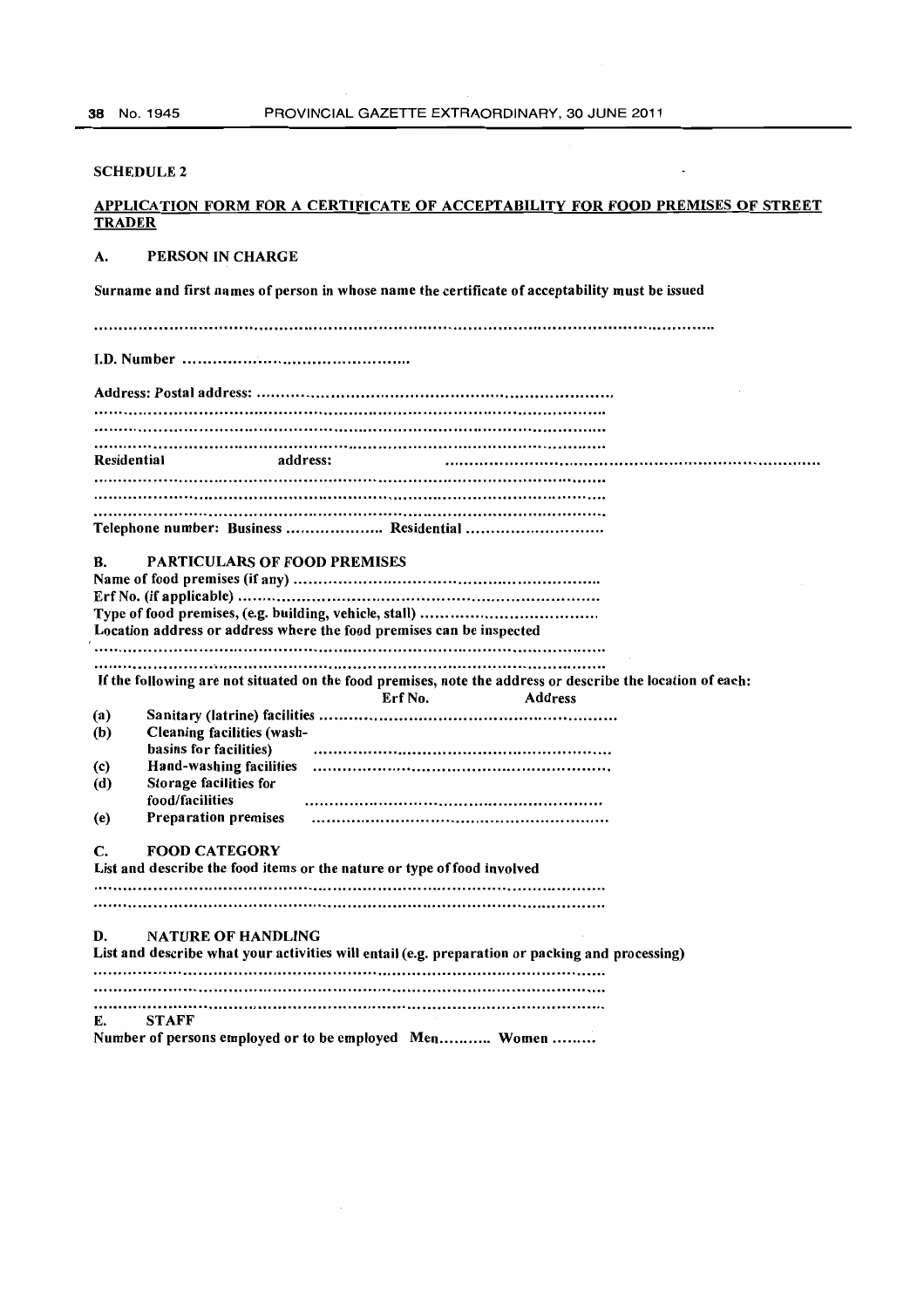$\mathbb{R}^2$ 

### F. PARTICULARS OF EXEMPTION BEING APPLIED FOR

J.

### G. PARTICULARS OF APPLICANT

 $\mathcal{L}^{\mathcal{L}}(\mathcal{L}^{\mathcal{L}}(\mathcal{L}^{\mathcal{L}}(\mathcal{L}^{\mathcal{L}}(\mathcal{L}^{\mathcal{L}}(\mathcal{L}^{\mathcal{L}}(\mathcal{L}^{\mathcal{L}}(\mathcal{L}^{\mathcal{L}}(\mathcal{L}^{\mathcal{L}}(\mathcal{L}^{\mathcal{L}}(\mathcal{L}^{\mathcal{L}}(\mathcal{L}^{\mathcal{L}}(\mathcal{L}^{\mathcal{L}}(\mathcal{L}^{\mathcal{L}}(\mathcal{L}^{\mathcal{L}}(\mathcal{L}^{\mathcal{L}}(\mathcal{L}^{\mathcal{L$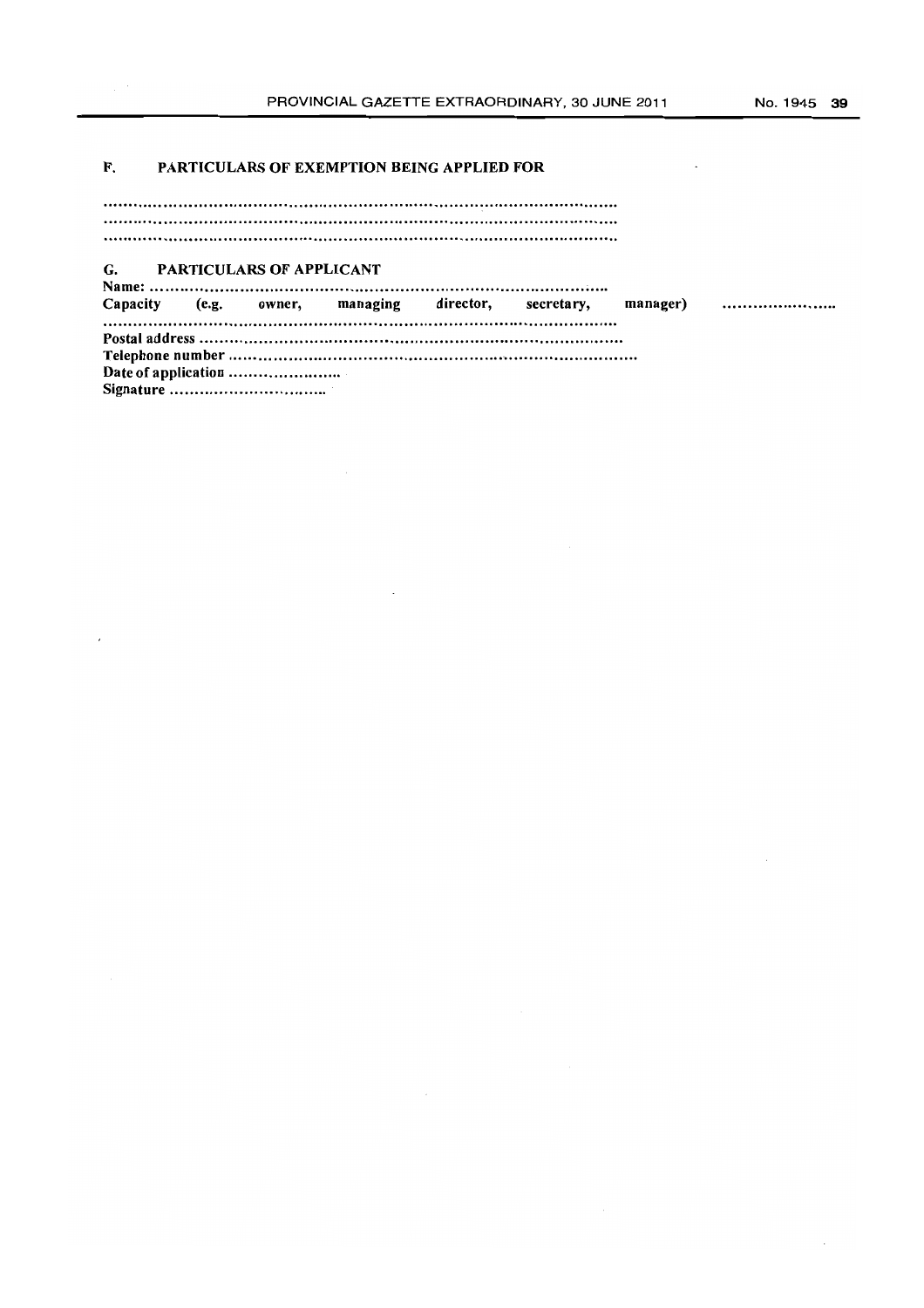| <b>SCHEDULE 3</b>                                                           |
|-----------------------------------------------------------------------------|
| <b>CERTIFICATE OF ACCEPTABILITY FOR FOOD PREMISES OF STREET TRADER</b>      |
| A.                                                                          |
| <b>NAME</b><br>Telephone number                                             |
| <b>OFFICIAL</b>                                                             |
| В.<br><b>FOOD PREMISES</b>                                                  |
| Address (Location or trading area, erf no. or vehicle registration no.)     |
|                                                                             |
|                                                                             |
| C.<br>PERSON IN CHARGE                                                      |
|                                                                             |
|                                                                             |
| <b>CERTIFICATION AND RESTRICTION</b><br>D.                                  |
| Restrictions, conditions or stipulations in terms of regulation $3(1)(b)$ ; |
|                                                                             |
|                                                                             |
|                                                                             |
| E.<br><b>SIGNATURE OF INSPECTOR</b><br>DATE                                 |
|                                                                             |
|                                                                             |
| F.<br><b>ENDORSEMENTS/EXEMPTIONS</b>                                        |
|                                                                             |
|                                                                             |
|                                                                             |
| <br><b>DATE</b><br><b>SIGNATURE OF INSPECTOR</b>                            |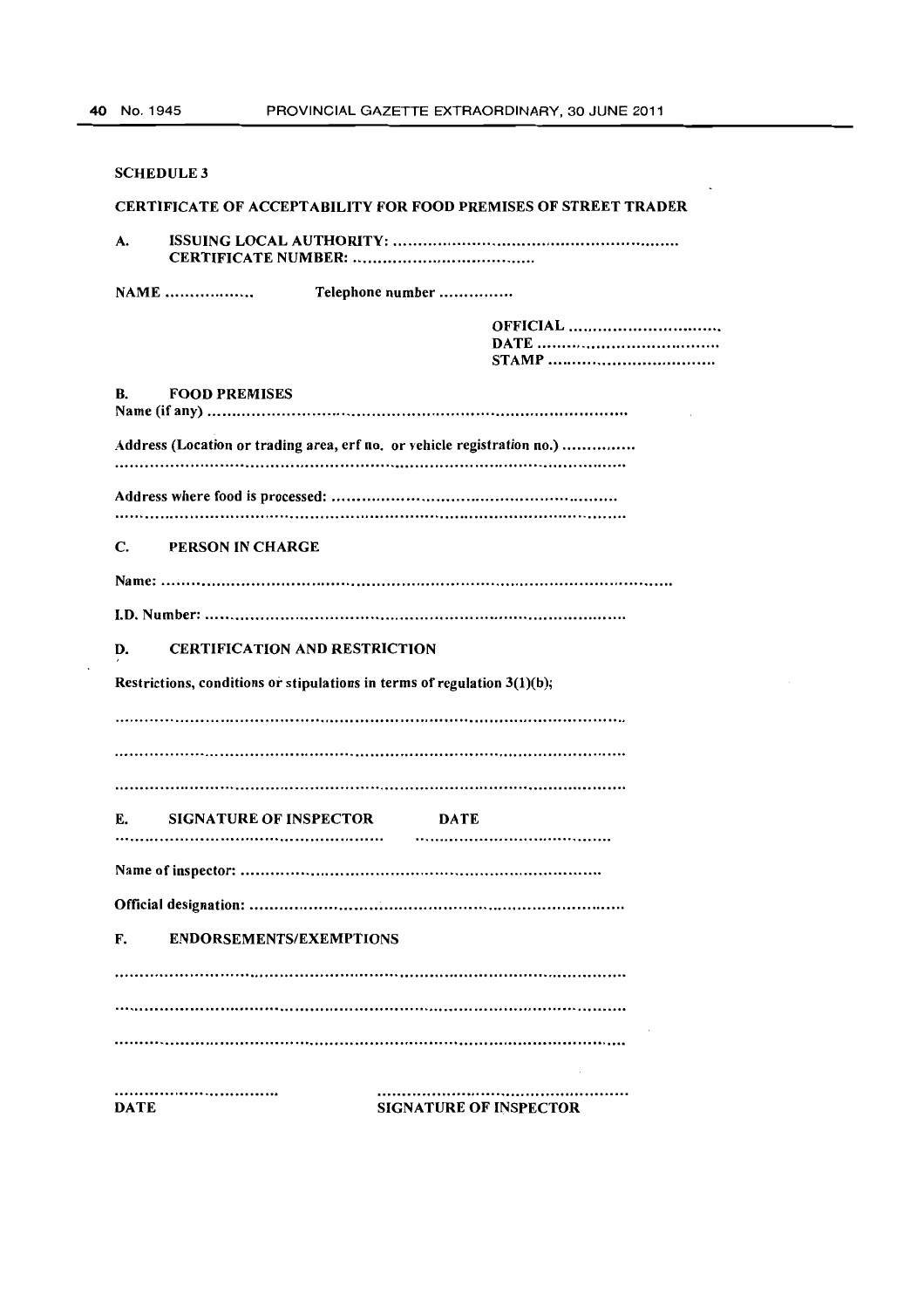### **LOCAL AUTHORITY NOTICE 216**

# **LEPHALALE LOCAL MUNICIPALITY**  WASTE MANAGEMENT BY-LAW

The Municipal Manager of Lephalale Local Municipality hereby in terms of section 13(a) of the Local Government Municipal Systems Act, 2000 (Act 32 of 2000) publishes the Waste Management By-Law for the Municipality as approved by its Council, as set out hereunder.

### **TABLE OF CONTENTS**

#### **CHAPTER 1**

### **DEFINITIONS AND FUNDAMENTAL PRINCIPLES**

- I. Definitions
- 2. Objectives of by-law
- 3. Application of by-law

### CHAPTER 2

#### **WASTE MANAGEMENT PLANNING**

- ,4. Development of waste management plan
- 5. Contents of waste management plan

### CHAPTER 3

#### **WASTE INFORMATION SYSTEM**

- 6. Establishment of waste information system
- 7. Purpose of waste information system

### CHAPTER 4 **PROVISION OF SERVICES**

- 8. Duties and powers of municipality
- 9. Charges and fees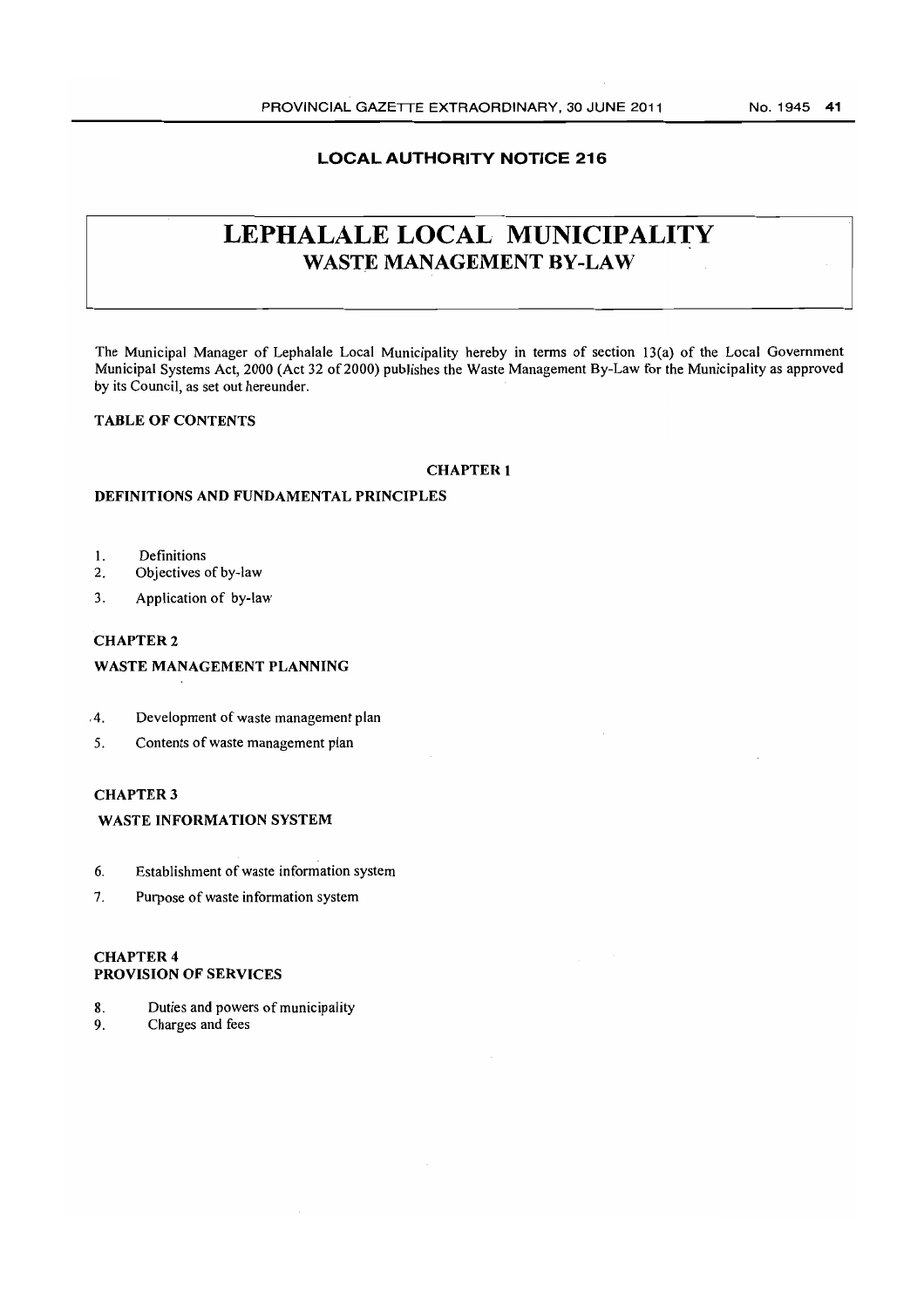$\ddot{\phantom{0}}$ 

### **CHAPTER 5**

#### WASTE MANAGEMENT

#### Part 1: Categories of waste

10. Categories of waste

#### Part 2: General provisions relating to non-hazardous waste

- 11. Provision of receptacle for storage of waste
- 12. Location of receptacle
- 13. Standards which receptacles must meet
- 14. Maintenance of receptacle
- 15. Contents of receptacle
- 16. Collection of waste
- 17. Access to premises
- 18. Right of entry
- 19. Inaccessible premises
- 20. Interference with receptacle<br>21. Transport of waste
- Transport of waste

#### Part 3: Specific provisions relating to domestic waste

22. Specific provisions relating to generation, storage, collection and transport of domestic waste

#### Part 4: Specific provisions relating to industrial and commercial waste

- 23. Collection of waste
- 24. Compaction of waste

#### Part 5: Specific provisions relating to other types of waste

- 25. Garden waste<br>26. Building wast
- 26. Building waste<br>27. Bulky waste
- Bulky waste

#### Part 6: Littering and dumping

- 28. Littering
- 29. Dumping

#### Part 7: Burning of waste

30. Burning of waste

### CHAPTER 6

### COMPLIANCE AND ENFORCEMENT

### *Part 1: General duty*

31. Duty of care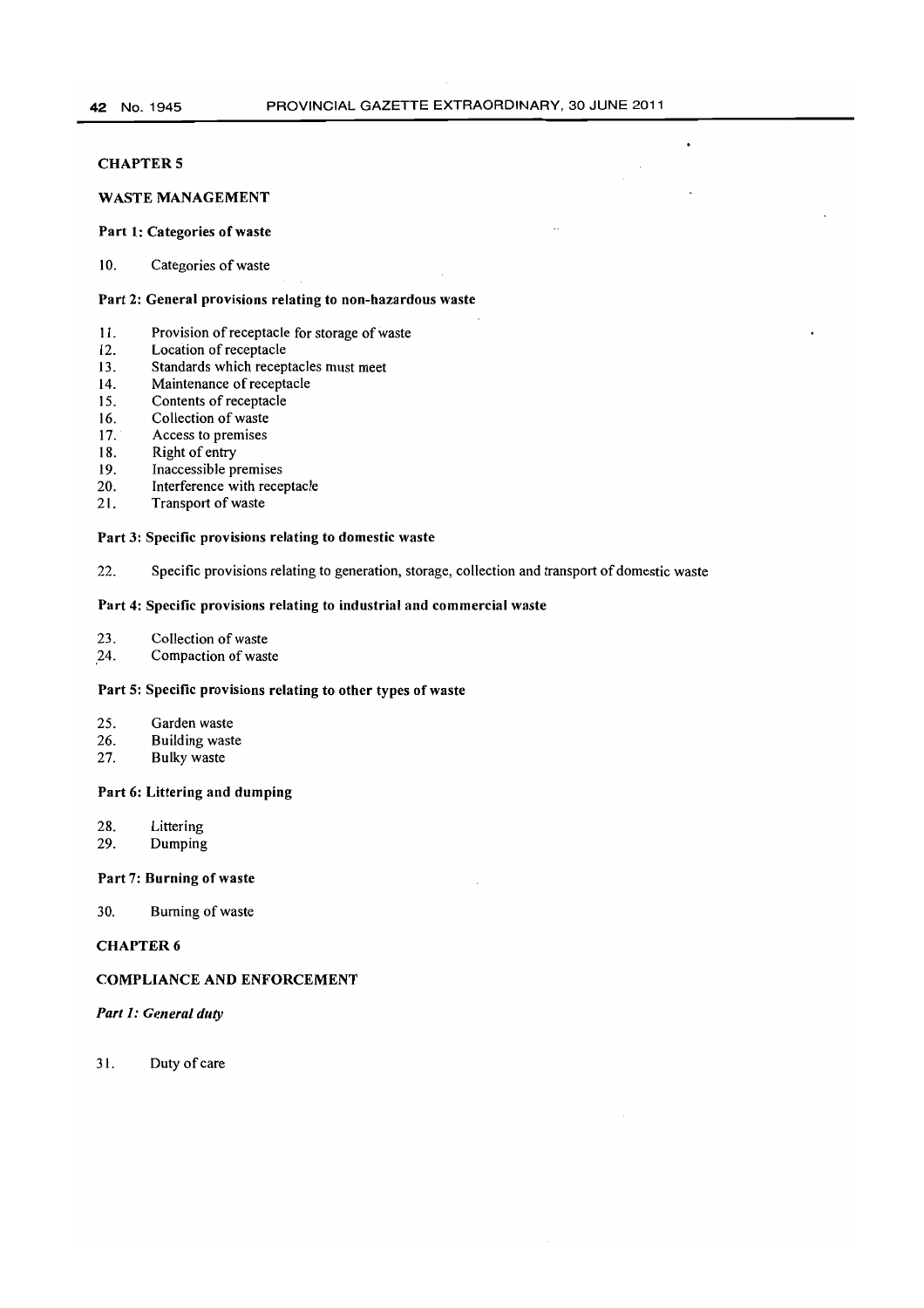#### *Part* 2: *Powers and representation*

- 32. Notice of compliance and representations<br>33. Costs
- Costs

### CHAPTER 7

#### ADMINISTRATIVE AND OTHER MATTERS

- 34. Authentication and service of order, notice or other document
- 35. Regulations, legal documents and steps valid under certain circumstances
- 36. Limitation of liability
- 37. Exemptions
- 38. Waiver
- 39. Offences and penalties<br>40. Repeal of by-law
- Repeal of by-law
- 41. Short title and commencement

#### 1. Definitions

In this by-laws, unless the contents otherwise indicates, any word or expression to which a meaning has been assigned in the National Environment Management Act, shall bear the same meaning

"approved" in the context of bins, bin liners, containers, receptacles and wrappers, means approved by the municipality or a licensee for the collection and storage of waste;

"authorised official" means an official who has been authorised by the municipality to perform and exercise any or all of the functions and powers specified in and subject to the provisions of this by-law;

"bin" means an approved receptacle for the storage of less than 1,5 cubic metres of waste, which may be supplied by the municipality to premises in terms of this by-law;

"building waste" means all waste produced during the construction, alteration, repair or demolition of any structure, and includes building rubble, earth, vegetation and rock displaced during such construction, alteration, repair or demolition;

"bulky waste" means waste which by virtue of its mass, shape, size or quantity is inconvenient to remove in the routine door-to-door municipal service provided by the municipality or a licensee;

"commercial services" means any service, excluding municipal services, relating or connected to accumulating, collecting, managing, recycling, sorting, storing, treating, transporting, disposing, buying or selling of waste or any other manner of handling waste;

"commercial waste" means solid waste generated on premises used for non-residential purposes such as office buildings, stores, markets, theatres, hotels, warehouses, industrial operations and manufacturing processes, which are occupied by wholesale, retail, institutional, or service establishments, and includes waste generated by office workers or employees of the establishments;

"container" means an approved receptacle having a capacity greater than 1,5 cubic metres for the temporary storage of waste in terms of this by-law;

"Council" means the Council of the Lephalale Local Municipality;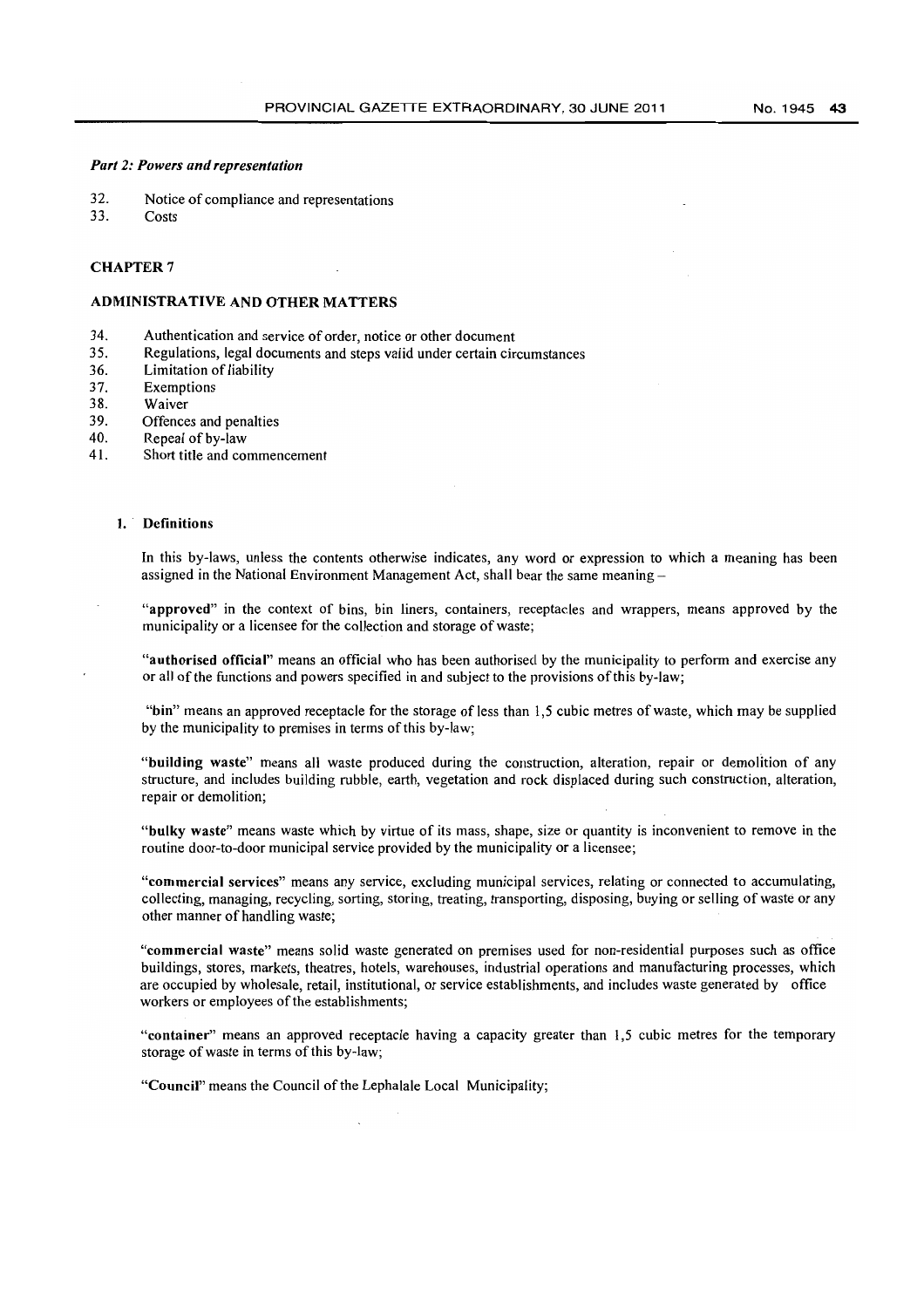"council services" means a municipal service relating to the collection of waste, provided exclusively by Council in accordance with the provisions of the Municipal Systems Act, 2000 (Act 32 of 2000) and this by-law;

"DEAT" means the Department of Environment and Tourism;

"domestic waste" means waste such as dust, ash, rubbish or other refuse arising or incidental to the normal occupation of premises;

"DWAF" means the National Department of Water Affairs and Forestry;

"garden waste" means waste generated as a result of normal domestic gardening activities, including grass cuttings, leaves, plants, flowers and other similar small and light organic matter, but does not include tree branches with a diameter thicker than 40 mm at any point of its length, or any other category of waste or waste generated as a result of garden service activities;

"garden service" means the provision of gardening services by a licensee, including the cutting of grass, pruning of trees or any other horticultural activity including landscaping, to any domestic, business, commercial or industrial premises;

"household bin" means an approved receptacle for the storage of 240 Iitres of domestic waste, which may be supplied by the municipality to premises in terms of this by-law;

"hazardous waste" means waste containing or contaminated by poison, a corrosive agent, a flammable substance having an open flash-point of less than 90° C, an explosive, radioactive material, a chemical or any other waste that has the potential even in low concentrations to have a significant adverse affect on public health or the environment because of its inherent toxicological, chemical and physical characteristics;

"industrial waste" means waste generated as a result of manufacturing, maintenance, fabricating, processing or dismantling activities, but does not include any other category of waste such as building waste or domestic waste;

"level of service" means the frequency of municipal service and the type of service point;

"litter" means any object or matter which is discarded by a person in any place except in an approved receptacle provided for that purpose or at a waste disposal or processing facility;

"medical waste" means waste generated by a hospital, clinic, nursing home, doctor's offices, medical laboratory, research facility, dental practitioner, medical practitioner, and veterinarian and which are infectious or potentially infectious;

"municipality" means the Lephalale Local Municipality, and includes any political structure, political office bearer, councillor, duly authorised agent thereof or any employee thereof acting in connection with this by-law by virtue of a power vested in the municipality and delegated or sub-delegated to such political structure, political office bearer, councillor, agent or employee;

"nuisance" means any injury, harm, damage, inconvenience or annoyance to any person which is caused in any way whatsoever by the improper handling or management of waste, including but not limited to, the storage, placement, collection, transport or disposal of waste or by littering;

"occupier" means any person in actual occupation of premises or part thereof without regard to the title under which he or she occupies

"owner" means -

(a) a person in whom the legal title to a premises is vested;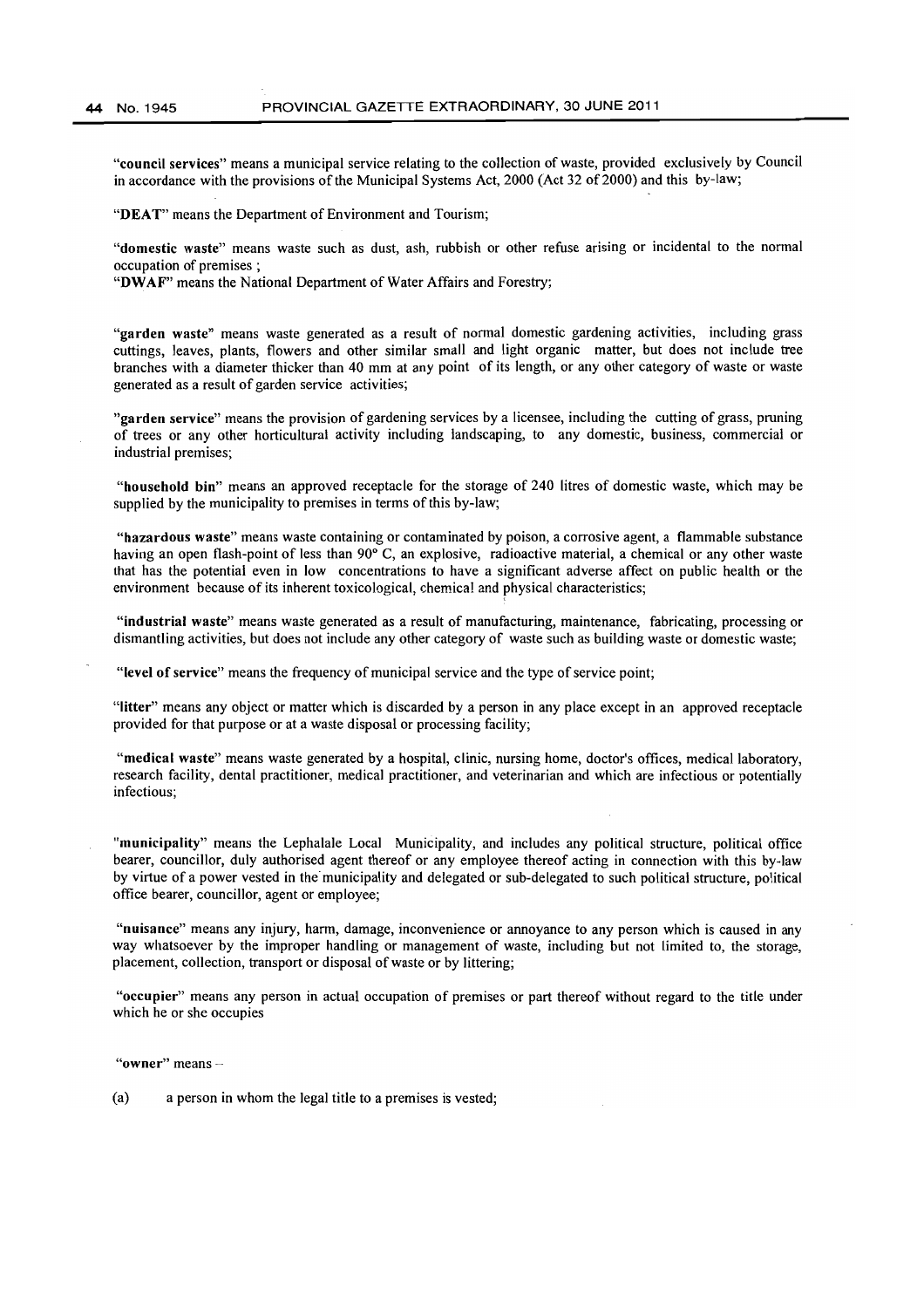- (b) in a case where the person in whom the legal title is vested is insolvent or dead, or is under any form of legal disability whatsoever, the person in whom the administration of and control of such premises is vested as curator, trustee, executor, administrator, judicial manager, liquidator or other legal representative;
- (c) in the case where the municipality is unable to determine the identity of the person in whom a legal title is vested, the person who is entitled to the benefit of such premises or a building thereon;
- (d) in the case of premises for which a lease of 30 years or more has been entered into, the lessee thereof;
- (e) in relation to  $-$ 
	- (i) a piece ofland delineated on a sectional plan registered in terms ofthe Sectional Titles Act, 1986 (Act No. 95 of 1986), and without restricting the above, the developer or the body corporate in respect of the common property; or
	- (ii) a section as defined in such Act, the person in whose name such section is registered under a sectional title deed and includes the lawfully appointed agent of such a person;
- (f) any legal person including, but not limited to  $-$ 
	- (i) a company registered in terms of the Companies Act, 1973 (Act 61 of 1973), Trust inter vivos, Trust mortis causa, a Closed Corporation registered in terms of the Closed Corporation's Act, 1984 (Act 69 of 1984), a voluntary association;
	- (ii) any Department of State;  $\sim 10^{-1}$  .  $\sim 100$   $\sim$ المتعادل والعجام الصواب والانتقاد المطاري والمتعادمين
	- (iii) any Council or Board established in terms of any legislation applicable to the Republic of South Africa;
	- (iv) any Embassy or other foreign entity; or
- (g) a lessee of municipal property, who will be deemed to be the owner for the purposes of rendering a municipal account;

"pollution" means any change in the environment caused by

- (a) substances; or
- (b) radioactive or other waves; or
- (c) noise, odours, dust or heat, emitted from any activity, including the storage or treatment of waste or substances, construction and the provision of services, whether engaged in by any person or an organ of state, where that change has an adverse effect on human health or well-being or on the composition, resilience and productivity of natural or managed ecosystems, or on materials useful to people, or will have such an effect in the future;

"premises" means an erf or any other portion of land, including any building thereon or any other structure utilised for business, industrial or residential purposes;

"public place" means any public building, public road, overhead bridge, subway, foot pavement, footpath, sidewalk, lane, square, open space, garden, park, enclosed space vested in the municipality, and any road, place or thoroughfare however created which is in the undisturbed use of the public or which the public has the right to use or the right to access;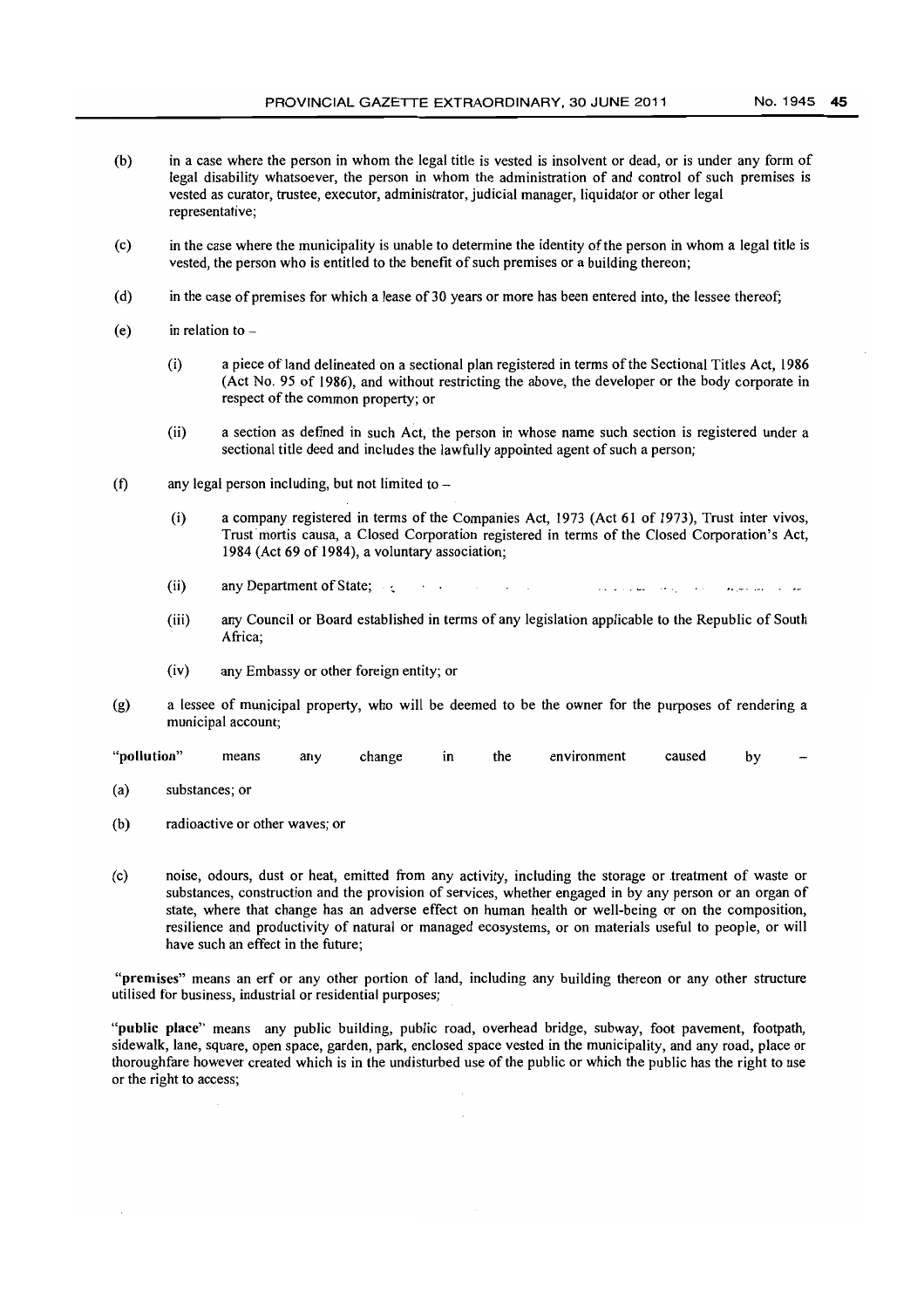"public road" means any road, street or thoroughfare or any other place (whether a thoroughfare or not) which is commonly used by the public or any section thereof or to which the public or any section thereof has a right of access

"resident" means, in relation to the municipality, a person who is ordinarily resident in the municipal area;

"solid waste" means waste of a solid nature generated by a person or business

"Structures Act" means the Local Government: Municipal Structures Act, 1998 (Act 117 of 1998);

"Systems Act" means the Local Government: Municipal Systems Act, 2000 (Act 32 of2000);

"tariff' means tariff emposed by the municipality in its tariff policy;

"the act" means National Environmental Management Act;

"waste", means an undesirable or superfluous by-product, emission, residue or remainder of any process or activity, any matter, gaseous, liquid or solid or any combination thereof.

"waste collector" means a person who is registered under the provisions of this by-law as a waste collector;

"waste disposal or processing facility" means any facility or site which receives waste for disposal thereof, and which is operated in terms of a permit obtained from DEAT or any other competent authority or where such a facility is an incinerator, registration or such permission as is required by law and includes waste transfer and recycling stations;

"waste handling charge" means a sum of money that is levied by the municipality on a producer of waste and which the producer must pay to the municipality;

"waste generator" means any person or firm that generates or produces waste;

"waste management services" means services that relate to anyone or more of the waste management activities;

"waste oil" means mineral or synthetic oil which is contaminated, spoiled or otherwise unfit for its original purpose; and

"waste transfer and recycling station" means a waste handling facility that receives and temporarily stores garden and bulky waste or any recyclable waste, or a combination of garden, bulky and recyclable waste;

#### 2. Objectives of this by-law

- (1) The objectives of this by-law are to:
	- (a) provide for the effective delivery of the municipal service;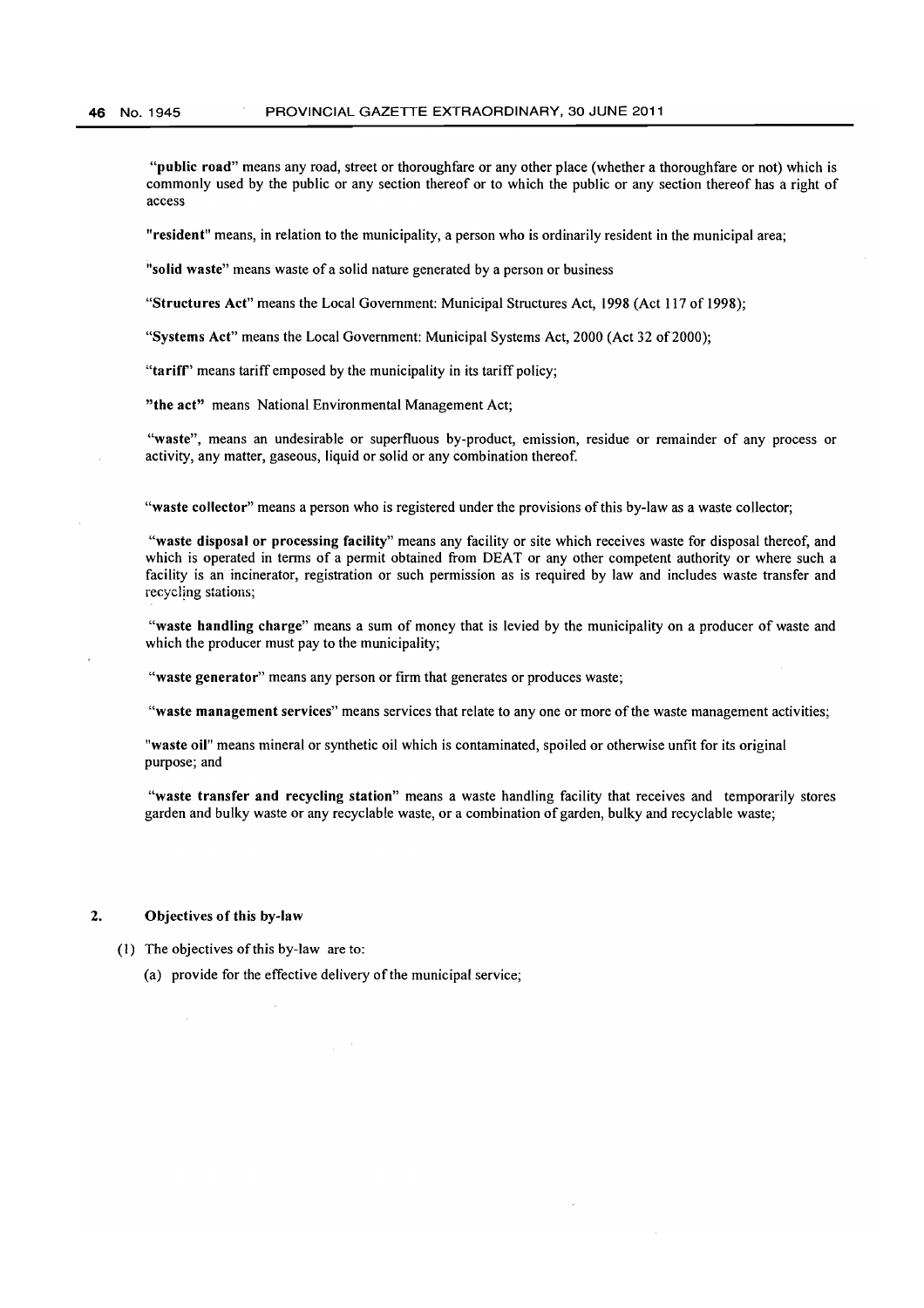- (b) protect the environment by providing reasonable measures for
	- (i) ensuring that waste management, including the storage, collection, transportation, treatment and disposal of waste, is undertaken in a comprehensive and responsible manner;
	- (ii) minimising the consumption of natural resources;
	- (iii) the minimisation of the generation of waste;
	- (iv) the reuse and recycling of waste; and
	- (v) the safe disposal of waste.

#### 2. Application of by-law

This by-law apply to all areas under the control of Lephalale Local Municipality and are limited to regulate the generation, storage and collection of solid, non-hazardous waste.

#### CHAPTER 2

#### WASTE MANAGEMENT PLANNING

#### 4. Development of Waste Management **Plan**

- (I) The Municipality must include in its integrated development plan contemplated in Chapter 5 of the Systems Act, a waste management plan for its area of jurisdiction.
- (2) The Municipality may amend a waste management plan from time to time and must review a waste management plan at least every five years.

#### 5. Contents of Waste Management Plan

- (1) The waste management plan must be consistent with any relevant provincial waste management plan and must
	- (a) seek to  $-$
	- $(i)$  give effect to the objectives of this By-law;
	- (ii) identify and address the negative impact of poor waste management practises on health and the environment;
	- (iii) provide for the implementation of waste minimisation, recycling and re-use programmes;
	- (iv) provide for the delivery of waste management services to all residential and business premises;
	- (v) ensure that there are adequate disposal facilities for the disposal of waste;  $\cdot$
	- (vi) identify measures that are required to give effect to the objects of this by-law;
	- (vii) ensure that members of the public have access to education and awareness initiatives on waste management matters; and
	- (viii) give effect to best environmental practice in respect of waste management.
	- (b) include such other matters as may be required by any other legislation; and
	- ( c ) describe how the Municipality will give effect to its waste management plan.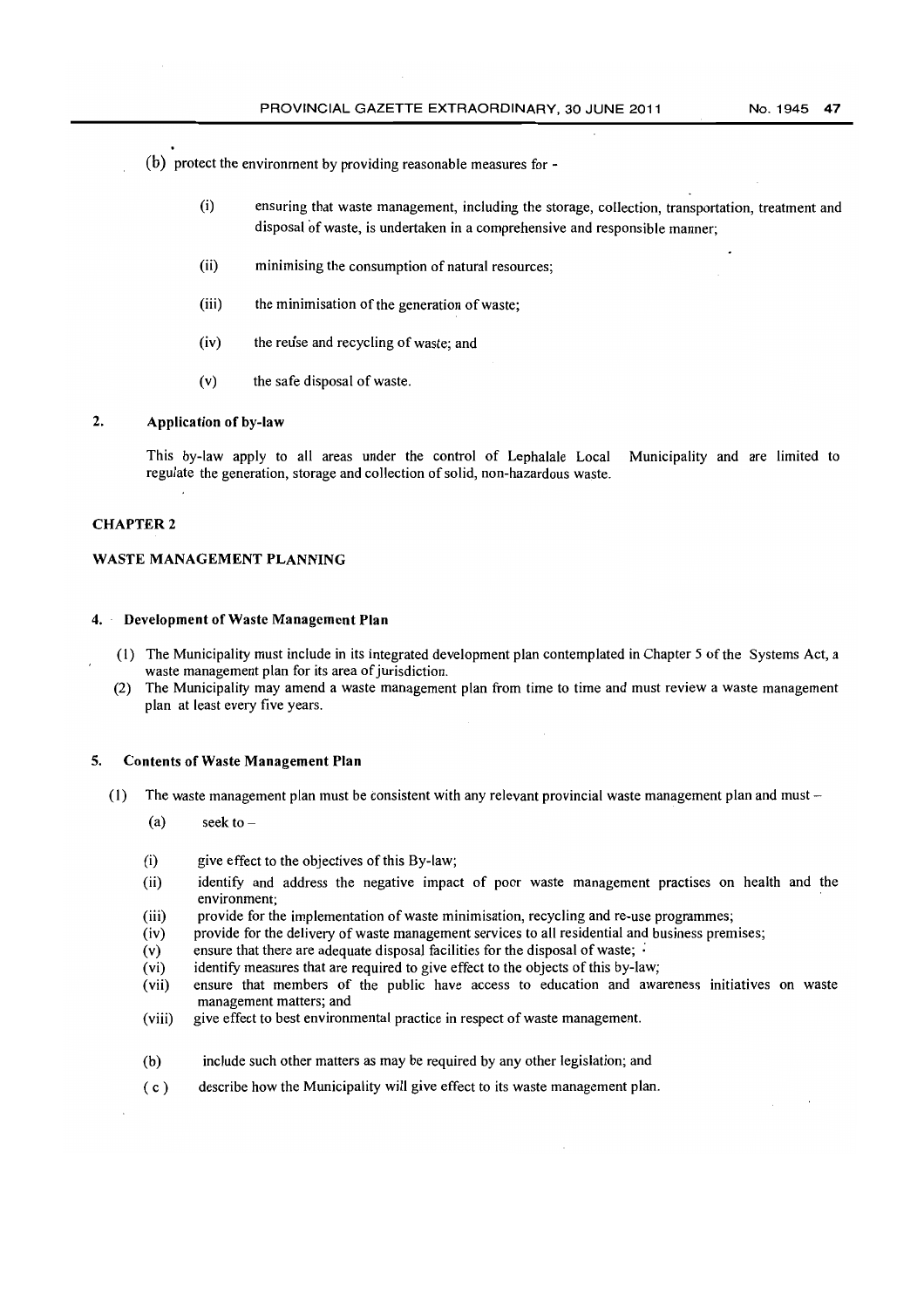#### WASTE INFORMATION SYSTEM

#### 6. Establishment of waste information system

- I. The Municipality must establish and maintain a waste information system for the collection and management of information.
- 2. The waste information system must comply with the requirements of any national or provincial legislation regulating the collection and management of information on waste and may include information on
	- (a) significant sources of waste generation;
	- (b) the quantity, type, characteristics and composition of waste generated, re-used, recycled, recovered, transported, treated and disposed of;
	- (c) the impacts of the generation, storage, re-use, recycling, recovery, treatment and disposal of waste on the environment;
	- (d) matters that are necessary for waste management planning and service delivery; and
	- (e) any other matter that is necessary for the purposes of administering an effective waste management system.

#### 7. Purpose of waste information system

- (1) The purpose of the waste information system is to  $-$
- (a) record and provide data and information for waste management planning undertaken by the Municipality;
- (b) monitor waste management generally;
- (c) provide information to organs of state and the public  $-$ 
	- (i) for education, research and development purposes;
	- (ii) for planning and the undertaking of environmental impact assessments;
	- (iii) for public safety and disaster management;
	- (vi) on the status of waste generation, transportation, treatment and disposal; and
	- (v) on the impacts of waste on the environment.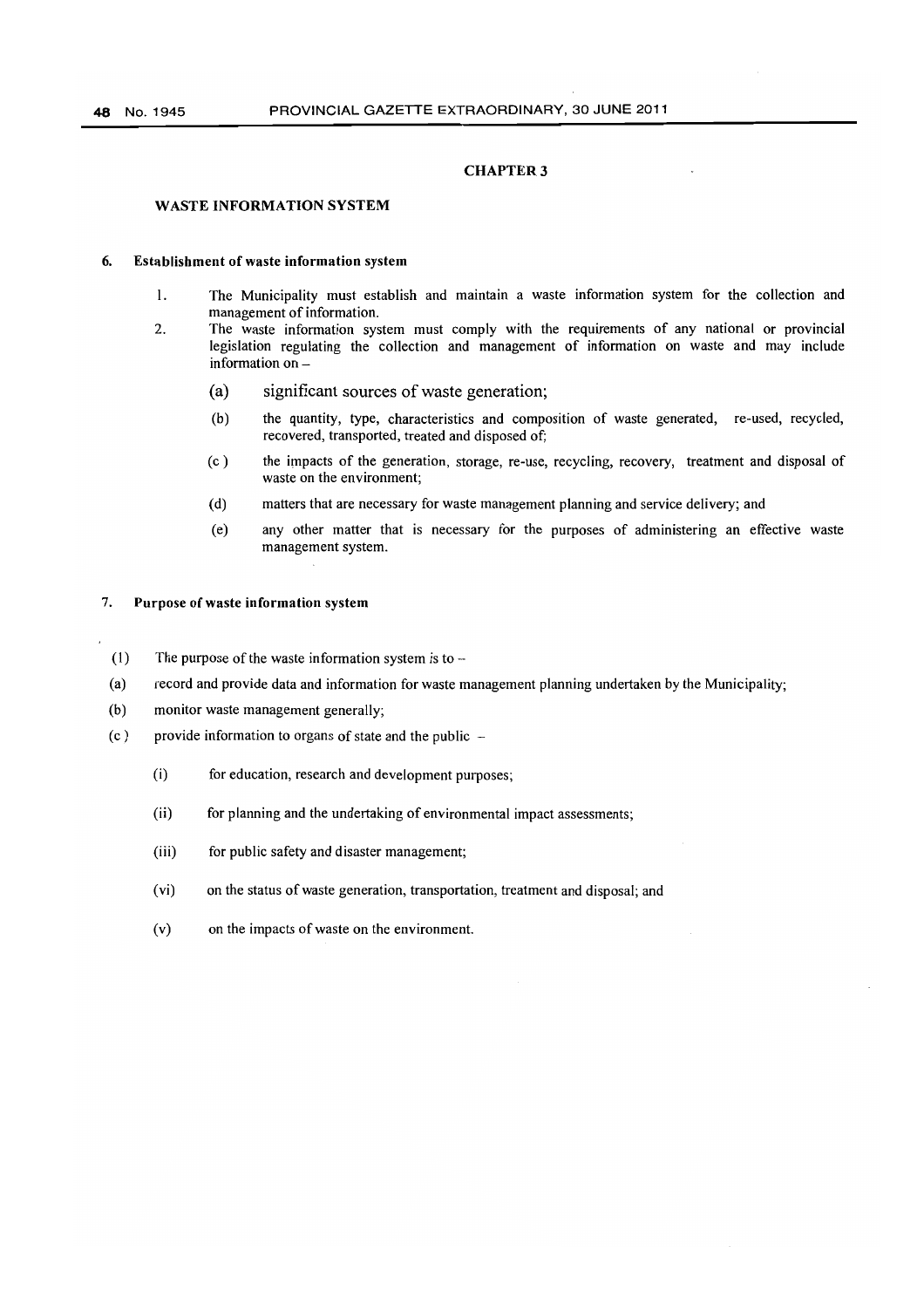### PROVISION OF MUNICIPAL SERVICES

### 8. Duties and powers of municipality

- (I) The municipality as the primary service provider in the municipal area has a duty to the local community to progressively ensure efficient, affordable, economical and sustainable access to waste management services in its area or a part of its area.
- (2) This duty is subject to  $-$ 
	- (a) the duty of members of the local community as users of the municipality's waste management services or any other person making use of the municipality's waste management services to pay, for the provision of the services, the prescribed charges, which must be priced in accordance with any nationally prescribed norms and standards for rates and tariffs; and
	- (b) the right of the municipality to differentiate between geographical areas when providing types of waste management services, without compromising on service equity in line with the Constitution.
- (3) The municipality must as far as is reasonably possible and subject to the provisions of this by-law provide, at a cost to users of the services prescribed by the municipality-
	- (a) for the colJection of waste on a regular basis, except waste in its area, which is situated at a place which is so isolated or inaccessible that the cost of collecting it would be unreasonably high; and
	- (b) access to facilities for the recovery and disposal of waste.
- (4) The municipality must notify all users of its waste management services of any decisions taken in terms of this by-law.

#### 9. Charges and fees

- (I) The occupier of premises must pay to the municipality the determined and prescribed rates and charges for the provision of waste management services and he or she is not entitled to exemption from the liability to pay the prescribed fee by reason of not making use of or making a partial or limited use of the municipality's waste management services, regardless of whether the municipality provides such services directly or through a licensee.
- (2) The prescribed fee becomes due and payable on a date as determined by the municipality.
- (3) Should a person fail to pay the fee on the date determined by the municipality, the municipality may apply the debt collection procedures.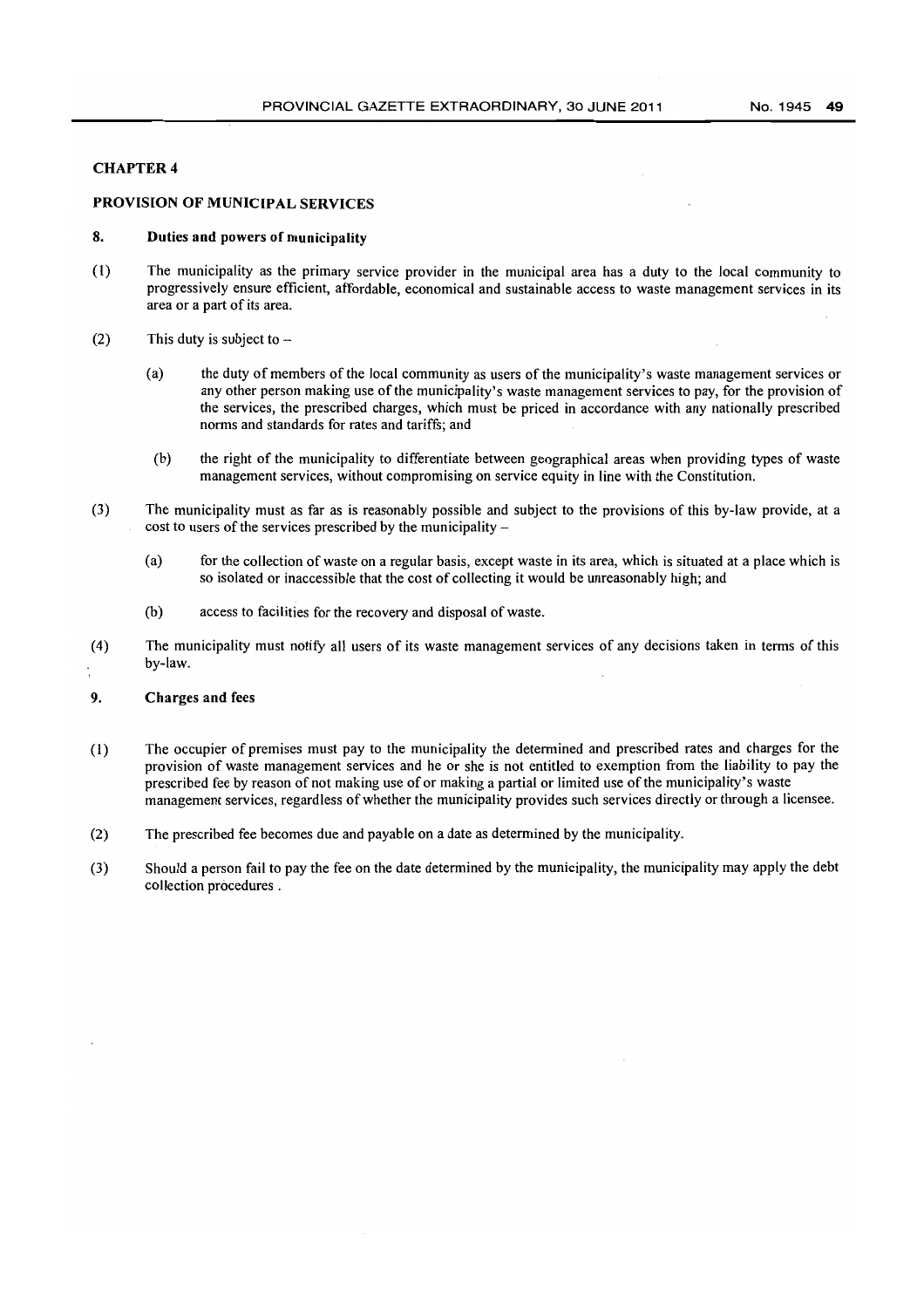### WASTE MANAGEMENT

#### Part 1

#### Categories of waste

#### 10. Categories of waste

(1) For the purposes of this by-law, waste is categorised as either-

| (a)             | general  | waste,     | which | consists | of<br>one  | or | more     | of | the     | following: |
|-----------------|----------|------------|-------|----------|------------|----|----------|----|---------|------------|
| (i)             | Paper;   |            |       |          |            |    |          |    |         |            |
| (ii)            | metals;  |            |       |          |            |    |          |    |         |            |
| (iii)<br>$\sim$ | glass;   |            |       |          |            |    |          |    |         |            |
| (iv)            | plastic; |            |       |          |            |    |          |    |         |            |
| $(v)$ .         | organic  |            |       |          | materials; |    |          |    |         | and        |
| (vi)            | inert    | materials, |       | which    | includes   |    | builders |    | rubble; | or         |

(b) hazardous waste, as described in the DWAF Minimum Requirements documents or more recent guidelines.

or

- (2) Within these two categories, waste is categorised according to its source namely:
	- (a) domestic;
	- (b) commercial;
	- (c) industrial.

#### Part 2

#### General provisions relating to non-hazardous waste

### **11.** Provision of receptacle for storage of waste

- (l) The owner of premises must provide on such premises at his or her own expense a sufficient number of portable, covered receptacles of a size and design approved by the municipality for the reception of the maximum quantity of waste that is likely to accumulate on the premises during any period of seven days.
- (2) The municipality reserves the right to determine the size and types of receptacles to be used.
- (3) The municipality may, where special receptacles are necessary, prescribe special receptacles for the reception and storage of such types of refuse as it may specify and may by written notice to be served on the occupier of premises require the occupier to provide at his or her own expense such number of special receptacles as are specified in the notice, and the occupier must forthwith comply with the notice.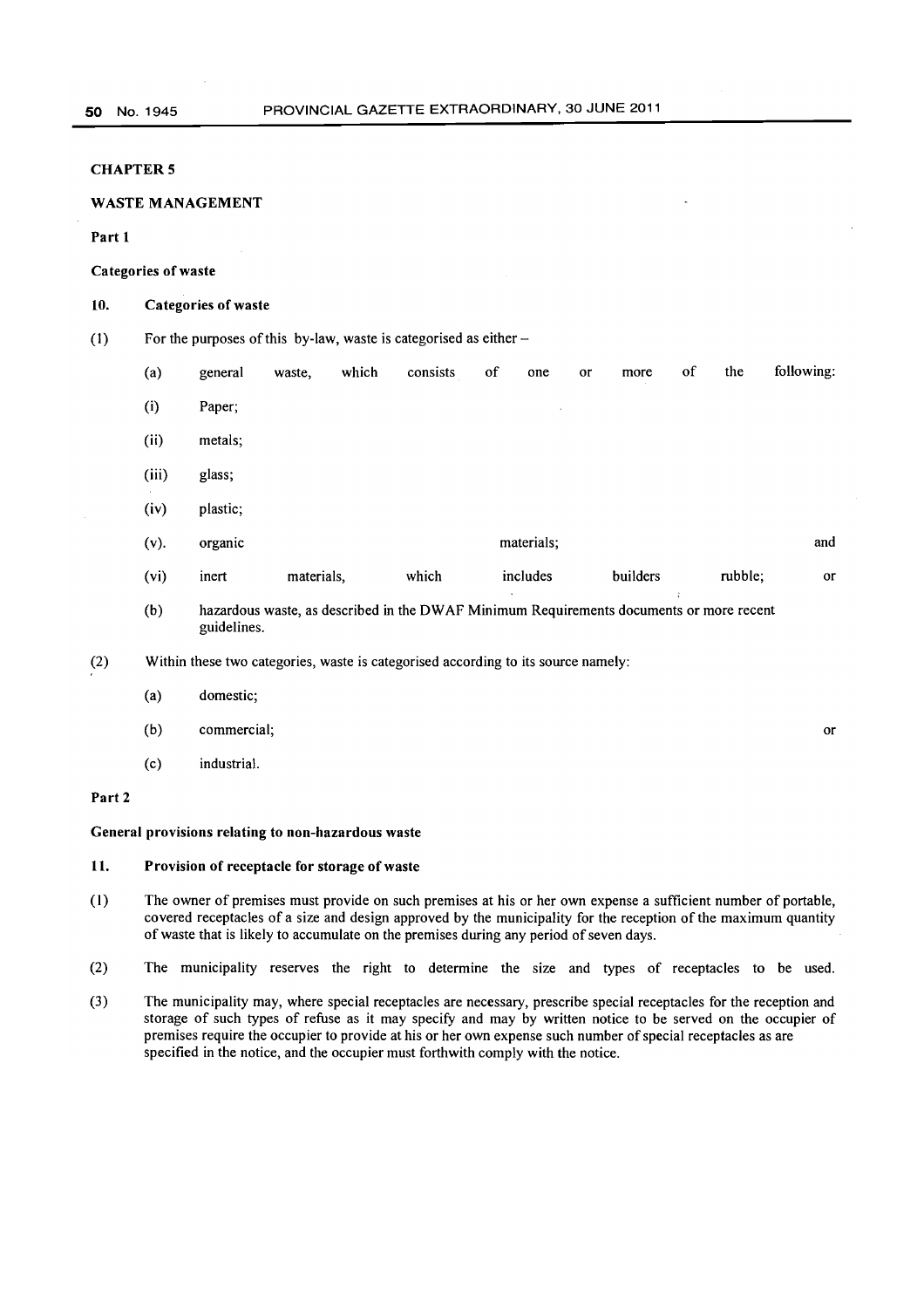- (4) Where any refuse receptacle provided on premises is  $-$ 
	- (a) of a size likely to hinder the efficient removal of refuse therefrom by the employees of the municipality;
	- (b) insufficient for the reception of all refuse which is to be removed from such premises by the municipality;
	- (c) dilapidated; or
	- (d) likely to cause a nuisance,

the municipality may serve a written notice on the occupier of the premises requiring him or her to provide-

- (i) such number of receptacles; or
- (ii) racks or other means of storing receptacles or packages or bundles of waste,

as may be stated in the notice within a period stated therein being not less than 14 days from date of service of such notice, however the municipality may in the notice require or authorise in writing the provision of refuse receptacles of such different sizes or design as may be specified by the municipality where the prescribed standard<br>not be the municipality where the prescribed standard<br>not receptacles would would not be practical.

- (5) No person may dispose of any refuse by placing it anywhere else than in a receptacle or other container provided or approved by the municipality.
- (6) Where a receptacle is supplied free of charge, or at a hire tariff determined by the municipality, such receptacle remains the property of the municipality and the owner of the premises-
	- (a) is liable to the municipality for the loss or damage to such receptacle; and
	- (b) must keep the said receptacle in a clean and sanitary condition.
- (7) The owner of the premises must ensure that any waste which is blown off the premises is promptly retrieved.
- (8) Every receptacle containing waste, except plastic bags, which is to be collected, must be clearly marked on it the name and telephone number of the person or company in control of the receptacle.

#### 12. Location of receptacle

- (1) The occupier of premises must provide adequate space on the premises where a receptacle for the purpose of depositing waste or a specific category of waste, or packages or bundles of refuse required to be packed or bundled in terms of this by-law are kept and the place must  $-$ 
	- (a) comply with requirements imposed by the municipality by notice to the occupier;
	- (b) be constructed in accordance with the requirements of any applicable building regulations;
	- (c) be so located that the receptacle or racks are not visible from a street or public place;
	- (d) where applicable, be so located as to permit convenient access to and egress from such place for a waste collection vehicle; and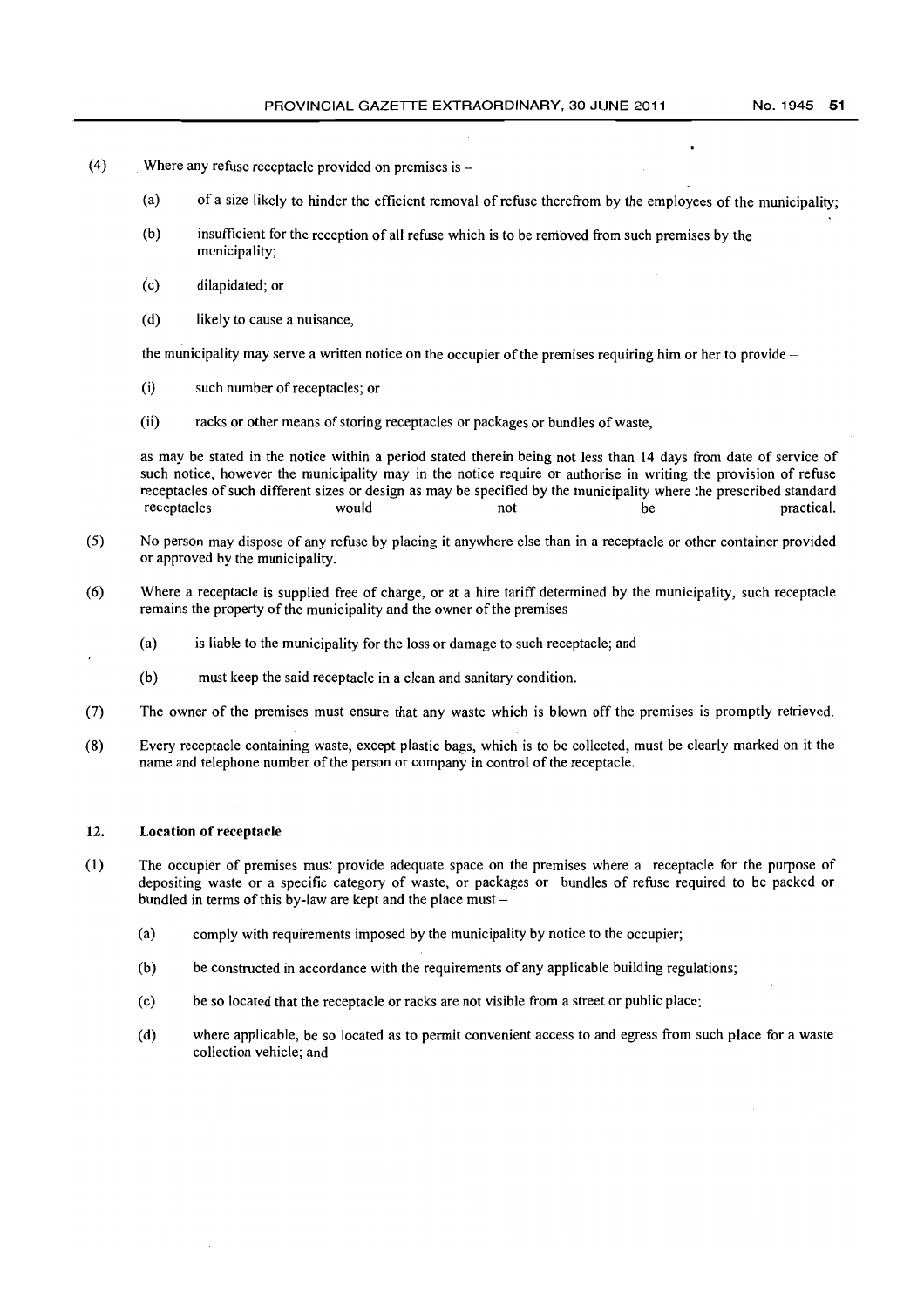#### 52 No. 1945 PROVINCIAL GAZETTE EXTRAORDINARY, 30 JUNE 2011

- (e) be in a location convenient for the use by users or occupants of the premises so as to discourage littering or the unhealthy accumulation of waste.
- (2) In the case of multi-storey buildings, the municipality may approve the installation of refuse chutes, subject to the submission and approval of the plans for such installation.
- (3) The occupier of premises must place or cause the receptacle to be placed in the space provided and must at all times be kept there.
- (4) In the event of the municipality or a licensee being unable to collect and remove waste from the space provided, the occupier may place the receptacle at a place stipulated by the municipality.

#### 13. Standards which receptacles must meet

- (1) The municipality may  $-$
- (a) provide plastic bags or bins, which meet the standards set by national or provincial legislation; and
- (b) authorise the use of bins and lids constructed of rubber or other material where the design and construction meet the standards set by national or provincial legislation.

#### 14. Maintenance of receptacle

- (1) The occupier of a premises must place the recepiacle in which waste or a specific kind of waste or packages or bundles of refuse are required to be packed or bundled in terms of this by-law, in the space provided and must-
	- (a) at all times keep it there;
	- (b) take reasonable steps to ensure that a sufficient number of receptacles are provided on the premises for the discarding of waste; and
	- $(c)$  ensure that the receptacle is  $-$ 
		- (i) at aU times be maintained in good order and repaired and in a clean and hygienic condition;
		- (ij) at all times suitably weighted and anchored so that it cannot be inadvertently overturned;
		- (iii) at all times on weatherproof and animal proof;
		- (iv) emptied and cleansed periodically or when full, so that its contents do not become a nuisance or provide grounds for complaint;
		- (v) kept close when waste is being deposited into it or discharged from it; and
		- (vi) protected against unauthorised disturbance or interference at all times when refuse is not being deposited into it or discharged from it.

#### 15. Contents of receptacle

(1) No material, including any liquid, which by reason of its mass or other characteristics is likely to render a receptacle unreasonably difficult for employees of the municipality to handle or carry, may be placed in a receptacle.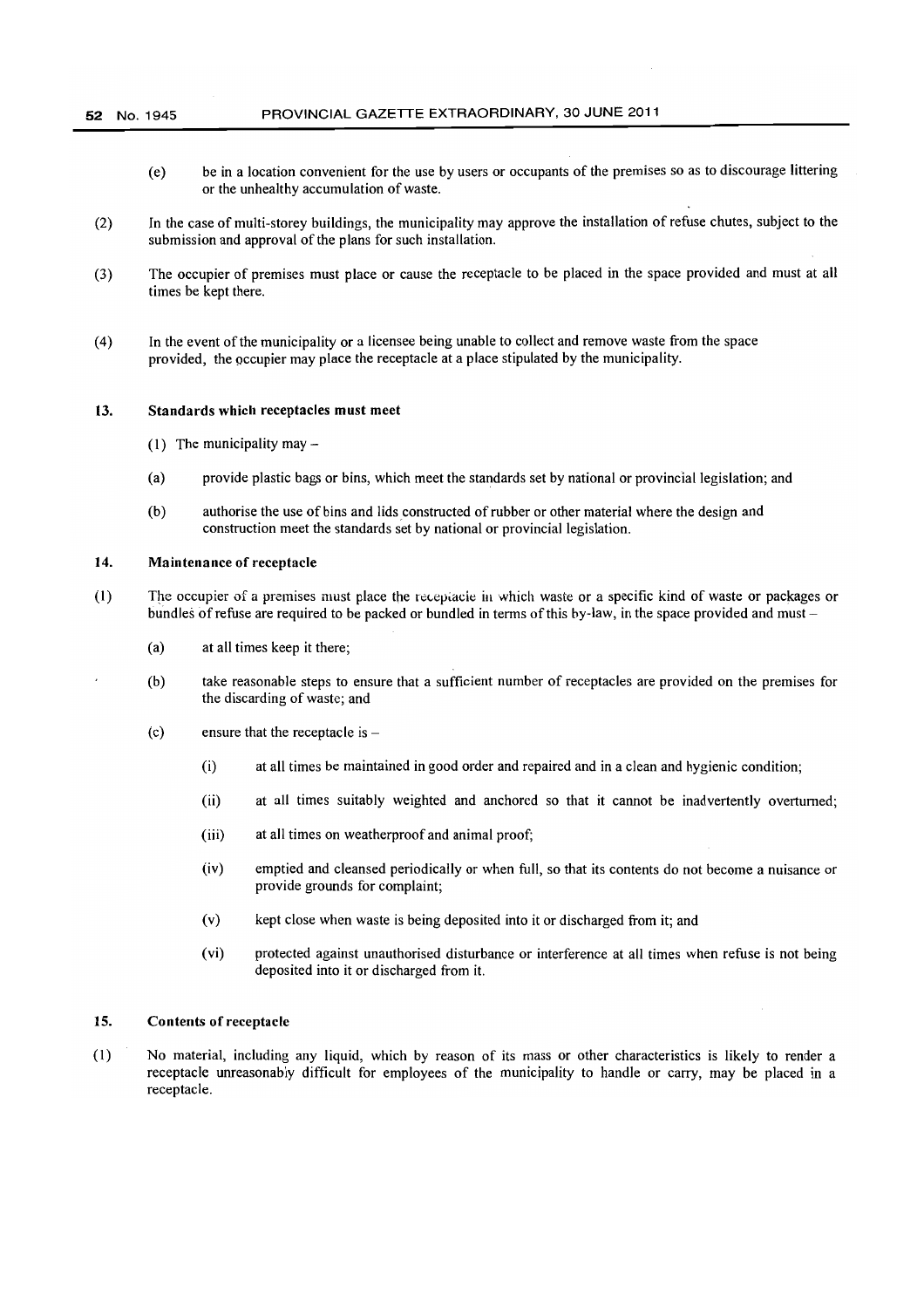- (2) Organic waste such as food scraps and similar waste likely to rapidly decompose and cause a nuisance must, before being deposited in the receptacles, be sealed in a bag which is disposable and water-tight.
- (3) A receptacle provided by the municipality may not be used for any purpose other than the storage of waste.
- $(4)$  No person may  $-$ 
	- (a) light a fire in a receptacle;
	- (b) deposit in a receptacle burning or glowing coal, ashes or other burning material; or
	- (c) deposit in a receptacle any material that is likely to
		- (i) cause damage to the receptacle;
		- (ii) cause injury to the municipality's employees while carrying out their duties; or
		- (iii) hinder or delay work by the municipality's employees undertaken in terms of this by-law,

unless suitable steps have been taken to avoid damage to the receptacle or injury to the municipality's employees collecting it or to the vehicle in which it is placed for removal.

(5) Waste oil must be stored in leak proof metal, plastic or concrete containers, which are not subject to fire or accidental spillage, and the storage or disposal of waste oil in earth pits or upon the surface of any plot, street or public area is prohibited.

#### 16. Collection of waste

 $(1)$  The municipality may, having regard to the avoidance of nuisance and the convenience of collection of waste, indicate a position within or outside the premises where the receptacle must be placed for the collection and removal of the waste, and the receptacle must then be placed in that position at the times and for a period as the municipality or the licensee may require.

(2) The municipality shall collect all waste placed in portable receptacles from all premises upon which a compulsory domestic refuse removal tariff or charge has been levied and as frequently as may be determined by the municipality.

- (3) The municipality shall collect only waste placed in a receptacle or other container approved by it or which is bundled or packaged in a manner approved by the municipality.
- (4) Where a particular kind of waste as stipulated by the municipality is not collected by the municipality from premises, the owner of the waste must arrange for the collection and transport of the waste, as often as may be necessary to prevent undue accumulation or any nuisance arising therefrom, to a waste disposal or processing site under the control of the municipality, or to such other place as may be approved by the municipality.
- (5) The municipality shall stipulate separate times on which particular categories of waste are to be collected.
- (6) The municipality may-
	- (a) cause collections to be made at regular periods weekly or otherwise, and may alter dates of collection;
	- (b) increase the number of collections as it may deem necessary or desirable; and
	- (c) from time to time make additional collections should it be desirable.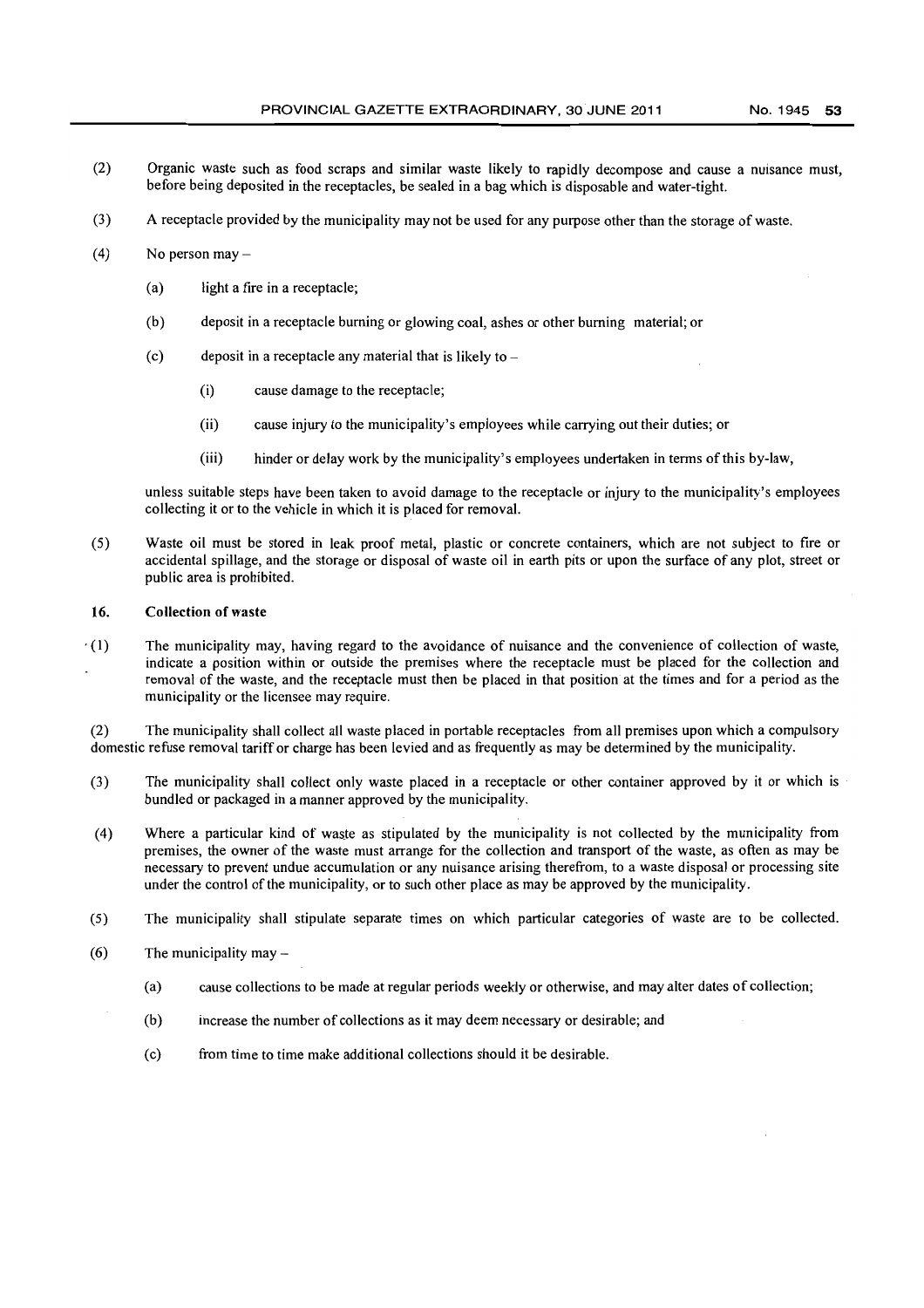- (7) In the event of any additional collection being required by the occupier of premises, the additional collection will be subject to the approval of the municipality and each additional collection must be paid for by the occupier of premises from which the waste is collected at such rate as the municipality may fix by resolution.
- (8) A person requiring commercial services must ensure that the waste collector is licensed to collect and dispose of the category of waste, and the person must take reasonable steps to ensure that the relevant waste is collected and disposed of in terms of this by-law.

### 17. Access to premises

- (1) Except where otherwise approved by the municipality, taking into account physical accessibility, an owner must
	- (a) provide access from the nearest public road to the waste storage area on a premises, which access must be independent and unimpeded;
	- (b) provide access from the nearest public road to the waste storage area on a premises, which access may not lead through any aperture less than 1 metre wide and 2,5 metres high;
	- (c) ensure that the area and all parts of the access thereto is on the same level as the road; and
	- (d) ensure that the area and all parts of the access thereto is not more than 18 metres from the entrance to the premises from which the collection of waste is made.

#### 18. Right of entry

(1) Any duly authorised employee of the municipality is entitled to enter, at any time, premises in respect of which the municipality's waste management services are rendered-

|  |  | (a) for collecting and superintending the collection of waste;                                                                                                                                                                 |  |  |
|--|--|--------------------------------------------------------------------------------------------------------------------------------------------------------------------------------------------------------------------------------|--|--|
|  |  | and the contract of the contract of the contract of the contract of the contract of the contract of the contract of the contract of the contract of the contract of the contract of the contract of the contract of the contra |  |  |

- (b) for inspecting or replacing receptacles, containers or bundles;
- (c) for inspecting the means of access to the premises in general or the place where refuse receptacles or containers are kept so as to ensure that they are accessible and convenient for the collectors; and
- (d) generally for ensuring that the provisions of this by-law are complied with.
- (2) An occupier of premises may not-
- (a) refuse access to the premises to an authorised employee of the municipality in the performance of their duties;
- (b) obstructs or impedes an authorised employee of the municipality in the performance of their duties; or
- (c) omit or refuse to give to an employee ofthe municipality any information lawfully required for the proper discharge of the employee's duties or supplies false information.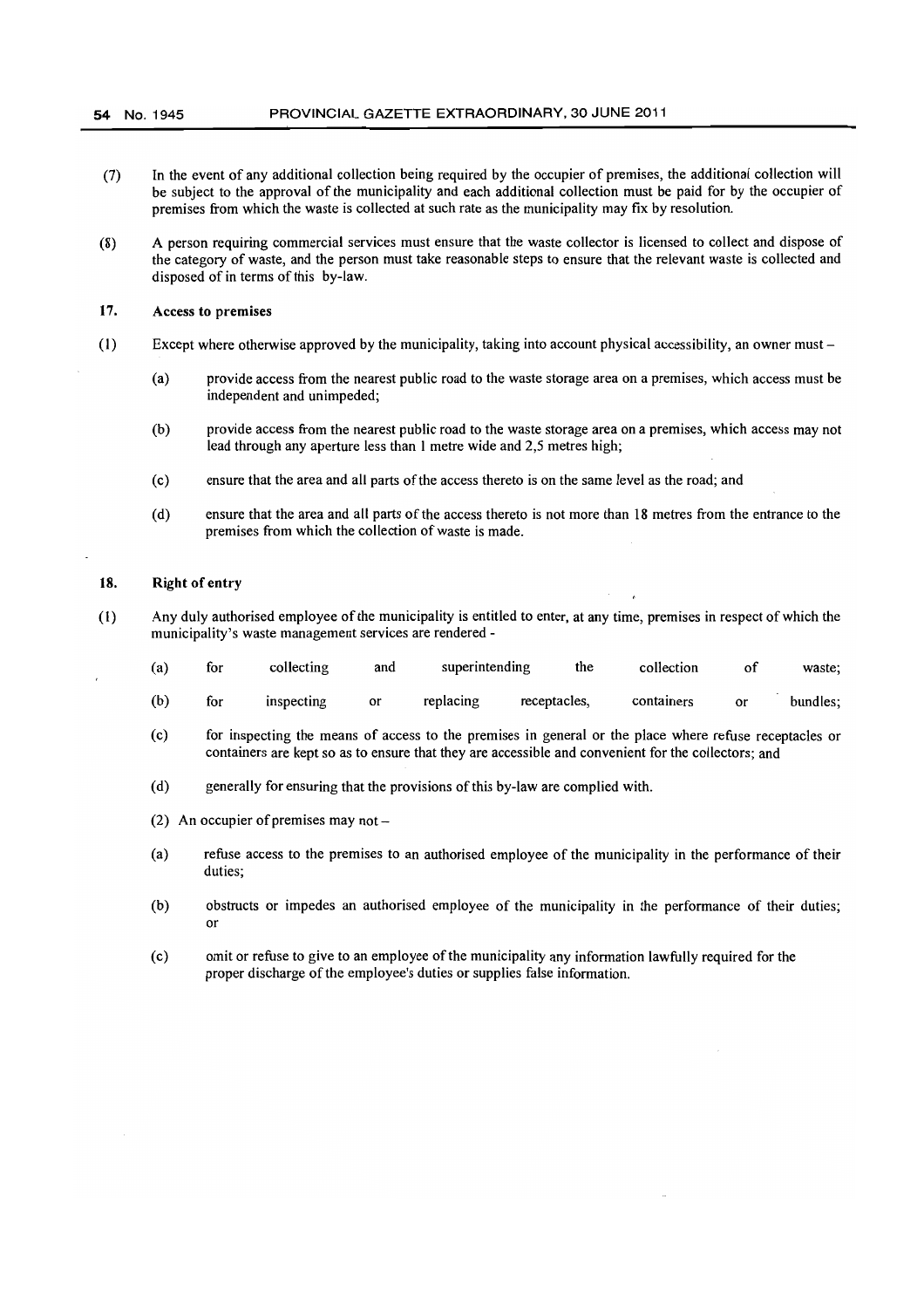### 19. Inaccessible premises

- (I) The owner or occupier of premises whom the municipality has notified that the premises are dangerous because of
	- (a) the existence on the premises of a vicious animal; or
	- (b) any other reason which renders the premises dangerous;

must on the day on which waste is collected from the premises, place for collection all receptacles or other containers, packages or bundles of waste outside the premises at a time and for a period as specified in the notice.

### 20. Interference with receptacle

(I) No person other than a person employed by the municipality in connection with the municipality's waste management services may, where a receptacle placed in a street or public place for the purpose of its contents being removed by the municipality, sort over, interfere with or disturb the contents of the receptacle.

#### **21.** Transport of waste

- (I) A person removing or conveying waste along any public place in or through an area owned or managed by Council
	- (a) must ensure that the receptacle, vehicle or conveyance in which the waste is carried is of a type and design approved by the municipality;
	- (b) must ensure that receptacle, vehicle or conveyance has a body of adequate size and construction for the type of waste being transported;
	- (c) must remove or convey the waste in such a manner as will prevent any nuisance resulting therefrom or the escape of the contents or materials therein;
	- (d) must maintain the receptacle, vehicle or conveyance in a clean, sanitary and roadworthy condition at all times;
	- (e) may not cause or permit any waste being transported to become detached, leak or fall from the receptacle, vehicle or conveyance transporting it, except at a waste disposal facility; and
	- (t) must ensure that the waste is deposited at a waste disposal facility that is permitted to accept such waste.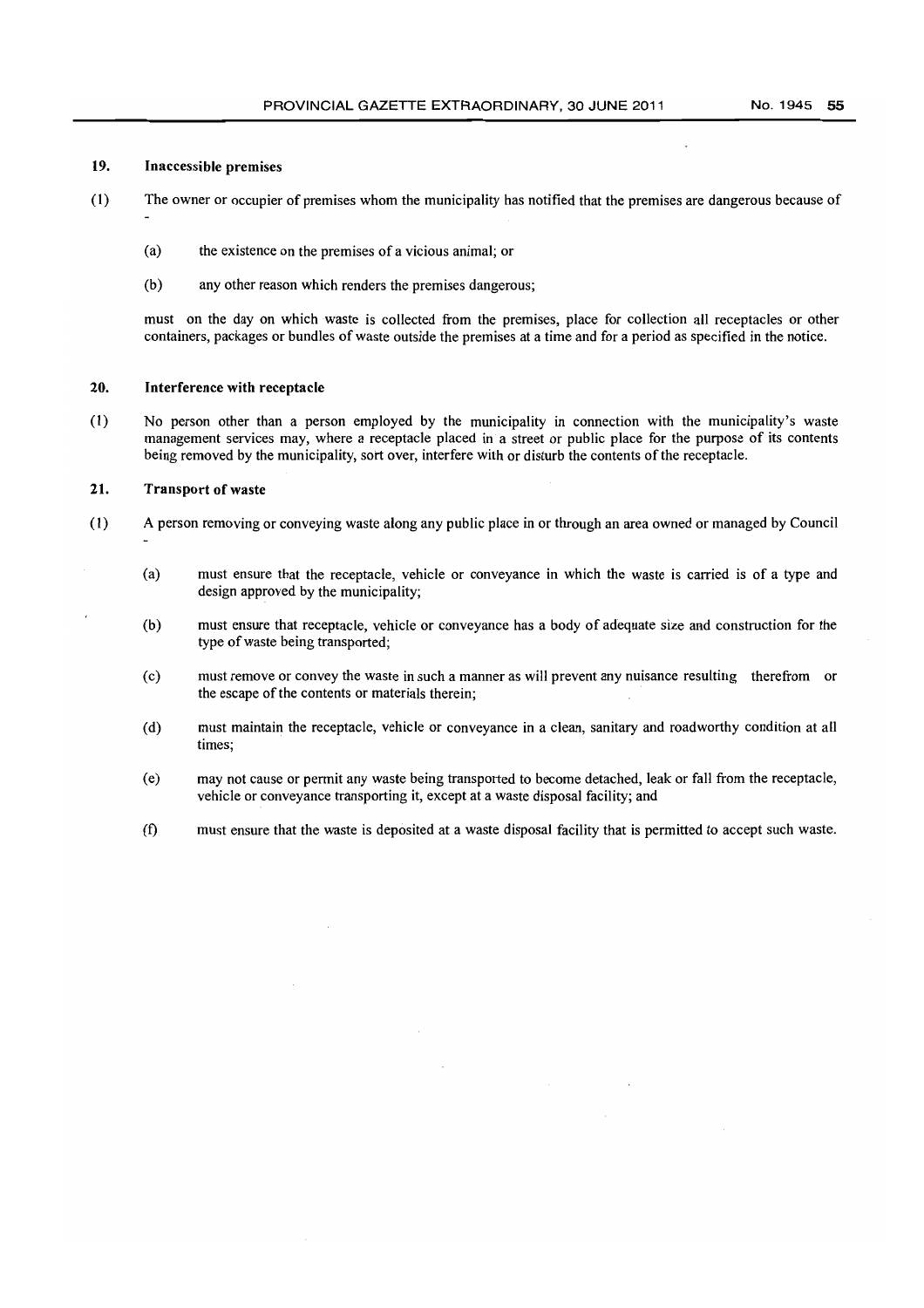#### Part 3

Specific provisions relating to domestic waste

#### 22. Specific provisions relating to generation, storage, collection and transport of domestic waste

- (1) The occupier of premises used for residential purposes or for purposes of public worship from which waste is to be collected must-
	- (a) except where, on written application to the municipality, the municipality has indicated in writing that it is clear that a person is physically infirm or otherwise incapable of complying with the notice, place the receptacle or bag on the pavement in front of the premise, however the municipality may, having regard to the avoidance of nuisance and the convenience of collection of waste, indicate a position within or outside the premises where the receptacle must be placed and the receptacle must then be placed in that position;
	- (b) place the receptacle or bag before a time and on a day of the week specified by the municipality by notice to the occupier;
	- (c) ensure that the receptacle or bag is undamaged and properly closed so as to prevent the dispersal of its contents; and
	- (d) ensure that the emptied receptacle is removed within a reasonable time, and that the immediate area around the spot where the receptacle or bag was placed, is free from waste that may have been spilled during collection.
- '(2) An occupier of premises may not deposit or allow to be deposited in any receptacle for domestic refuse the contents of which are removable by the municipality, any waste other than domestic waste.

#### Part 4

#### Specific provisions relating to industrial and commercial waste

#### 23. Collection of waste

(1) The occupier of premises on which industrial or commercial waste is generated must ensure that -

 $\bar{a}$ 

(a) the container in which the waste is stored may not be kept in a public place except as required for collection.

#### 24. Compaction of waste

#### (1) Where-

(a) the quantity of waste generated on premises requires daily removal of more than the equivalent of eight 240-litre bins; and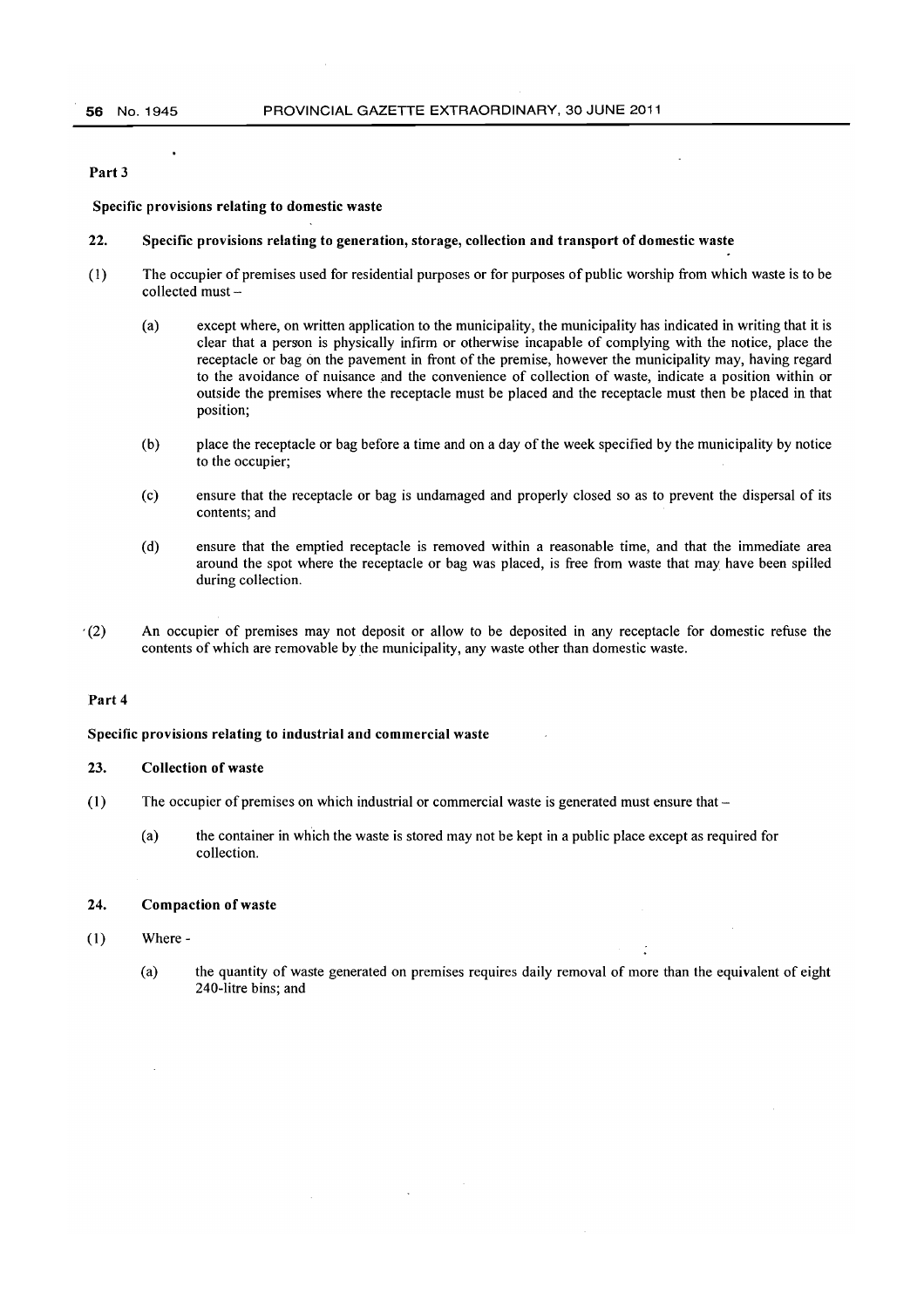$(b)$  the major portion of the waste is compactable;

the municipality may require from the generator of the waste to compact that portion of the waste that is compactable, and the generator of the waste must compact any volume of the waste and place it into an approved receptacle or wrapper approved by the municipality, subject to the provisions that

- (i) the capacity of the wrapper may not exceed 85 litres; and
- $(ii)$  the mass of the wrapper and contents may not exceed 35 kilograms.
- (2) After the waste has been compacted and put into the wrapper as contemplated in subsection (1), it must be placed in the approved receptacle and must be stored so as to prevent damage to the wrapper or any nuisance arising until collected.

#### Part 5

#### Specific provisions relating to other types of waste

#### 25. Garden waste

- (1) The occupier of premises on which garden waste is generated but not composted must ensure that the waste is collected and disposed of at a waste transfer and recycling station or licensed waste disposal site within a reasonable time after the generation thereof.
- (2) An occupier may compost garden waste on the property, provided that --
	- (a) such composting does not cause a nuisance; and
	- (b) he or she registers with the municipality.
- (3) Any person or a waste collector may remove garden waste, provided that once such waste has been collected from the premises on which it was generated, it is disposed of at a waste transfer and recycling station or licensed waste disposal site.
- (4) The municipality, in the course of collecting domestic waste, may collect a limited amount of garden waste, equal to two 70-litre bags, if the waste has been placed in an approved receptacle in the space designated for domestic waste, in which event the tariff for domestic waste, read with the necessary changes, will apply.

#### 26. Building waste

- $(1)$  The owner of premises on which building waste is generated must ensure that  $-$ 
	- (a) until disposal, all building waste, together with the containers used for the storage, collection or disposal thereof, is kept on the premises on which the waste was generated; and
	- (b) pursuant to any instructions from the municipality, any structure necessary to contain the building waste is constructed.

(2) The occupier of premises on which building waste is generated may dispose of the waste or must ensure that the waste is collected and disposed of by a waste collector registered with the municipality for this purpose.

(3) All building waste must be disposed at a waste disposal facility designated for that purpose by the municipality, unless the municipality has given written consent for the building waste to be used for the purpose of land reclamation or for recycling.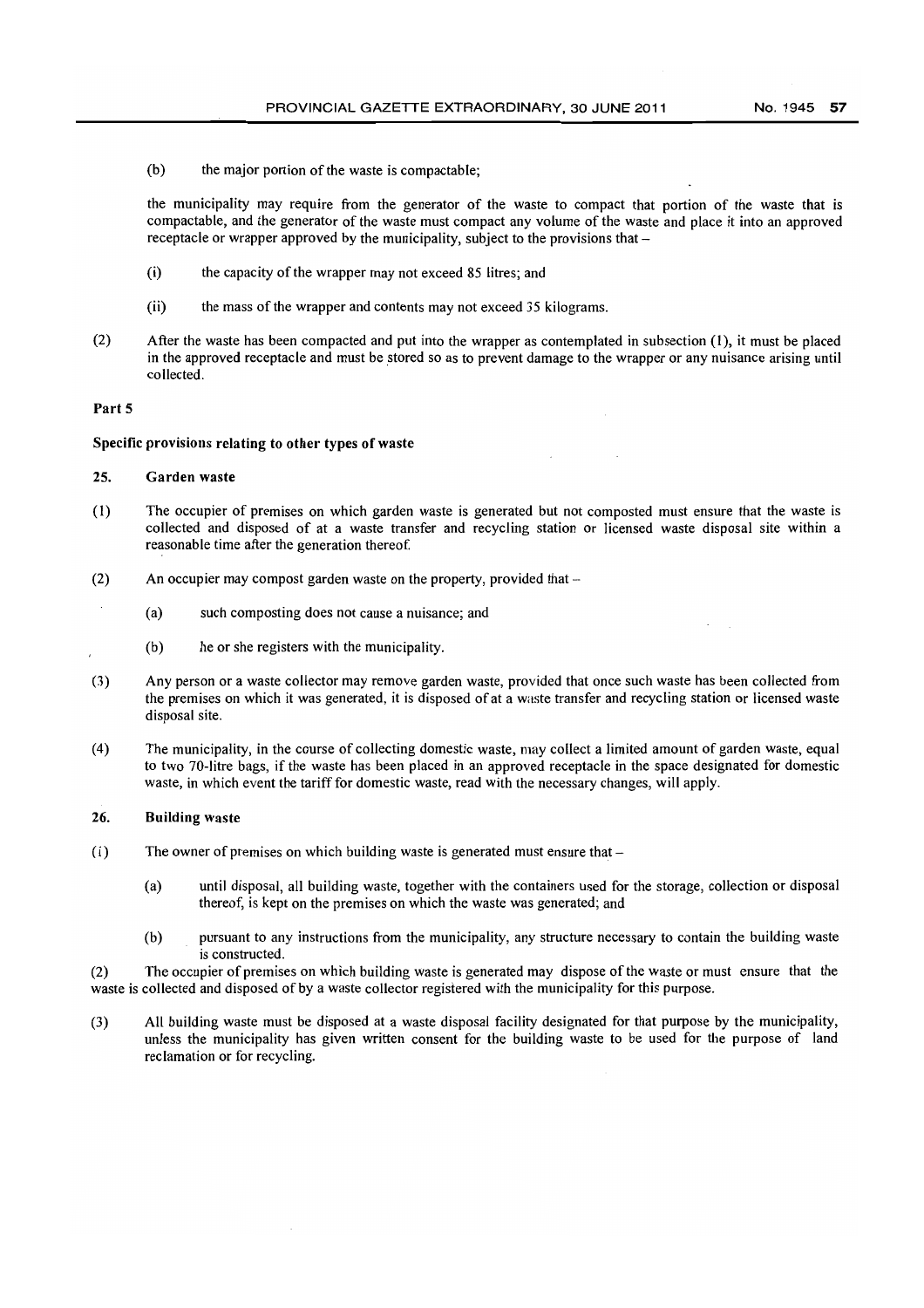#### 27. Bulky waste

- $(1)$  An article of waste which does not fit, or cannot be fitted into  $-$ 
	- (a) a receptacle for domestic waste;
	- (b) a cylindrical container 750 millimetres in diameter and 1 metre in length where no such receptacle is provided,

is treated as bulky waste.

(2) The occupier of the premises on which bulky waste is generated must ensure that the waste is collected and disposed within a reasonable time after the generation thereof at a waste transfer and recycling station or licensed waste disposal site.

#### Part 6

#### Littering and dumping

#### 28. Littering

- $(1)$  No person or firm may
	- (a) discard waste on municipal land other than in a receptacle provided or approved by the municipality for the discarding of waste by the public;
	- (b) disturb anything in or remove anything from any receptacle which has been placed for the purposes of collecting waste; or
	- (c) sweep any waste into a gutter onto a road reserve or onto any other public place.
- (2) An occupier of a premise or the owner of a plot must monitor the premise or plot for acts of littering by another person or firm and must forthwith report such act of littering to the municipality.

#### 29. Dumping

- $(1)$  No person may -
	- (a) except by permission of the owner or of the person or authority having control thereof; or
	- (b) unless authorised by law to do so;

dump, accumulate, place, deposit, leave or cause or allow to be dumped, accumulated, placed, deposited or left on or in -

- (i) any road, public footway, pavement or any road verge;
- (ii) any commonage land, village green, park, recreation ground or other open space to which the public have access;
- (iii) any drain, watercourse, flood prone areas, tidal or other water in or abutting on any road, highway, street, lane, public footway or pavement, roadside or other open space to which the public have access; or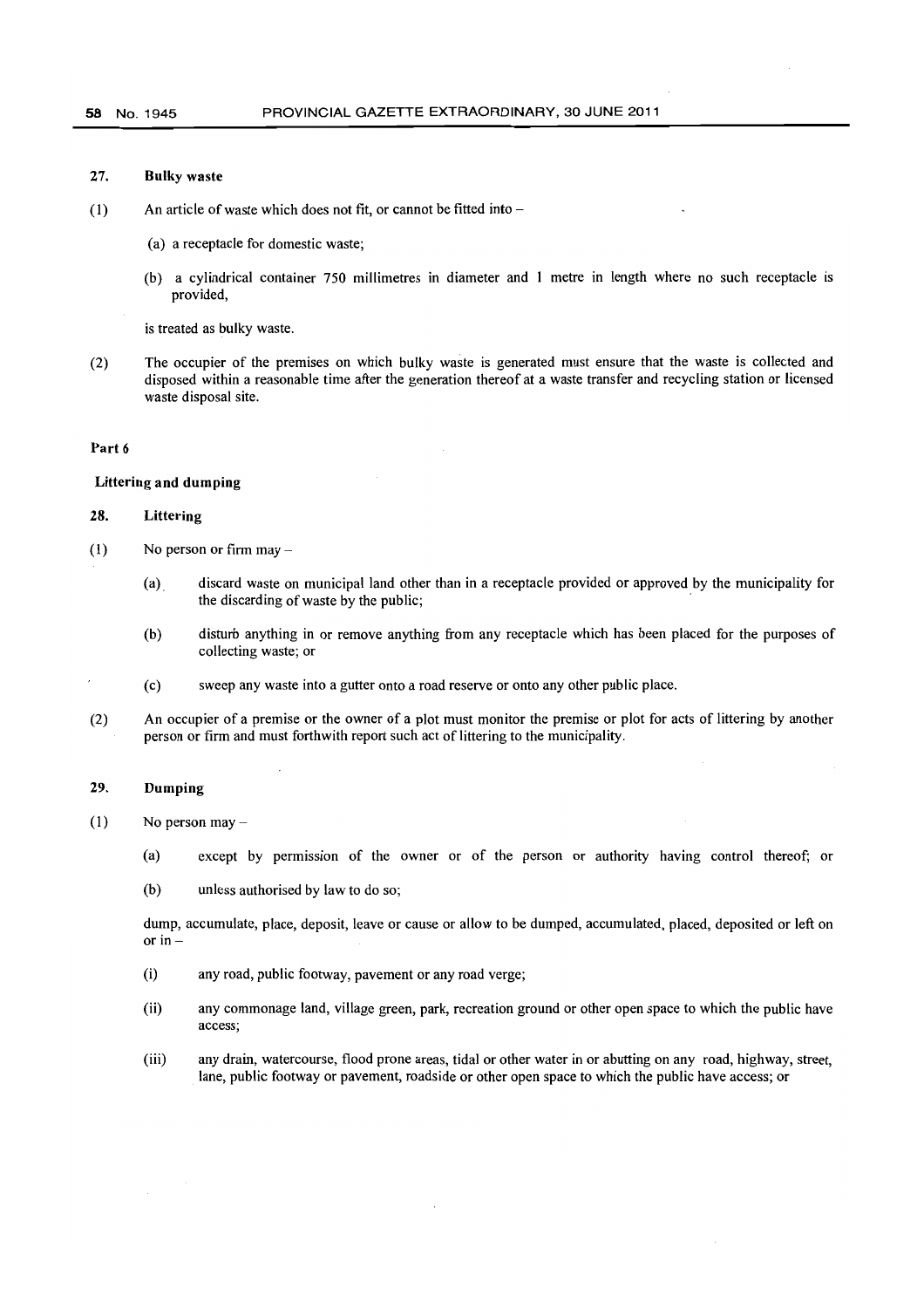(iv) private or municipal land,

any waste whatsoever, whether for gain or otherwise.

- (2) Should a person do any of the acts referred to in (1), the municipality may by written notice require
	- (a) the person directly or indirectly responsible for dumping, accumulating, placing, depositing, or leaving the waste;
	- (b) the owner of the waste, whether or not he or she is responsible for dumping, accumulating, placing, depositing or leaving the waste; or
	- (c) the owner or occupier of the land or premises on which the waste was dumped, accumulated, placed, deposited, or left, whether or not he or she is responsible therefor,

to remove the waste within the period stated in the notice.

- (3) If a person fails to comply with the requirements of a written notice, the municipality may dispose of, destroy or remove the waste and may recover the cost of doing so from the person or persons to whom the notice was issued.
- (4) If waste has been deposited in or on any land in contravention of subsection  $(1)$  and  $-$ 
	- (a) in order to remove or prevent pollution of land, water or air or harm to human health, it is necessary that the waste be forthwith removed or other steps taken to eliminate or reduce the consequences of the deposit or both:
	- (b) there is no occupier of the land; or
	- (c) the occupier neither made nor knowingly permitted the deposit of the waste,

the municipality may remove the waste from the land or take other steps to eliminate or reduce the consequences of the deposit or as the case may require, to remove the waste and take those steps and is entitled to recover the cost incurred by it in removing the waste or taking the steps or both and in disposing of the waste –

- (i) from the occupier of the land, unless he or she proves that he or she neither made nor knowingly caused nor knowingly permitted the deposit of the waste; and
- (ii) from any person who deposited or knowingly caused or knowingly permitted the deposit of any of the waste.
- (5) Any waste removed by the municipality belongs to the municipality and may be dealt with accordingly.

#### Part 7

#### Burning of waste

#### 30. Burning of waste

| (1) | No  | person                                                     | may | burn | waste | except |  |
|-----|-----|------------------------------------------------------------|-----|------|-------|--------|--|
|     | (a) | an authorised incinerator operated by the municipality; or |     |      |       |        |  |

(b) a place designated by the municipality for such purpose.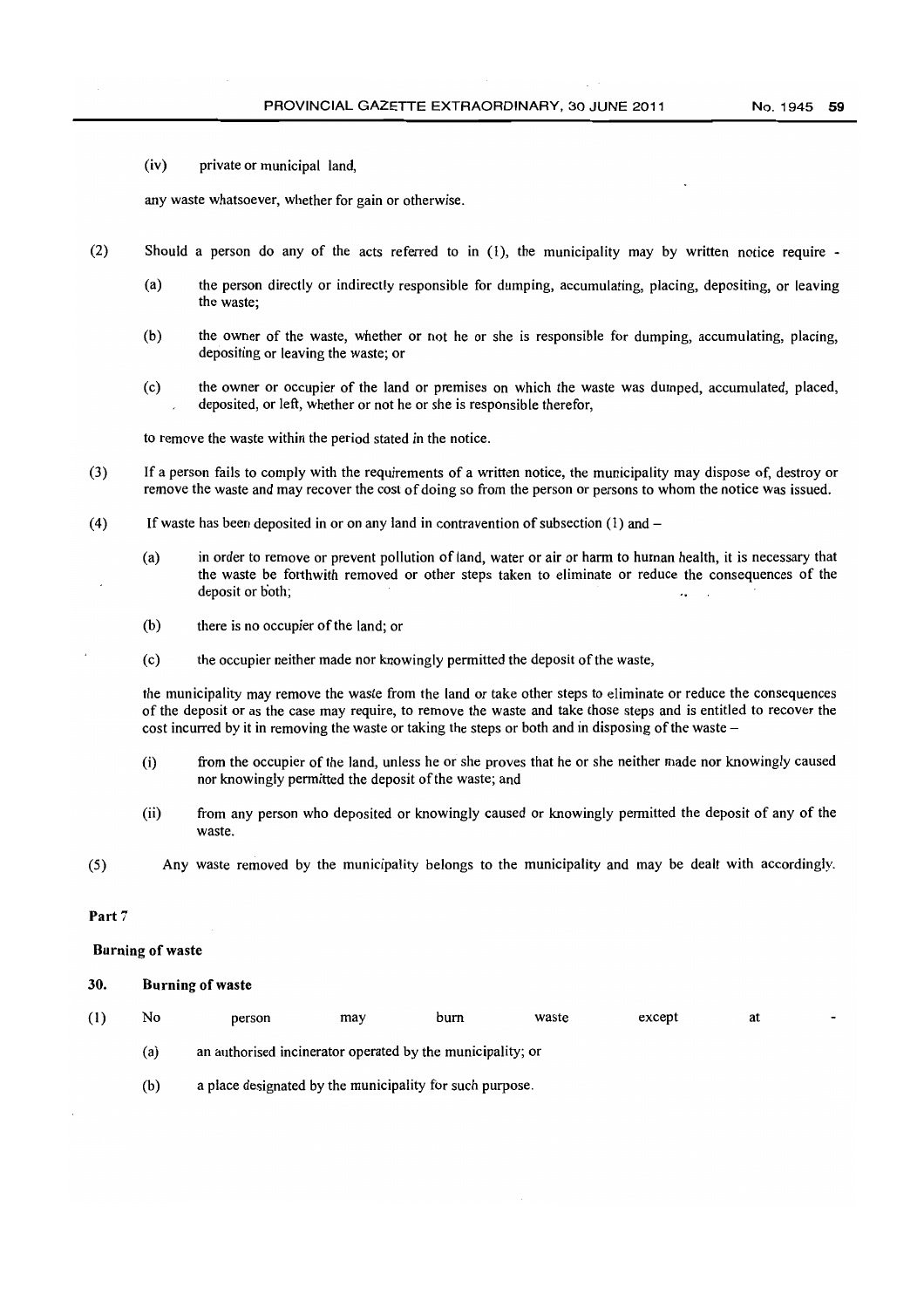#### **COMPLIANCE AND ENFORCEMENT**

#### **Part 1: General duty**

#### 31. Duty of care

- (1) Any person who generates waste has a duty to manage that waste in such a manner that the waste does not endanger health or cause pollution or degradation of the environment and must take all reasonable measures to  $-$ .
	- (a) reduce the generation of waste;
	- (b) re-use and recycle waste;
	- (c) ensure that, where waste must be disposed of, it is disposed of in an environmentally sound manner;
	- (d) manage the waste in such a manner that it does not cause a nuisance through noise, dust or odour; and
	- (e) prevent the waste from being used for a purpose or in a manner not permitted by law.
- (2) No person may generate, collect, store, transport, sort, recycle, re-use, recover, treat, dispose of or otherwise manage waste in a manner that results in, or creates a risk of harm that is not insignificant to human health or the environment.
- (3) Every person who generates, collects, stores, transports, sorts, recycles, re-uses, recovers, treats or disposes of waste shall take all reasonable measures to prevent any other person from contravening subsection (2) in relation to that waste.
- (4) Where any waste'management activity has been authorised by law, the person so authorised shall minimise and remedy any pollution or degradation to the environment.
- (5) Without limiting the generality of the duties imposed in this section, the persons on whom subsections  $(1)$ ,  $(2)$ ,  $(3)$ and (4) imposes a duty shall include an owner of land, premises or equipment, a person in control of land, premises or equipment, a person who has a right to use the land, premises or equipment or a person who owns or controls equipment or vehicles on which or in which -
	- (a) any activity or process is or was performed or undertaken that results in the generation of waste;
	- (b) waste is transported, managed, treated or disposed of; or
	- (c ) any other situation exists;

which causes, or is likely to cause harm to human health or pollution or degradation to the environment.

- (6) The measures that are required in terms of this section include  $-$ 
	- (a) investigation, assessment and evaluation ofthe impact of the waste on the environment;
	- (b) informing and educating employees about the environmental risks of their work and the manner in which their tasks must be performed in order to avoid causing pollution or degradation to the environment;
	- (c) ceasing, modifying or controlling any act or activity which causes pollution or degradation;
	- (d) containing or preventing the movement of pollutants or the causes of degradation or damage to the environment;
	- (e) eliminating any source of the pollution or degradation; and
	- (t) remediating the effects of the pollution or degradation.
- (7) The Municipality may issue a Code of Practise to provide guidance on how duty imposed by this section must be discharged.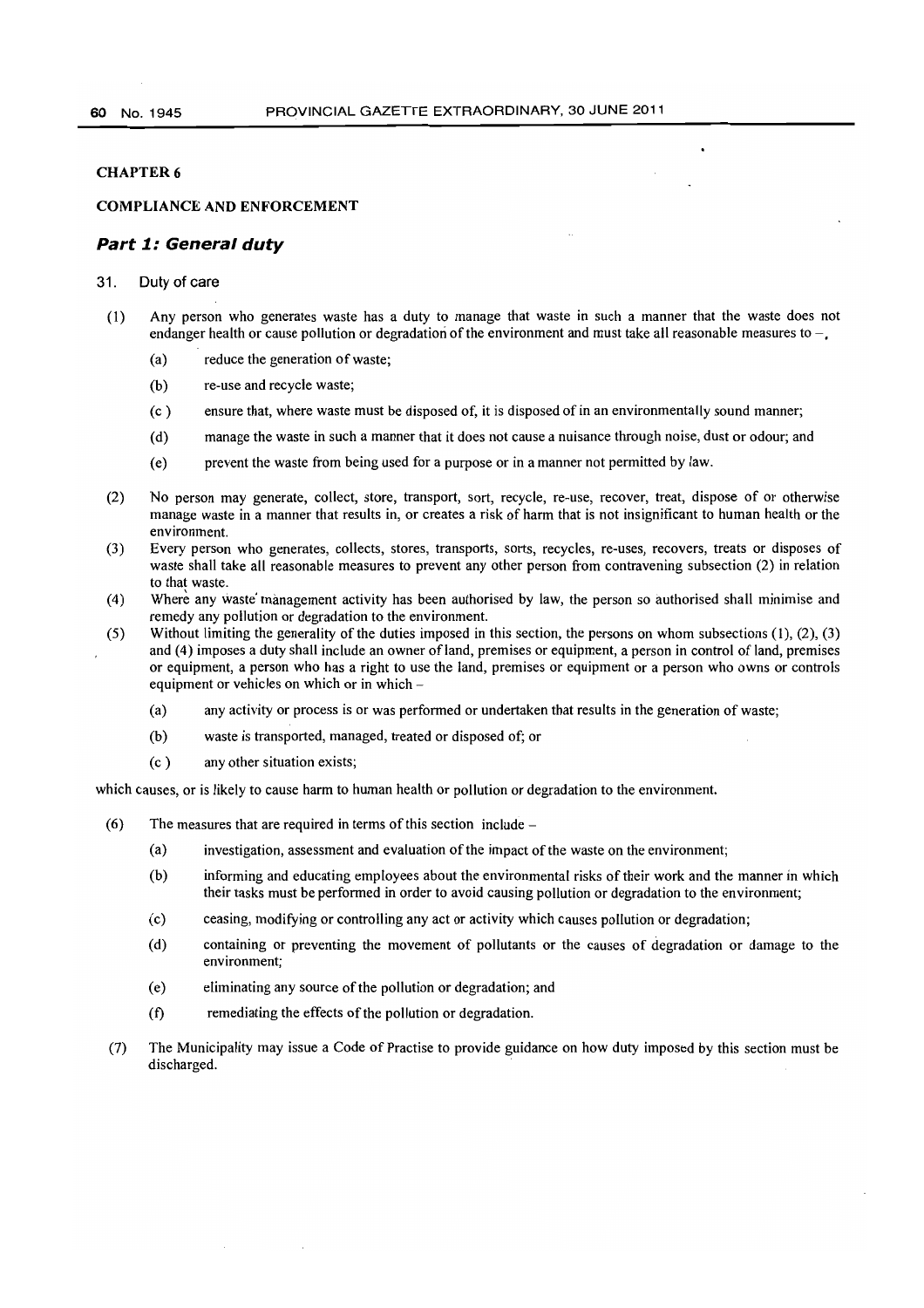- (8) The Municipality may, after consultation with any other organ of state concerned and after having given adequate opportunity to affected persons to inform it of their relevant interests, direct any person who fails to take the measures required under subsection (1) to---
- (a) cease an activity;
- (b) investigate, evaluate and assess the impact of specific activities and report thereon;
- (c) commence taking specific reasonable measures before a given date;
- (d) diligently continue with those measures; and
- (e) complete them before a specified reasonable date;

provided that if urgent action is necessary for the protection of the environment, the Municipality may issue such directive and give the person an opportunity to comment as soon thereafter as is reasonable.

- (9) Should a person fail to comply, or inadequately comply, with a directive under subsection (8), the Municipality may take reasonable measures to remedy the situation.
- (10) The Municipality recover all costs incurred as a result of it acting under subsection (9) from  $-$
- (a) any person who is or was responsible for or who directly or indirectly contributed to, the pollution or degradation or the potential pollution or degradation;
- (b) the owner of the land at the time when the pollution or degradation or the potential for pollution or degradation occurred or that owner's successor in title;
- $(c)$  the person in control of the land or any person who has or had a right to use the land at the time when---
	- (i) the activity or the process is or was performed or undertaken; or
	- (ii) the situation came about; or
- (d) any person who negligently failed to prevent-
	- (i) the activity or the process being performed or undertaken; or
	- (ii) the situation from coming about.

### Part 2

### **Powers and representations**

#### 32. Notice of compliance and representation

- (1) If a person is contravening a provision of this by-law, an official may in writing issue a compliance notice and serve it on the person concerned to take remedial measures.
- (2) A notice must state
	- (a) the name, residential and postal address of the affected person;
	- (b) the nature of the nuisance, harm to human health or damage to the environment that the affected person is causing or is likely to cause;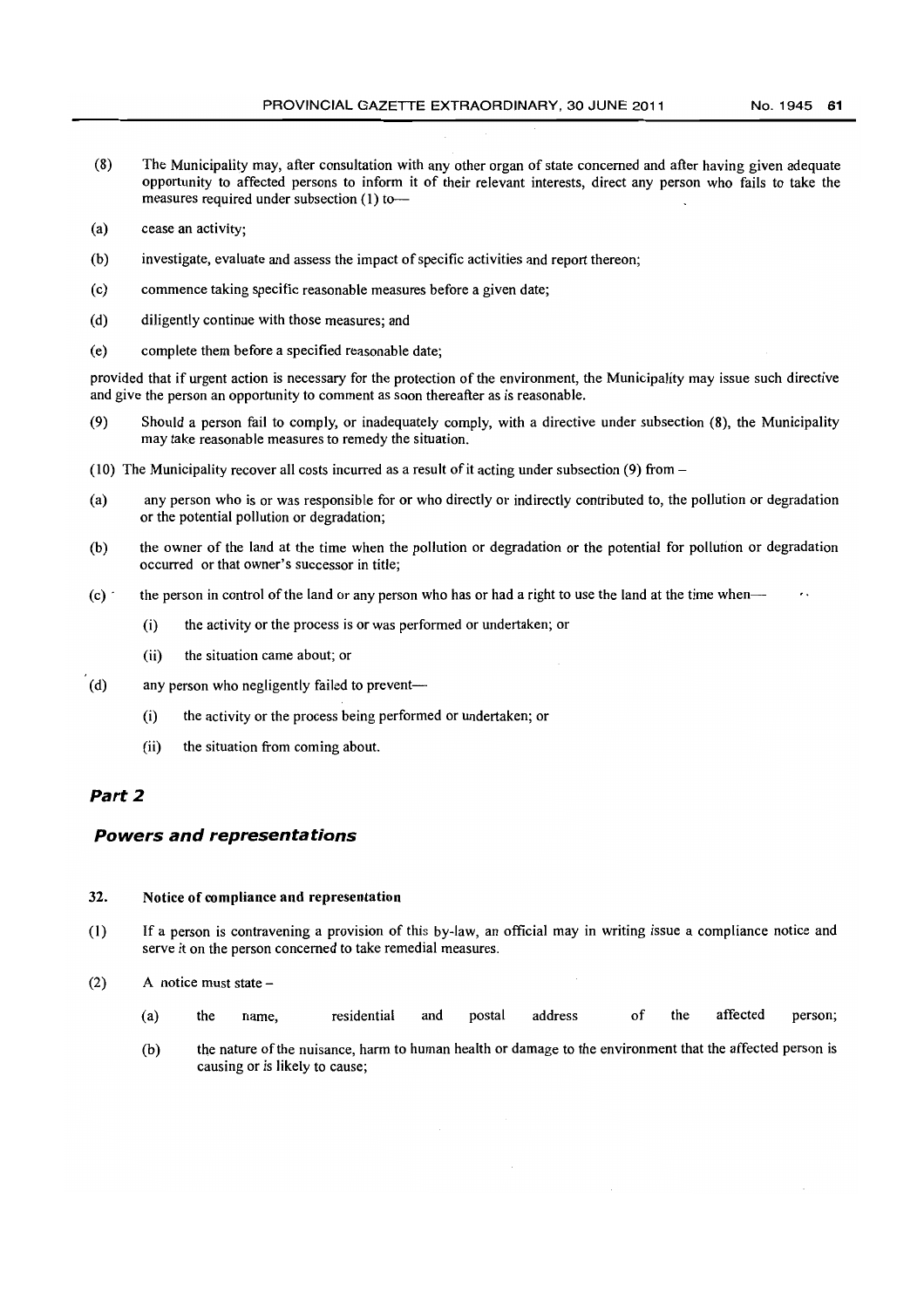- (c) in sufficient detail to enable compliance with the notice, the measures required to forestall or remedy the nuisance, harm to human health or damage to the environment; and .
- (d) that the person must within a specified time period take measures to comply with the notice, to diligently continue with the measures and to complete the measures before a specific date.
- (3) If the person fails to comply within the stipulated time period with the requirements stipulated in the notice
	- (a) the municipality may perform the steps required in the notice and should the municipality incur any costs as a result of performing such steps, it may recover any reasonable costs irrespective if criminal proceedings have been or not been instituted against a person.
- (4) A person may within the time period stipulated by the municipality make representations, in the form of a sworn statement or affirmation to the municipality at the place specified in the notice.
- (5) Representations not lodged within the time period will not be considered, except where the person has shown good cause and the municipality condones the late lodging of the representations.
- (6) The municipality must consider the representations and any response thereto by an authorised official or any other person, if there be such a response.
- (7) The municipality may, on its own volition, conduct any further investigations to verify the facts if necessary and the results of the investigation must be made available to the person, who must be given an opportunity of making a further response ifhe or she so wishes, and the municipality must also consider the further response.
- (8) The municipality must, after consideration of the representations and response, if there be such a response, make an order in writing and serve a copy of it on the person.
- $(9)$  The order contemplated in subsection  $(8)$  must -
	- (a) set out the findings of the municipality;
	- (b) confirm, alter or set aside in whole or in part, the notice of compliance; and
	- (c) specify a period within which the person must comply with the notice or order made by the municipality.
- (10) If the notice of compliance is confirmed, in whole or in part, or is altered but not set aside, the municipality will inform the person that he or she

| (a) | must | discharge | the | obligations | set | out   | in | the | notice: | or     |
|-----|------|-----------|-----|-------------|-----|-------|----|-----|---------|--------|
| (b) | may  | elect     |     |             | be  | tried |    | in  |         | court. |

- (11) If the person elects to be tried in court he or she must, within seven calendar days, notify the municipality of his or her intention.
- (12) If the person does not elect to be tried in court, he or she must, within the prescribed manner and time discharge his or her obligations under the notice.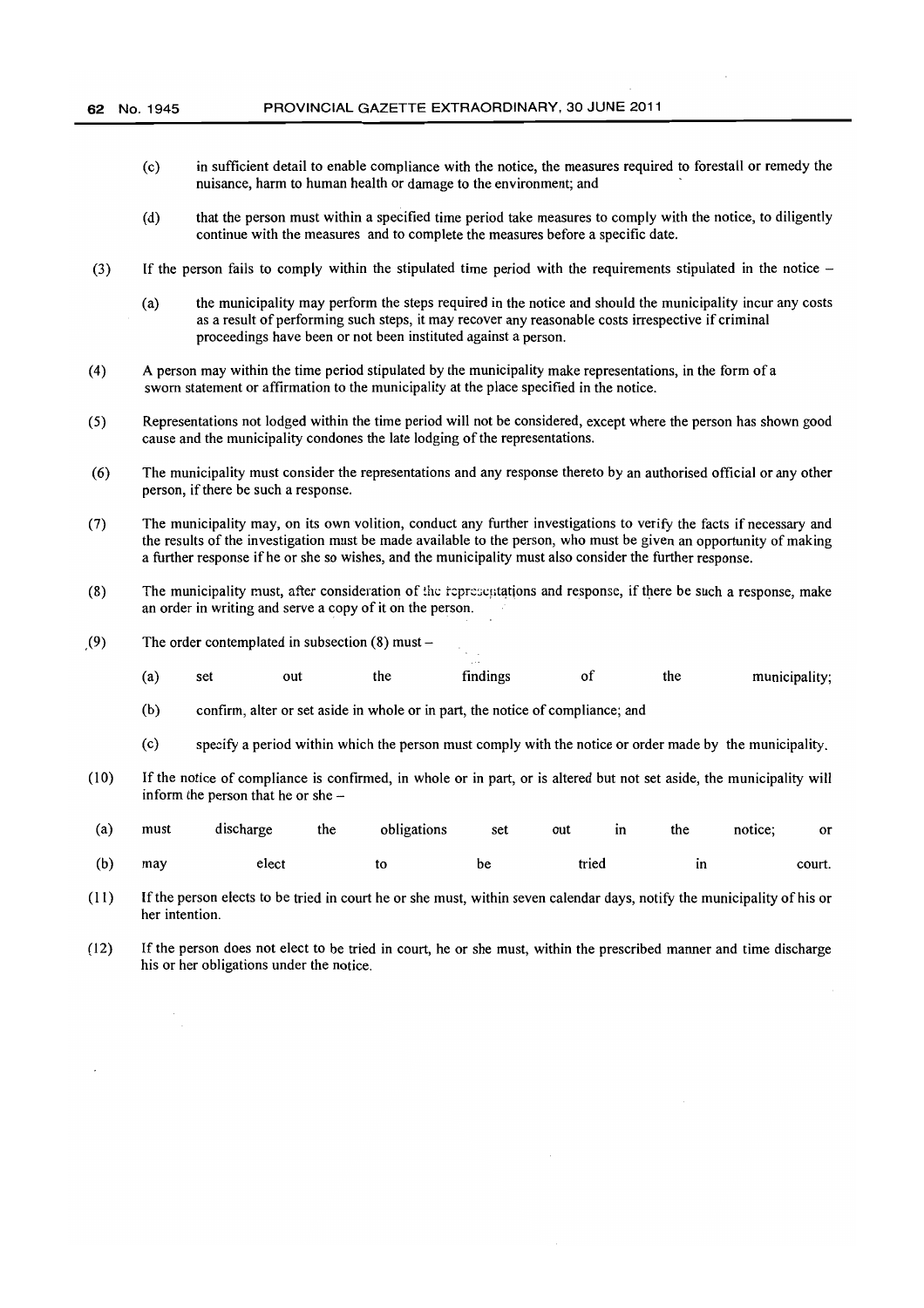### 33. Costs

- (1) Should a person fail to take the measures required by written notice, the municipality may, subject to subsection (4) recover all costs incurred from that person and any or all of the following persons:
	- (a) any person who is or was responsible for, or who directly or indirectly contributed to, the pollution or degradation or the potential pollution or degradation;
	- (b) the owner of the land at the time when the pollution or degradation or the potential for pollution or degradation occurred, or that owner's successor in title;
	- (c) the person in control of the land or any person who has or had a right to use the land at the time when the activity or the process is or was performed or undertaken.
	- (d) any person who negligently failed to prevent the activity or the process being performed or undertaken.
- (2) The municipality may furthermore, in respect of the recovery of costs, claim proportionally from any other person who benefited from the measures undertaken by the municipality.
- (3) The costs claimed must be reasonable and may include, without being limited to, labour, administrative and overhead costs.
- (4) If more than one person is liable for costs incurred, the liability must be apportioned among the persons concerned according to the degree to which each was responsible for the harm to the environment resulting from their respective failures to take the required measures.

### CHAPTER 7

### ADMINISTRATIVE AND OTHER MATTERS

#### 34. Authentication and service of order, notice or other document

- (1) Any notice or other document that is served on a person in terms of this by-law, is regarded as having been served-
	- (a) when it has been delivered to that person personally;
	- (b) when it has been left at that person's place of residence or business in the Republic with a person apparently over the age of sixteen years;
	- (c) when it has been posted by registered or certified mail to that person's last know residential or business address in the Republic and an acknowledgment of the posting thereof from the postal service is obtained;
	- (d) if that person's address in the Republic is unknown, when it has been served on that person's agent or representative in the Republic in the manner provided by paragraphs (a), (b) or (c);
	- (e) if that person's address and agent or representative in the Republic is unknown, when it has been posted in a conspicuous place on the property or premises, if any, to which it relates; or
	- (t) in the event of a body corporate, when it has been delivered at the registered office of the business premises of such body corporate.
- (2) Service of a copy shall be deemed to be service of the original.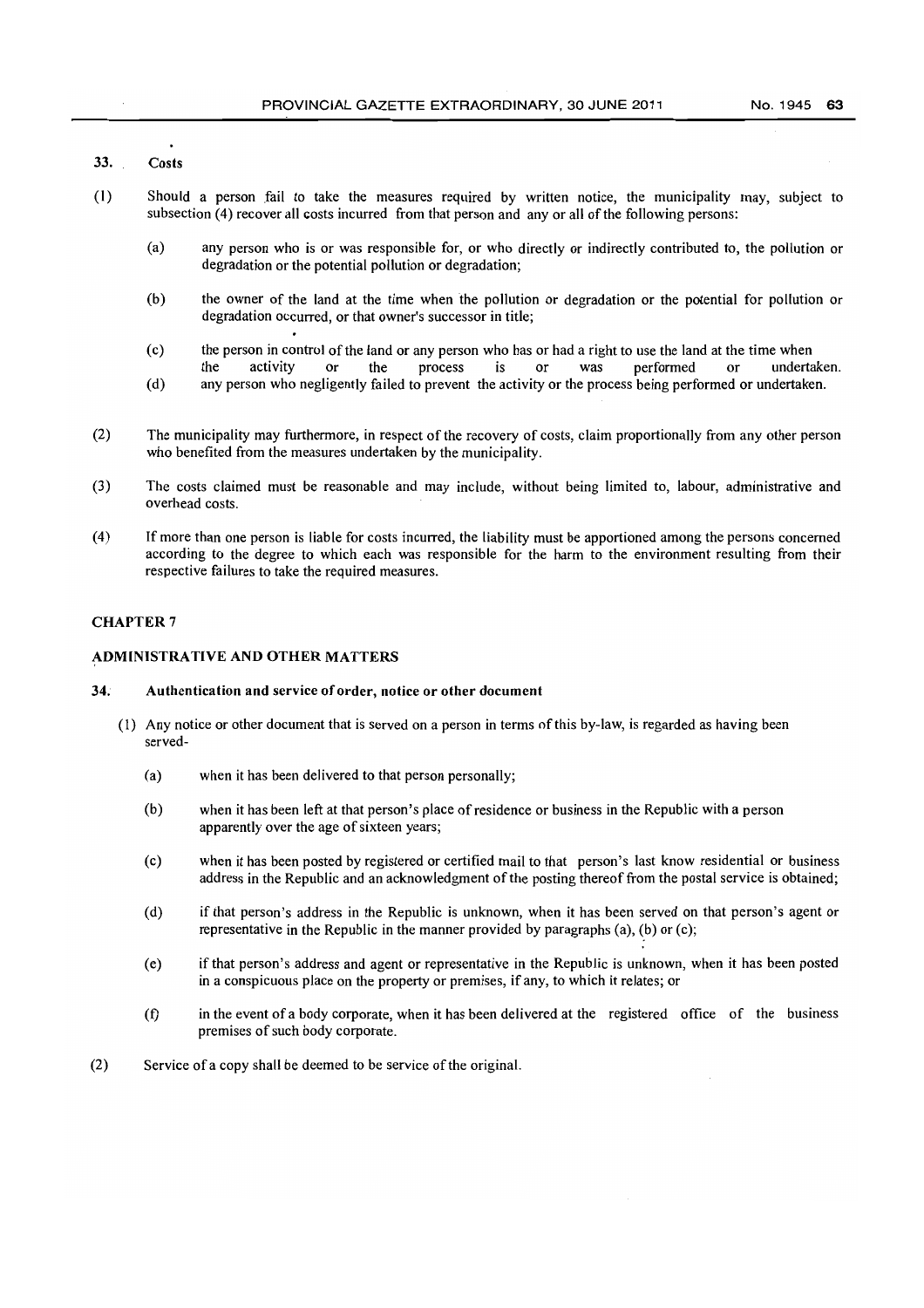(3) Any legal process is effectively and sufficiently served on the municipality when it is delivered to the municipal manager or a person in attendance at the municipal manager's office.

### 35. Regulations, legal documents and steps valid under certain circumstances

- (1) A regulation or notice, or an authorisation, pennit or other document, purportedly made or issued in terms of this by-law or Environmental Management Act -
	- (a) which does not comply with a procedural requirement of the relevant Act, is nevertheless valid jfthe noncompliance is not material and does not prejudice any person; or
	- (b) may be amended or replaced without following a procedural requirement of the relevant Act if-
		- (i) the purpose is to correct an error; and
		- (ii) the correction does not change the rights and duties of any person materially.

(2) The failure to take any steps in terms of this by-law or the act as a prerequisite for any decision or action does not invalidate the decision or action if the failure-

- (a) is not material;
- (b) does not prejudice any person; and
- (c) is not procedurally unfair.

#### 36. Limitation of liability

- (1) The municipality is not liable for any damage or loss caused by  $-$
- (a) the exercise of any power or the perfonnance of any duty in good faith under this by-law; or
- (b) the failure to exercise any power, or perform any function or duty in good faith under this by-law.

### 37. Exemptions

- (1) The municipality may exempt activities from anyone or more of the provisions of this by-law in the following circumstances:
- (a) start-up periods;
- (b) shut-down periods;
- (c) planned maintenance periods; and
- (d) periods of reasonable breakdown of pollution control equipment.